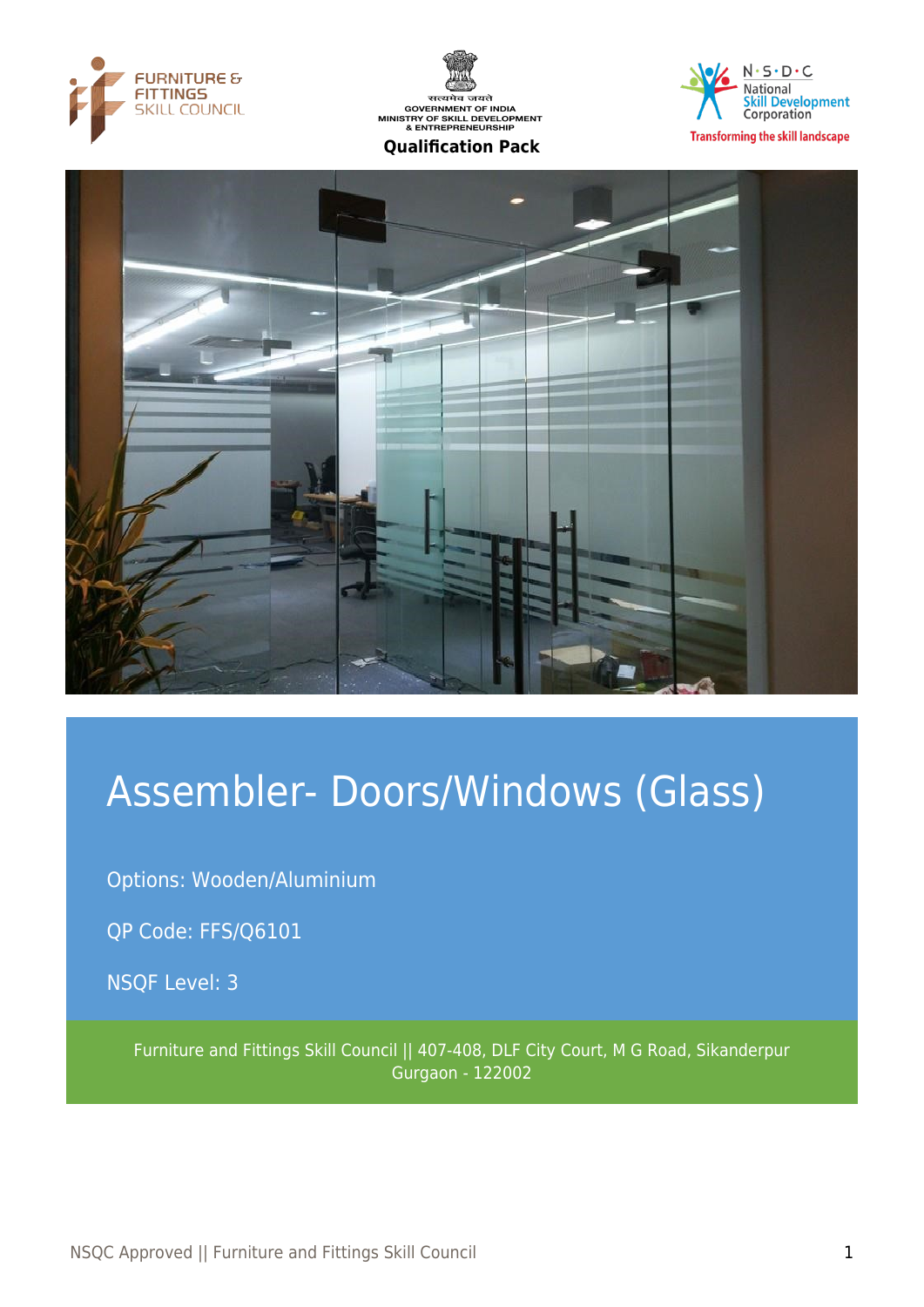

सत्यमेव जयते<br>GOVERNMENT OF INDIA<br>MINISTRY OF SKILL DEVELOPMENT<br>& ENTREPRENEURSHIP **Qualification Pack** 

 $N \cdot S \cdot D \cdot C$ National<br>Skill Development<br>Corporation **Transforming the skill landscape** 

# **Contents**

| FFS/N6102: Assist lead technician in work process-wooden/aluminium-doors and windows  31 |  |
|------------------------------------------------------------------------------------------|--|
|                                                                                          |  |
|                                                                                          |  |
|                                                                                          |  |
|                                                                                          |  |
|                                                                                          |  |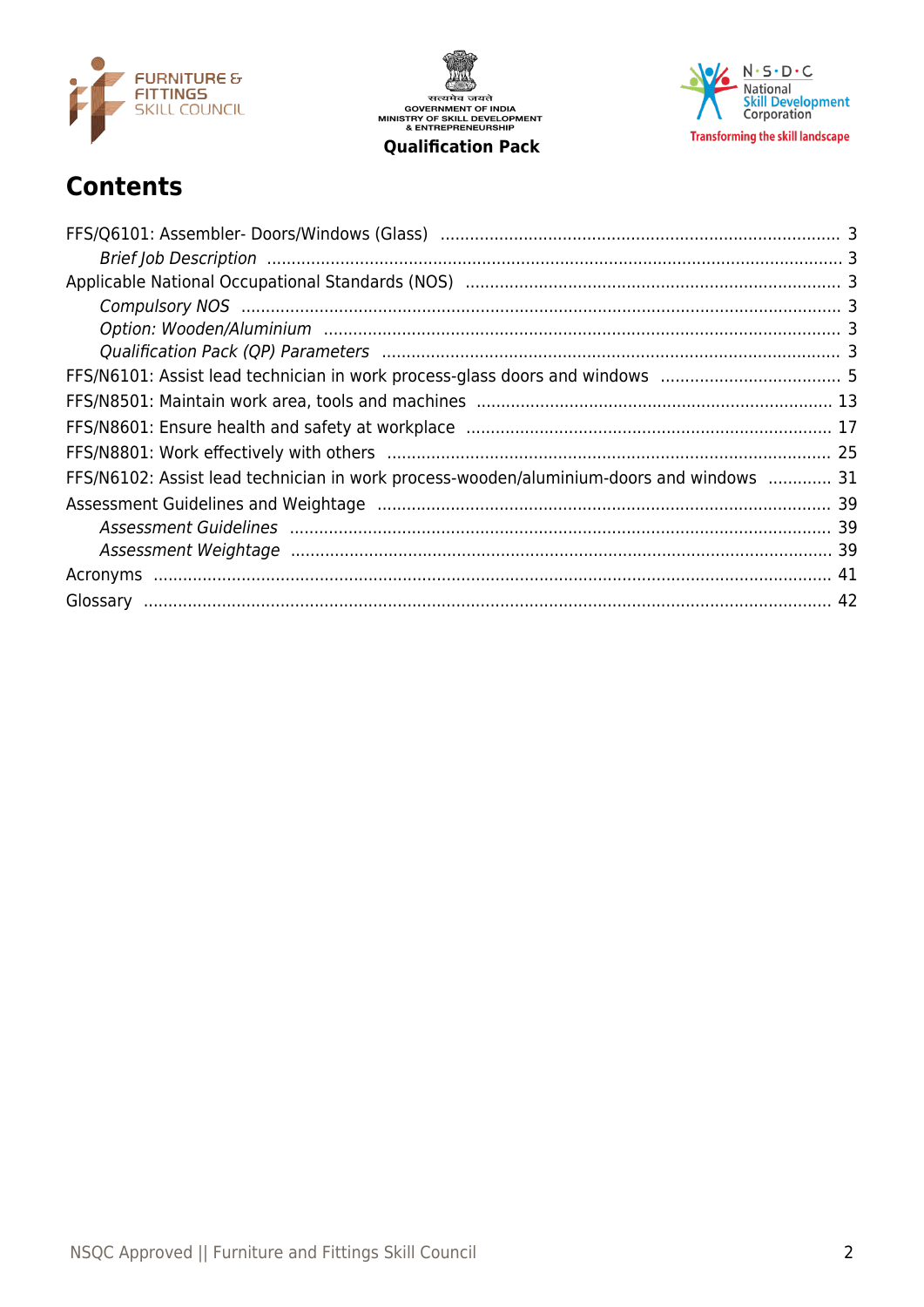





# <span id="page-2-0"></span>**FFS/Q6101: Assembler- Doors/Windows (Glass)**

# <span id="page-2-1"></span>**Brief Job Description**

Fitter/assembler is responsible for assisting technician for installing glazed/ toughened/ plain glass windows, doors with fittings and fixtures. S/he would be required to prepare for installation by undertaking preparatory work and assist in installation at the work site in accordance to client requirements and quality standards.

#### **Personal Attributes**

This job requires the individual to have good hand eye coordination, attention to detail, steady hands and patience. He/she should be physically fit and they are required to be flexible in terms of adapting their work to different types of works associated with architectural fittings and varied environmental conditions. He/she should have good mathematical skills and have accuracy in measurement.

#### <span id="page-2-2"></span>**Applicable National Occupational Standards (NOS)**

#### <span id="page-2-3"></span>**Compulsory NOS:**

- 1. [FFS/N6101: Assist lead technician in work process-glass doors and windows](#page-4-0)
- 2. [FFS/N8501: Maintain work area, tools and machines](#page-12-0)
- 3. [FFS/N8601: Ensure health and safety at workplace](#page-16-0)
- 4. [FFS/N8801: Work effectively with others](#page-24-0)

#### <span id="page-2-4"></span>**Options** (Not mandatory):

#### Option : Wooden/Aluminium

Fitter/ assembler responsible for assisting lead/technician for installing wooden/aluminium doors/windows with frames and other fittings and fixtures

1. [FFS/N6102: Assist lead technician in work process-wooden/aluminium-doors and windows](#page-30-0)

#### <span id="page-2-5"></span>**Qualification Pack (QP) Parameters**

| <b>Sector</b>     | Furniture & Fittings       |
|-------------------|----------------------------|
| <b>Sub-Sector</b> | Wooden Furniture           |
| <b>Occupation</b> | <b>Production-Fittings</b> |
| <b>Country</b>    | India                      |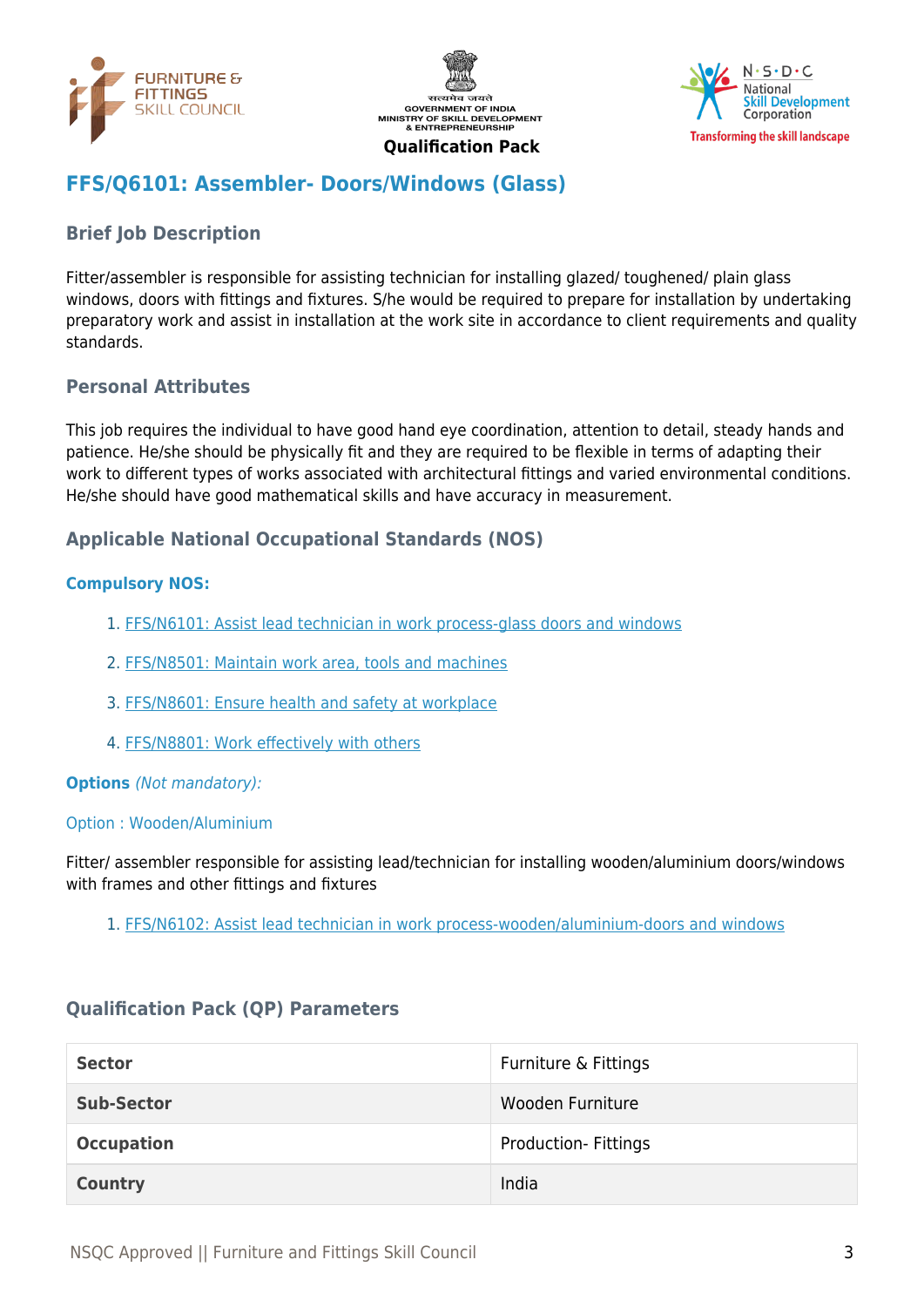





| <b>NSQF Level</b>                                                   | 3                                                                                                                 |
|---------------------------------------------------------------------|-------------------------------------------------------------------------------------------------------------------|
| <b>Aligned to NCO/ISCO/ISIC Code</b>                                | <b>NCO-2015/NIL</b>                                                                                               |
| <b>Minimum Educational Qualification &amp;</b><br><b>Experience</b> | 5th Class with 0-1 years of experience<br>relevant experience<br><b>OR</b><br>5th Class<br><b>OR</b><br>5th Class |
| <b>Minimum Level of Education for Training in</b><br><b>School</b>  |                                                                                                                   |
|                                                                     |                                                                                                                   |
| <b>Pre-Requisite License or Training</b>                            | Basic carpentry skills, training on usage of<br>power tools, computer basics- suggested<br>but not mandatory      |
| <b>Minimum Job Entry Age</b>                                        | 18 Years                                                                                                          |
| <b>Last Reviewed On</b>                                             | 12/07/2017                                                                                                        |
| <b>Next Review Date</b>                                             | 12/07/2020                                                                                                        |
| <b>NSQC Approval Date</b>                                           | 03/08/2018                                                                                                        |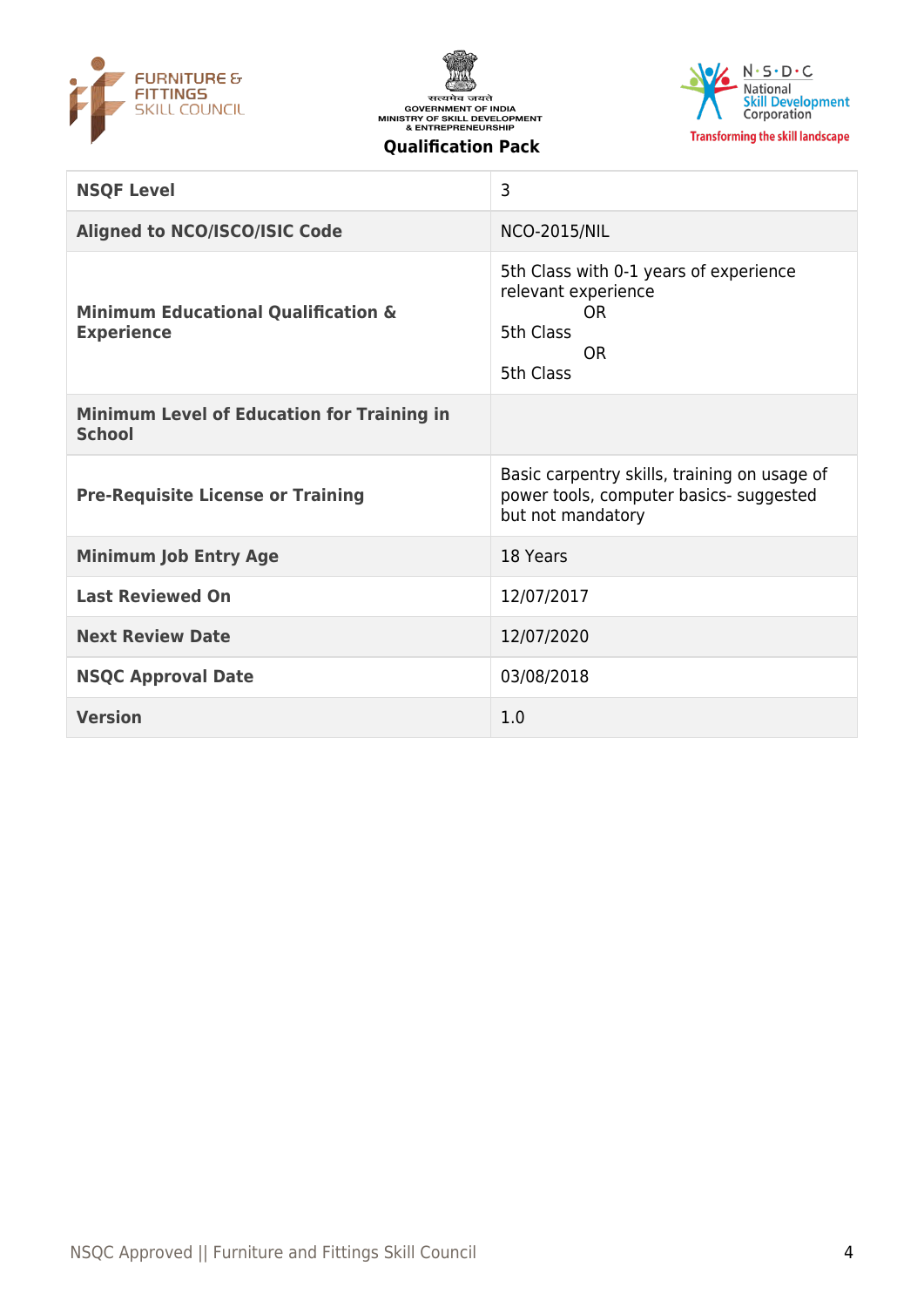





# <span id="page-4-0"></span>**FFS/N6101: Assist lead technician in work process-glass doors and windows**

# **Description**

This OS unit is about working effectively with lead technician for installing of glass doors, windows

#### **Scope**

This unit/task covers the following:

- Preparatory work and onsite assessment before work initiation
- Assist in installing glass doors, windows
- Assist in quality check and handover to client

#### **Elements and Performance Criteria**

Preparatory work and on site assessment before work initiation

To be competent, the user/individual on the job must be able to:

- **PC1.** gather and organize required tools and equipments, hardware fittings for assembling and installation of fitting
- **PC2.** unpack the material /parts as per instructions of lead
- **PC3.** assist in checking quality of material arrived at work site as per specification agreed by the client and inform lead for any repair/replacement needed
- **PC4.** re take measurement of the space/ area for fitting of doors, windows against the glass door/window
- **PC5.** Assist in carrying out a risk assessment for the installation process and accordingly advise the client of the hazards associated with the work. ( e.g. condition of wall)
- **PC6.** support in checking for any apparent defects and deficiencies around the structural opening. Inform client for repair before the new windows/doors being installed.
- **PC7.** check for presence of any electrical or specialist items such as television aerials and telephone wires in the aperture. If these items affect the performance of doors/windows suggest different route for them.
- **PC8.** clean the work area to ensure hazard free work
- **PC9.** assist in requisite documentation as per organization protocol
- **PC10.** ensure that the floor quard/ other floor safety material is spread on the floor to prevent damage to the floor/individual and also use safety equipment and personal protection equipment as needed such as gloves , goggles ,mask

Assist in installing glass doors, windows

To be competent, the user/individual on the job must be able to:

- **PC11.** assist in removal of old windows and door along with other removable architectural fittings with hand and power tools for repairing or installing new pieces
- **PC12.** assist in checking trueness of structure using level and plumb bob tools
- **PC13.** measure materials using appropriate tools and equipments and mark outlines or pattern on glass for cutting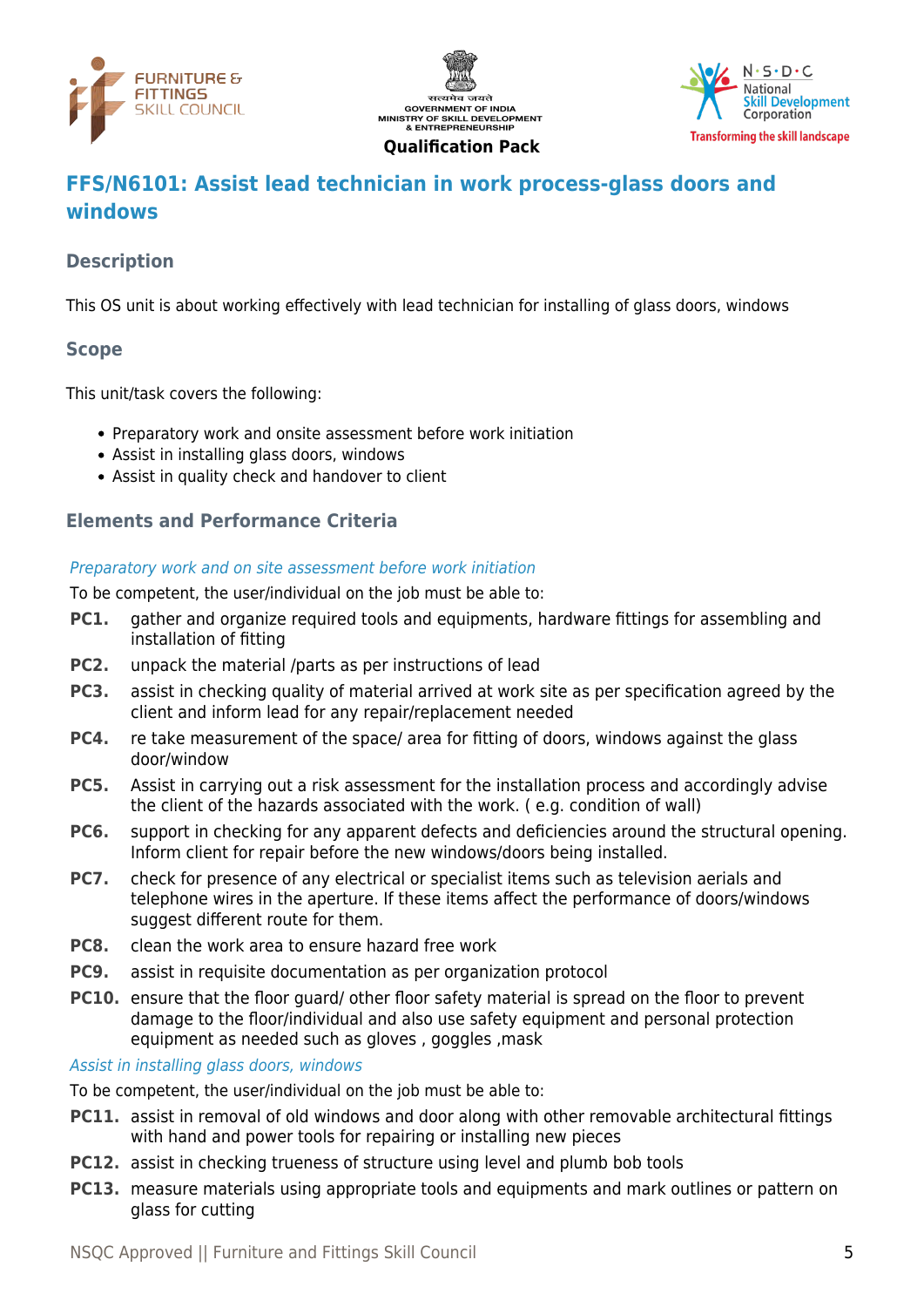





- **PC14.** assist in cutting, grinding or polishing glass, smoothening surfaces with materials or tools as needed in accordance to design and client requirement
- **PC15.** place toughened/glazed/plain glass in windows, doors and entrances at the marked location or as per fittings placement
- **PC16.** assist in identifying and applying materials and sealant to fill gaps in surfaces and trim excess materials in installation and smoothening of surfaces as per quality standards
- **PC17.** check for functioning , alignment etc. and rectify any error found
- **PC18.** put markings of placement positions and access the fastener system (e.g. power drills) to fasten the hardware accessories or fittings as per worksite requirements. E.g. Fittings like floor springs, floor pivots, overhead closers, channels and fixings, handles, latch/bolts etc.

#### Assist in quality check and handover to client

To be competent, the user/individual on the job must be able to:

- **PC19.** assist lead in testing of repaired/ serviced product /new installation w.r.t functioning, alignment, placement etc. against the specifications before handing over to client
- **PC20.** conduct any on site modifications that may be required and touch up if needed
- **PC21.** assist in checking for any path blockage or damage like pre-installed decorative materials, ducts or any other structure in building and suggest remedies if required
- **PC22.** assist in advising customer of any relevant maintenance requirements in accordance with organizational policy
- **PC23.** gather all the tools and equipments and remove from the site
- **PC24.** wipe the installation and clean the work area
- **PC25.** remove the debris and dispose the waste appropriately after work completion in accordance to waste disposal policy
- **PC26.** take note of inputs/ feedback received during work to incorporate in future
- **PC27.** assist in completion of the procedural documents post completion and undertake customer signoff digitally or on paper as acknowledgment for completion of installation

#### **Knowledge and Understanding (KU)**

The individual on the job needs to know and understand:

- **KU1.** about various organizational processes, code of conduct, reporting matrix and escalation hierarchy
- **KU2.** knowledge about the organisation procedures and formalities to be complied
- **KU3.** knowledge about organisation furniture/fitting products, their usage/features and pricing
- **KU4.** information about the organisation clients and their preferences
- **KU5.** relevant safety and security procedures to be followed
- **KU6.** compliance of documentation requirements
- **KU7.** various types of glass doors and windows fitting products manufactured by the company along with their functions, specifications and components
- **KU8.** assembling door and windows and placement of glass
- **KU9.** know how of marking, cutting glass, polishing, repairing rough edges etc
- **KU10.** product and workplace safety specifications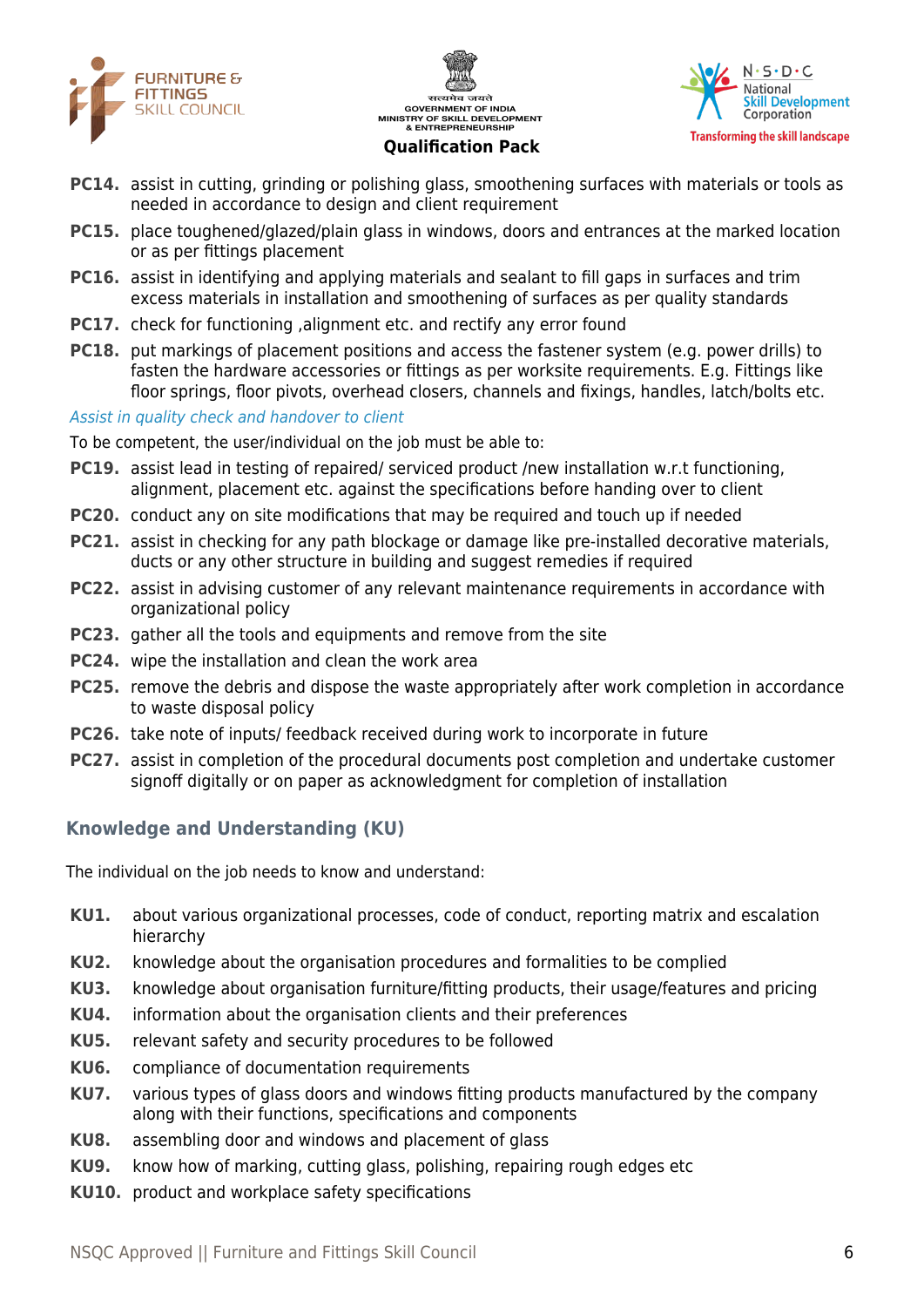





- **KU11.** terminologies used in products and components
- **KU12.** assembling and dismantling procedure of components for different products
- **KU13.** various types of defects such as loose screws, improper alignment, etc. and troubleshooting common errors
- **KU14.** relevant hand and power tools such as wrenches, pliers, screwdriver, power drill, whole cutter, metal file, power driller etc.
- **KU15.** units of measurement
- **KU16.** handling of tools and equipments with care on finished surface
- **KU17.** common faults encountered with equipments and the methods to rectify them
- **KU18.** about alignment, strength of material and proper setting of frames, doors and other fittings
- **KU19.** about adhesives, sealant and other filling materials used in fittings of glass and other structures
- **KU20.** safety standards and precautions to be taken and different types of personal protective environment and their usage
- **KU21.** quality standards to be maintained
- **KU22.** Standard operating procedures
- **KU23.** reporting and documentation skills

#### **Generic Skills (GS)**

User/individual on the job needs to know how to:

- **GS1.** write in English/ local language design /notes/form /reports as applicable
- **GS2.** note the information received / communicate observations, if any
- **GS3.** read and understand the labelling codes/package details as per company procedures.
- **GS4.** read and interpret the process required for conducting the assigned work.
- **GS5.** read internal information documents sent by internal teams
- **GS6.** read and understand designs, manuals, health and safety instructions, memos, reports, job cards, organization policy documents.
- **GS7.** discuss task lists, schedules and activities.
- **GS8.** effectively communicate with team members and customers
- **GS9.** attentively listen and comprehend the information given by the seniors.
- **GS10.** communicate clearly on the issues being faced and clarify queries.
- **GS11.** share best practices with peers.
- **GS12.** ability to troubleshoot common concerns faced
- **GS13.** take appropriate decisions related to own responsibilities to deliver within prescribed time and as per quality standards
- **GS14.** identify and decide the tools and equipments to be used
- **GS15.** plan, organize and prioritize the work order and jobs received
- **GS16.** ability to organize and conduct installation in optimal manner
- **GS17.** plan to utilize time and equipment's effectively
- **GS18.** ability to concentrate on task and ability to complete with time limits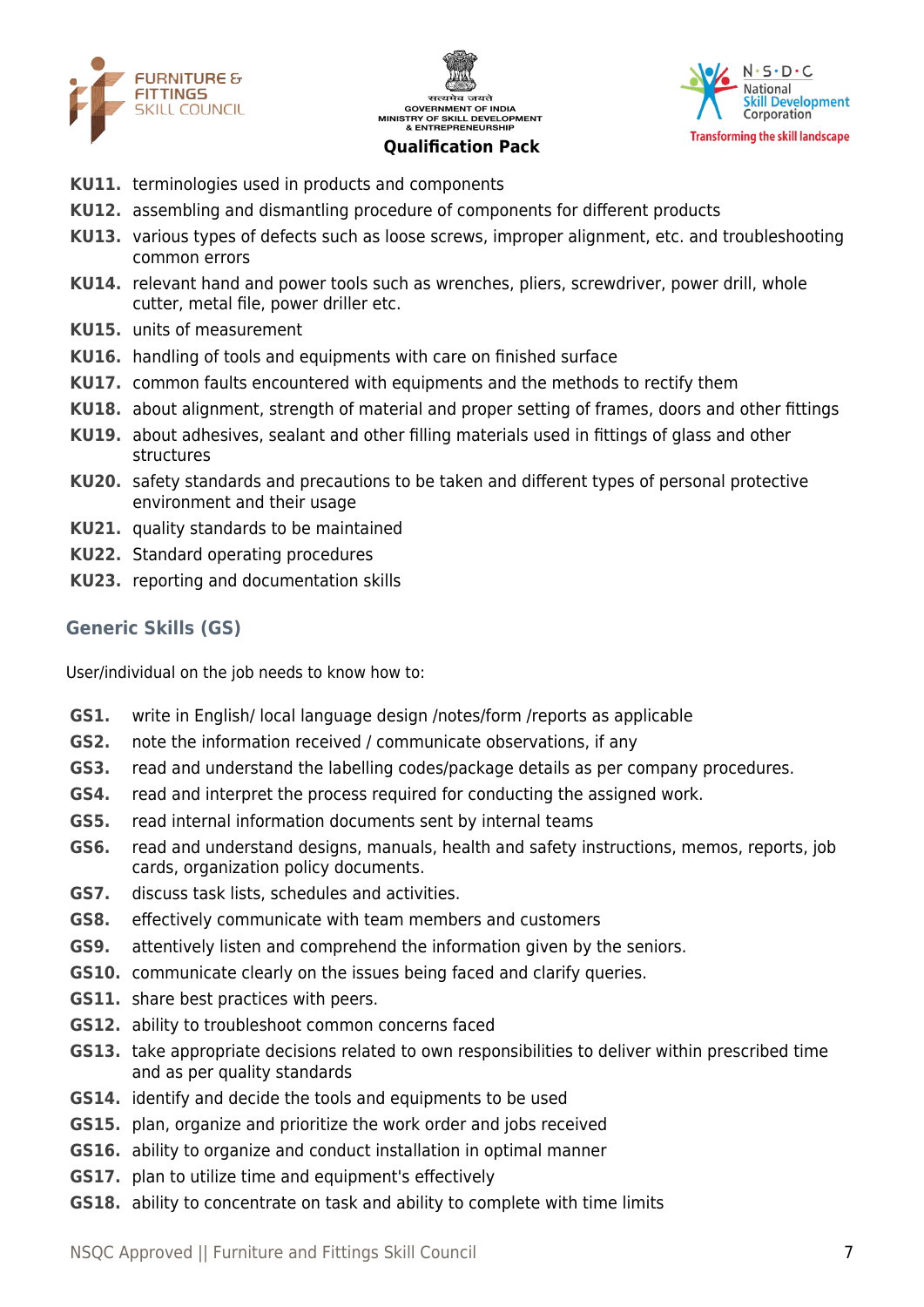





- **GS19.** assist in record keeping and proper documentation
- **GS20.** understand customer requirements and time lines and respond as per their needs
- **GS21.** being courteous with customers and ability to handle different types of customers
- **GS22.** being aware of different customer cultures/faiths and responding appropriately
- **GS23.** support lead/manager in solving problems by detailing and discussing the possible solutions
- **GS24.** ability to quickly identify common causes of errors and help in resolution
- **GS25.** identify emergency situations and accordingly respond
- **GS26.** understand the importance of following the organizational rules and procedures
- **GS27.** apply domain information/knowledge and assess day to day tasks through experience and observation, to identify control measures to solve issues
- **GS28.** use acquired knowledge of the work and process and apply the information gathered from observation, experience, reasoning, or communication to act efficiently
- **GS29.** use reasoning skills to identify and resolve basic problems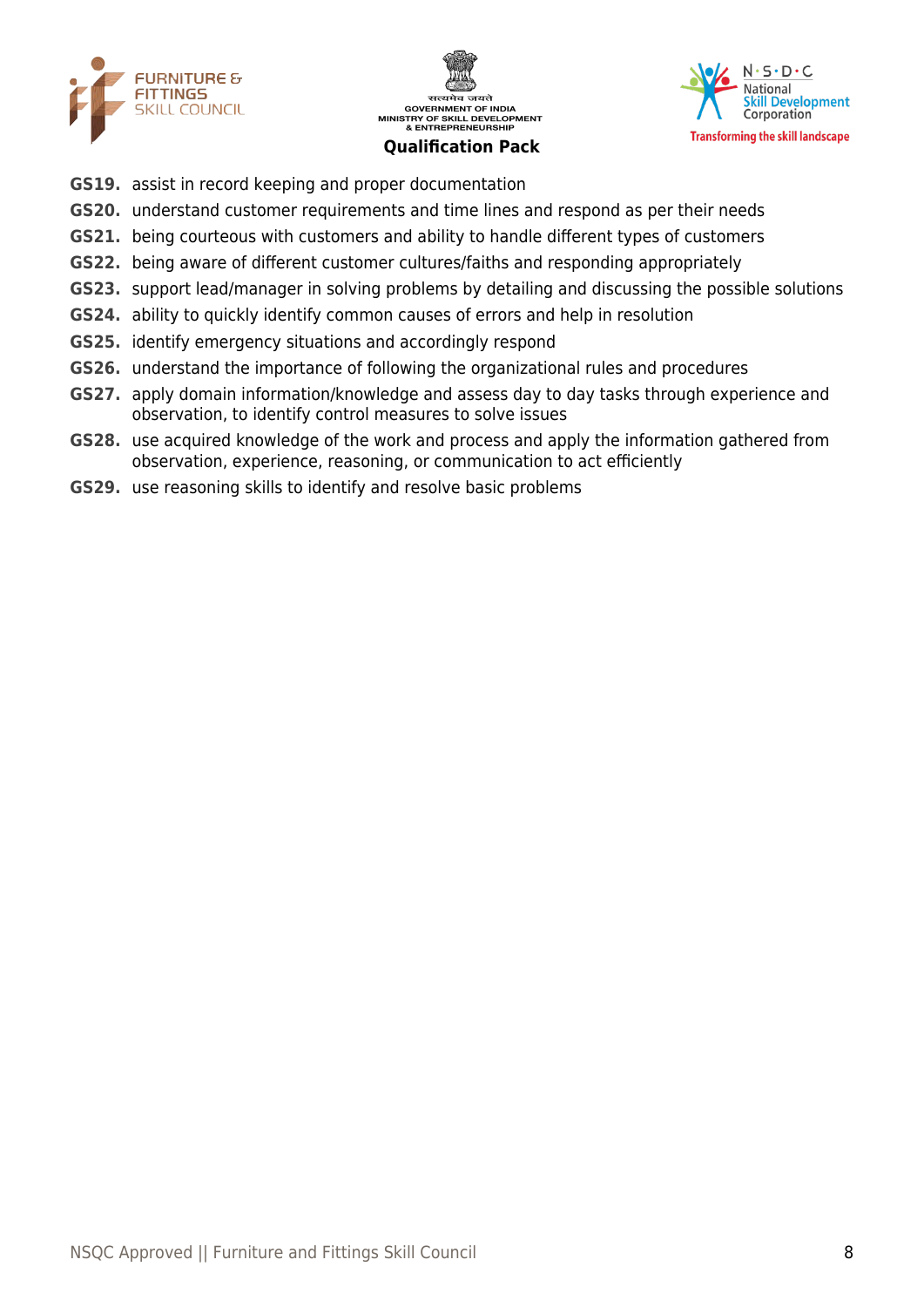





# **Assessment Criteria**

| <b>Assessment Criteria for Outcomes</b>                                                                                                                                                                                                             | <b>Theory</b><br><b>Marks</b> | <b>Practical</b><br><b>Marks</b> | <b>Project</b><br><b>Marks</b> | <b>Viva</b><br><b>Marks</b> |
|-----------------------------------------------------------------------------------------------------------------------------------------------------------------------------------------------------------------------------------------------------|-------------------------------|----------------------------------|--------------------------------|-----------------------------|
| Preparatory work and on site assessment before work<br>initiation                                                                                                                                                                                   | 4                             | 31                               |                                |                             |
| PC1. gather and organize required tools and<br>equipments, hardware fittings for assembling and<br>installation of fitting                                                                                                                          |                               | 3                                |                                |                             |
| PC2. unpack the material /parts as per instructions<br>of lead                                                                                                                                                                                      |                               | 3                                |                                |                             |
| PC3. assist in checking quality of material arrived at<br>work site as per specification agreed by the client<br>and inform lead for any repair/replacement needed                                                                                  |                               | 5                                |                                |                             |
| PC4. re take measurement of the space/area for<br>fitting of doors, windows against the glass<br>door/window                                                                                                                                        | $\mathbf{1}$                  | 3                                |                                |                             |
| PC5. Assist in carrying out a risk assessment for the<br>installation process and accordingly advise the client<br>of the hazards associated with the work. (e.g.<br>condition of wall)                                                             | $\mathbf{1}$                  | 4                                |                                |                             |
| PC6. support in checking for any apparent defects<br>and deficiencies around the structural opening.<br>Inform client for repair before the new<br>windows/doors being installed.                                                                   |                               | 4                                |                                |                             |
| PC7. check for presence of any electrical or<br>specialist items such as television aerials and<br>telephone wires in the aperture. If these items affect<br>the performance of doors/windows suggest different<br>route for them.                  |                               | 3                                |                                |                             |
| <b>PC8.</b> clean the work area to ensure hazard free work                                                                                                                                                                                          | 1                             | $\overline{2}$                   |                                |                             |
| <b>PC9.</b> assist in requisite documentation as per<br>organization protocol                                                                                                                                                                       | $\mathbf{1}$                  | $\overline{2}$                   |                                |                             |
| PC10. ensure that the floor guard/ other floor safety<br>material is spread on the floor to prevent damage to<br>the floor/individual and also use safety equipment<br>and personal protection equipment as needed such<br>as gloves, goggles, mask |                               | $\overline{2}$                   |                                |                             |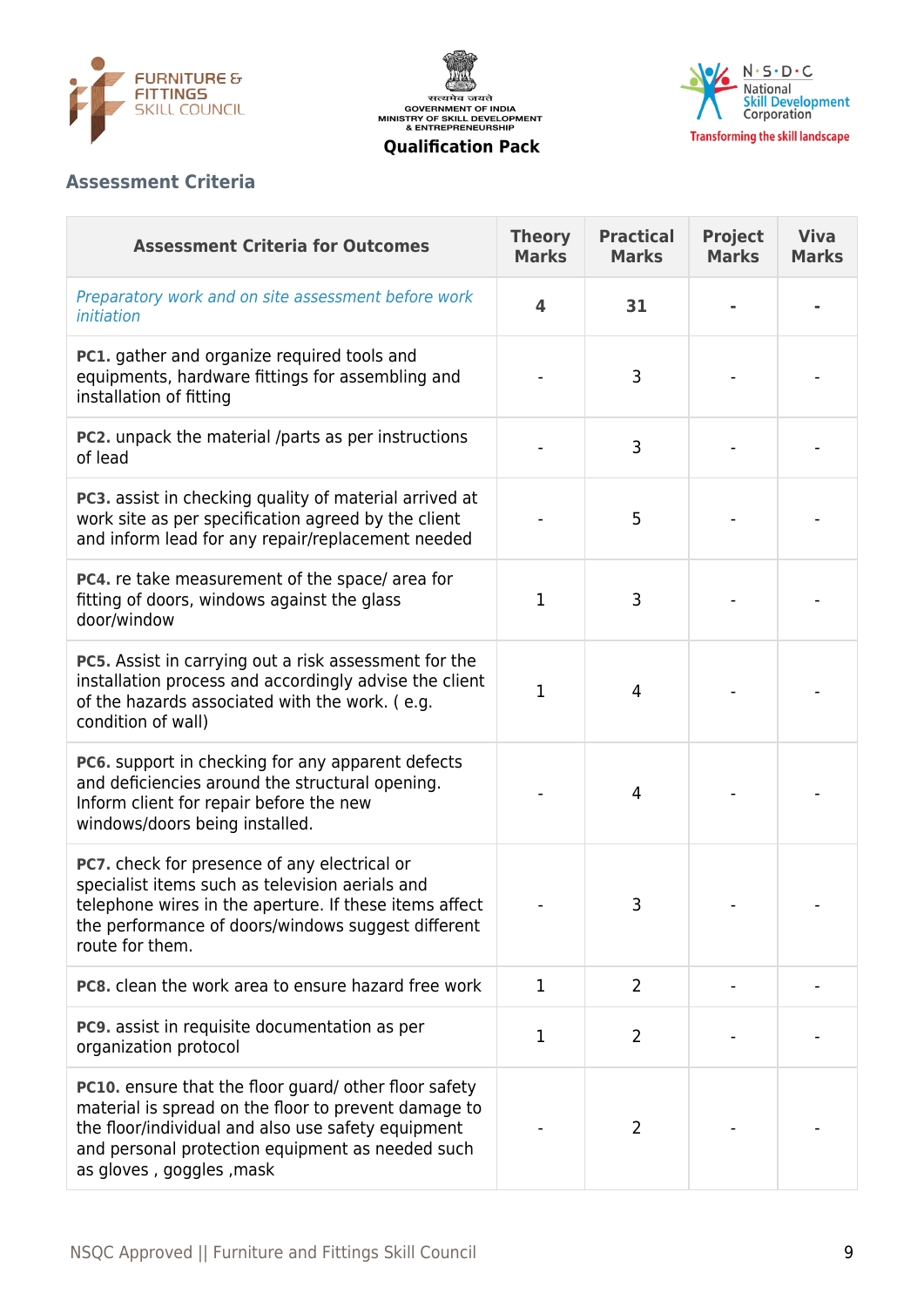





**Transforming the skill landscape** 

| <b>Assessment Criteria for Outcomes</b>                                                                                                                                                                                                                                                                           | <b>Theory</b><br><b>Marks</b> | <b>Practical</b><br><b>Marks</b> | <b>Project</b><br><b>Marks</b> | <b>Viva</b><br><b>Marks</b> |
|-------------------------------------------------------------------------------------------------------------------------------------------------------------------------------------------------------------------------------------------------------------------------------------------------------------------|-------------------------------|----------------------------------|--------------------------------|-----------------------------|
| Assist in installing glass doors, windows                                                                                                                                                                                                                                                                         | 8                             | 25                               |                                |                             |
| <b>PC11.</b> assist in removal of old windows and door<br>along with other removable architectural fittings<br>with hand and power tools for repairing or installing<br>new pieces                                                                                                                                | 1                             | 3                                |                                |                             |
| PC12. assist in checking trueness of structure using<br>level and plumb bob tools                                                                                                                                                                                                                                 | $\mathbf{1}$                  | 3                                |                                |                             |
| PC13. measure materials using appropriate tools and<br>equipments and mark outlines or pattern on glass<br>for cutting                                                                                                                                                                                            | $\mathbf{1}$                  | 3                                |                                |                             |
| PC14. assist in cutting, grinding or polishing glass,<br>smoothening surfaces with materials or tools as<br>needed in accordance to design and client<br>requirement                                                                                                                                              | 1                             | 4                                |                                |                             |
| PC15. place toughened/glazed/plain glass in<br>windows, doors and entrances at the marked<br>location or as per fittings placement                                                                                                                                                                                | $\mathbf{1}$                  | 4                                |                                |                             |
| <b>PC16.</b> assist in identifying and applying materials<br>and sealant to fill gaps in surfaces and trim excess<br>materials in installation and smoothening of surfaces<br>as per quality standards                                                                                                            | 1                             | 3                                |                                |                             |
| pC17. check for functioning , alignment etc. and<br>rectify any error found                                                                                                                                                                                                                                       | $\mathbf{1}$                  | $\overline{2}$                   |                                |                             |
| <b>PC18.</b> put markings of placement positions and<br>access the fastener system (e.g. power drills) to<br>fasten the hardware accessories or fittings as per<br>worksite requirements. E.g. Fittings like floor<br>springs, floor pivots, overhead closers, channels and<br>fixings, handles, latch/bolts etc. | 1                             | 3                                |                                |                             |
| Assist in quality check and handover to client                                                                                                                                                                                                                                                                    | 8                             | 24                               |                                |                             |
| <b>PC19.</b> assist lead in testing of repaired/ serviced<br>product /new installation w.r.t functioning,<br>alignment, placement etc. against the specifications<br>before handing over to client                                                                                                                | 1                             | 4                                |                                |                             |
| <b>PC20.</b> conduct any on site modifications that may be<br>required and touch up if needed                                                                                                                                                                                                                     | 1                             | 3                                |                                |                             |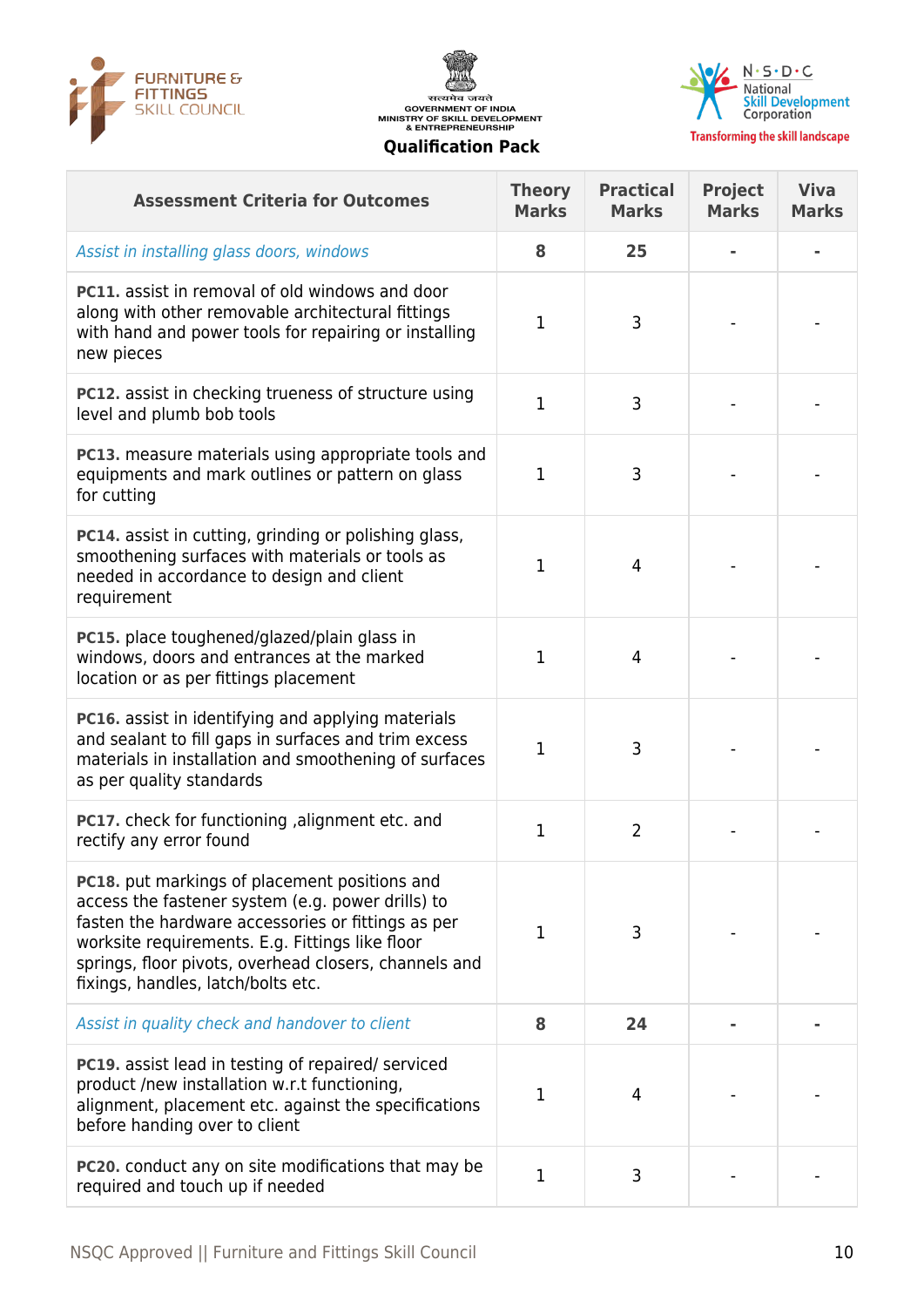





| <b>Transforming the skill land:</b> |  |  |  |
|-------------------------------------|--|--|--|
|                                     |  |  |  |

| <b>Assessment Criteria for Outcomes</b>                                                                                                                                               | <b>Theory</b><br><b>Marks</b> | <b>Practical</b><br><b>Marks</b> | <b>Project</b><br><b>Marks</b> | <b>Viva</b><br><b>Marks</b> |
|---------------------------------------------------------------------------------------------------------------------------------------------------------------------------------------|-------------------------------|----------------------------------|--------------------------------|-----------------------------|
| PC21. assist in checking for any path blockage or<br>damage like pre-installed decorative materials,<br>ducts or any other structure in building and suggest<br>remedies if required  | 1                             | 3                                |                                |                             |
| PC22. assist in advising customer of any relevant<br>maintenance requirements in accordance with<br>organizational policy                                                             | 1                             | 3                                |                                |                             |
| PC23. gather all the tools and equipments and<br>remove from the site                                                                                                                 | 1                             | $\overline{2}$                   |                                |                             |
| PC24. wipe the installation and clean the work area                                                                                                                                   | $\mathbf{1}$                  | $\overline{2}$                   |                                |                             |
| PC25. remove the debris and dispose the waste<br>appropriately after work completion in accordance to<br>waste disposal policy                                                        | 1                             | $\overline{2}$                   |                                |                             |
| PC26. take note of inputs/ feedback received during<br>work to incorporate in future                                                                                                  |                               | 3                                |                                |                             |
| PC27. assist in completion of the procedural<br>documents post completion and undertake customer<br>signoff digitally or on paper as acknowledgment for<br>completion of installation | $\mathbf{1}$                  | $\overline{2}$                   |                                |                             |
| <b>NOS Total</b>                                                                                                                                                                      | 20                            | 80                               |                                |                             |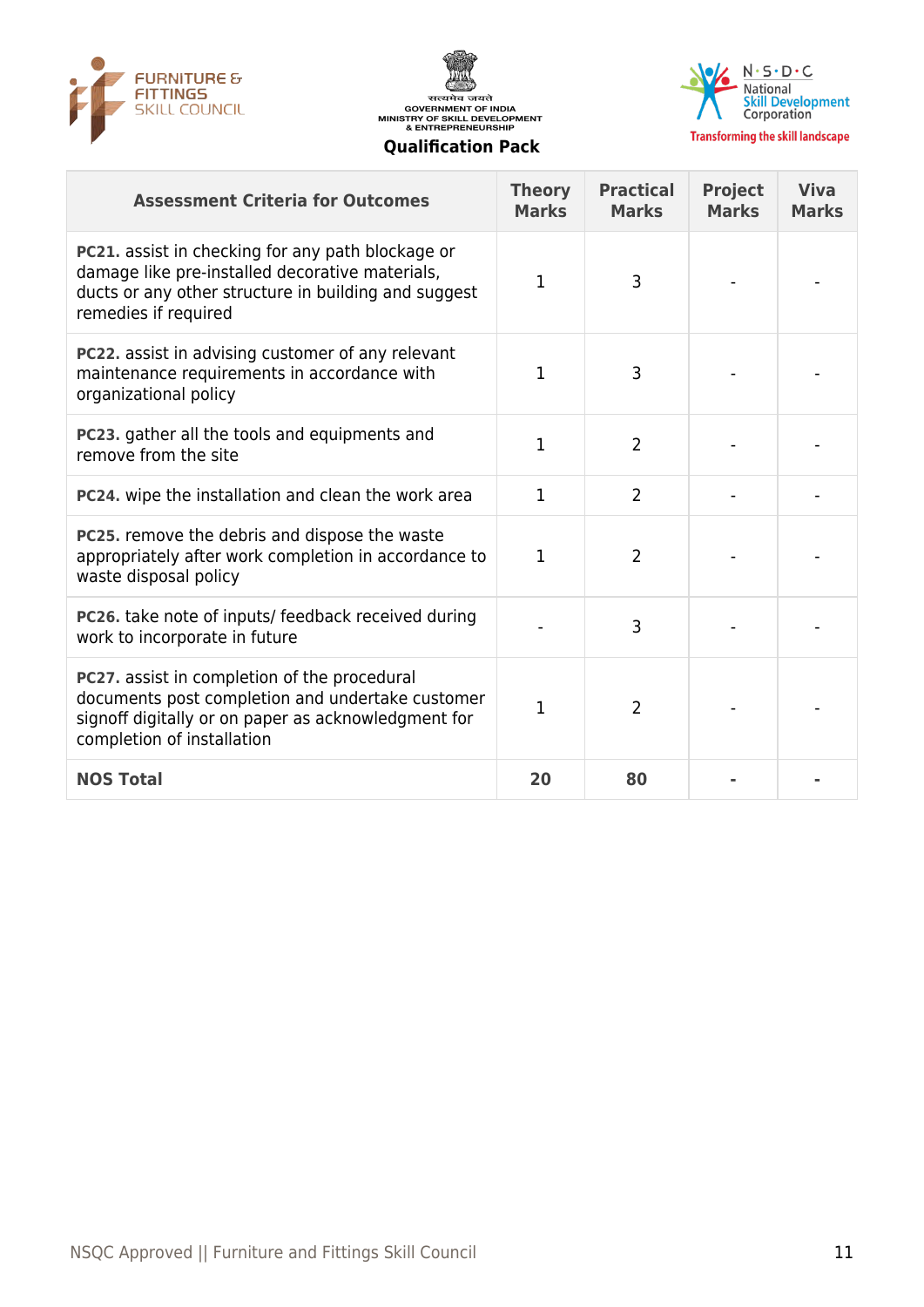





| <b>National Occupational Standards (NOS) Parameters</b> |  |  |
|---------------------------------------------------------|--|--|

| <b>NOS Code</b>            | <b>FFS/N6101</b>                                               |
|----------------------------|----------------------------------------------------------------|
| <b>NOS Name</b>            | Assist lead technician in work process-glass doors and windows |
| <b>Sector</b>              | Furniture & Fittings                                           |
| <b>Sub-Sector</b>          | Architectural Fittings-Doors/Windows                           |
| <b>Occupation</b>          | Production-Fittings                                            |
| <b>NSQF Level</b>          | 3                                                              |
| <b>Credits</b>             | <b>NA</b>                                                      |
| <b>Version</b>             | 1.0                                                            |
| <b>Last Reviewed Date</b>  | 12/07/2017                                                     |
| <b>Next Review Date</b>    | 12/07/2020                                                     |
| <b>NSQC Clearance Date</b> | 03/08/2018                                                     |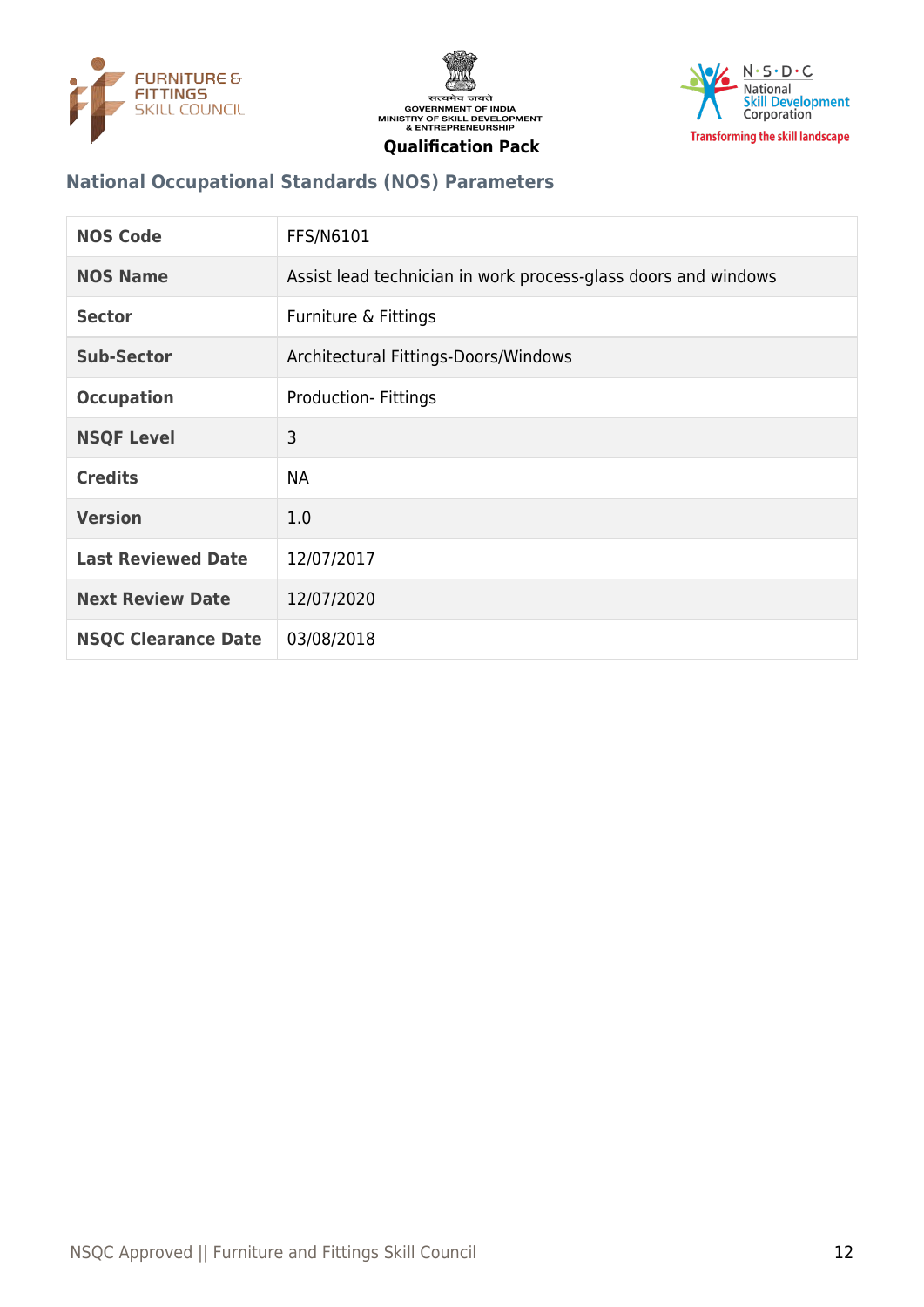





# <span id="page-12-0"></span>**FFS/N8501: Maintain work area, tools and machines**

# **Description**

This OS unit is about organizing / maintaining work area and activities to ensure tools and machines are maintained as per norms

# **Elements and Performance Criteria**

#### Maintenance of workarea, tools and machines

To be competent, the user/individual on the job must be able to:

- **PC1.** handle materials, machinery, equipment and tools safely and correctly
- **PC2.** use correct handling procedures
- **PC3.** use materials to minimize waste
- **PC4.** prepare and organize work
- **PC5.** maintain a clean and hazard free working area
- **PC6.** deal with work interruptions
- **PC7.** maintain tools equipment and consumables
- **PC8.** work in a comfortable position with the correct posture
- **PC9.** use cleaning equipment and methods appropriate for the work to be carried out
- **PC10.** dispose of waste safely in the designated location
- **PC11.** store cleaning equipment safely after use
- **PC12.** ensure safe and correct handling of materials, equipment and tools
- **PC13.** maintain appropriate environment to protect stock from pilfering, theft, damage and deterioration

# **Knowledge and Understanding (KU)**

The individual on the job needs to know and understand:

- **KU1.** relevant legislation, standards, policies, and procedures followed in the company
- **KU2.** expectations and responsibilities of the job role
- **KU3.** the organizations rules, codes, guidelines and standards
- **KU4.** statutory responsibilities, organizational legislation and regulations
- **KU5.** contact person in case of queries on procedure or products
- **KU6.** method to handle tools and equipment safely and the health and safety implications of not doing so
- **KU7.** escalation matrix
- **KU8.** relevant health and safety requirements applicable in the work place
- **KU9.** who to approach for support in order to obtain work related instructions, clarifications and support
- **KU10.** importance of following health, hygiene, safety and quality standards
- **KU11.** work instructions and specifications and interpret them accurately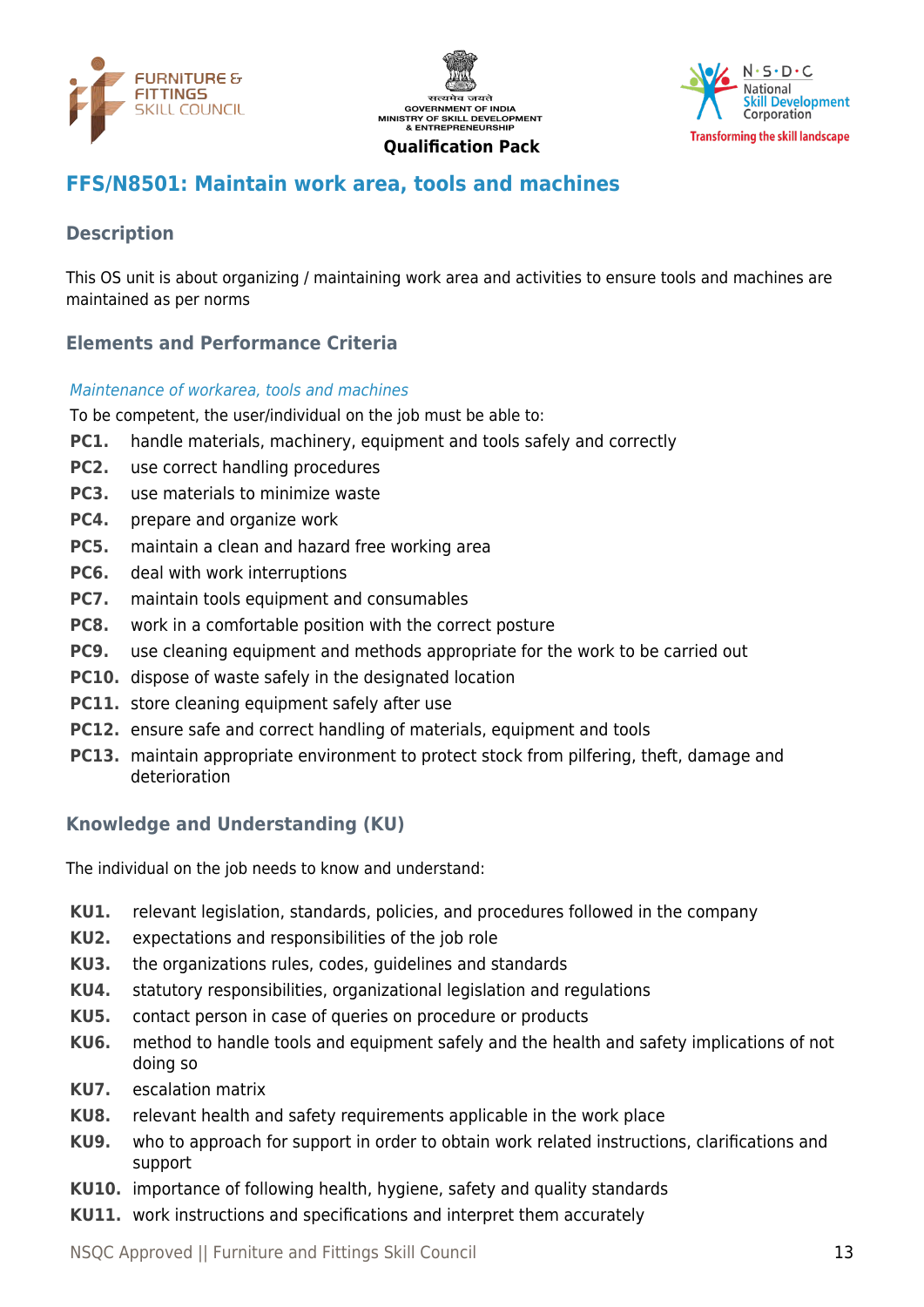





- **KU12.** method to make use of the information detailed in specifications and instructions
- **KU13.** different ways of minimizing waste
- **KU14.** effects of contamination on products i.e. dirt, water and from other work happening on the site
- **KU15.** Common faults with equipment and the method to rectify them
- **KU16.** maintenance procedures of tools, equipment and consumables as per manufacturers instructions
- **KU17.** Hazards likely to be encountered when conducting routine maintenance
- **KU18.** different types of cleaning equipment and substances and their use
- **KU19.** safe working practices for cleaning and the method of carrying them out

#### **Generic Skills (GS)**

User/individual on the job needs to know how to:

- **GS1.** write in Hindi or local language
- **GS2.** fill logs, forms and formats in local language or Hindi for recording quantity and quality of work figures, defects and other related information, etc. whenever needed
- **GS3.** fill formats, logs and forms related to work in local language or Hindi/English
- **GS4.** document measurement appropriately whenever required
- **GS5.** read instructions from supervisor provided in local language or Hindi
- **GS6.** read and understand manufacturers instructions and job specifications
- **GS7.** interpret pictorial representations and written signs or instructions
- **GS8.** read and interpret numbers written in Hindi or local language
- **GS9.** understand safety symbols and basic warning signs wherever needed
- **GS10.** communicate effectively with team members, supervisors, managers etc.
- **GS11.** seek clarification on any unclear instructions in locally understood language
- **GS12.** take decisions of once own roles and responsibilities
- **GS13.** decide on material requirement for related to once work
- **GS14.** decide on to accept or reject a work piece on the basis of quality parameter
- **GS15.** plan and organize own work in a way that all activities are completed in time and as per specifications
- **GS16.** plan word as per job specification
- **GS17.** plan and organize cleaning and maintenance activities
- **GS18.** work and deliver output as per client requirement and satisfaction
- **GS19.** identify any defects in materials, tools and equipment and ways to resolve them
- **GS20.** determine timely correction of errors to minimize rejection of pieces or rework
- **GS21.** Analyse the situation and take appropriate actions while dealing with team members
- **GS22.** analyse, evaluate and apply the information gathered from observation, experience, reasoning, or communication to act efficiently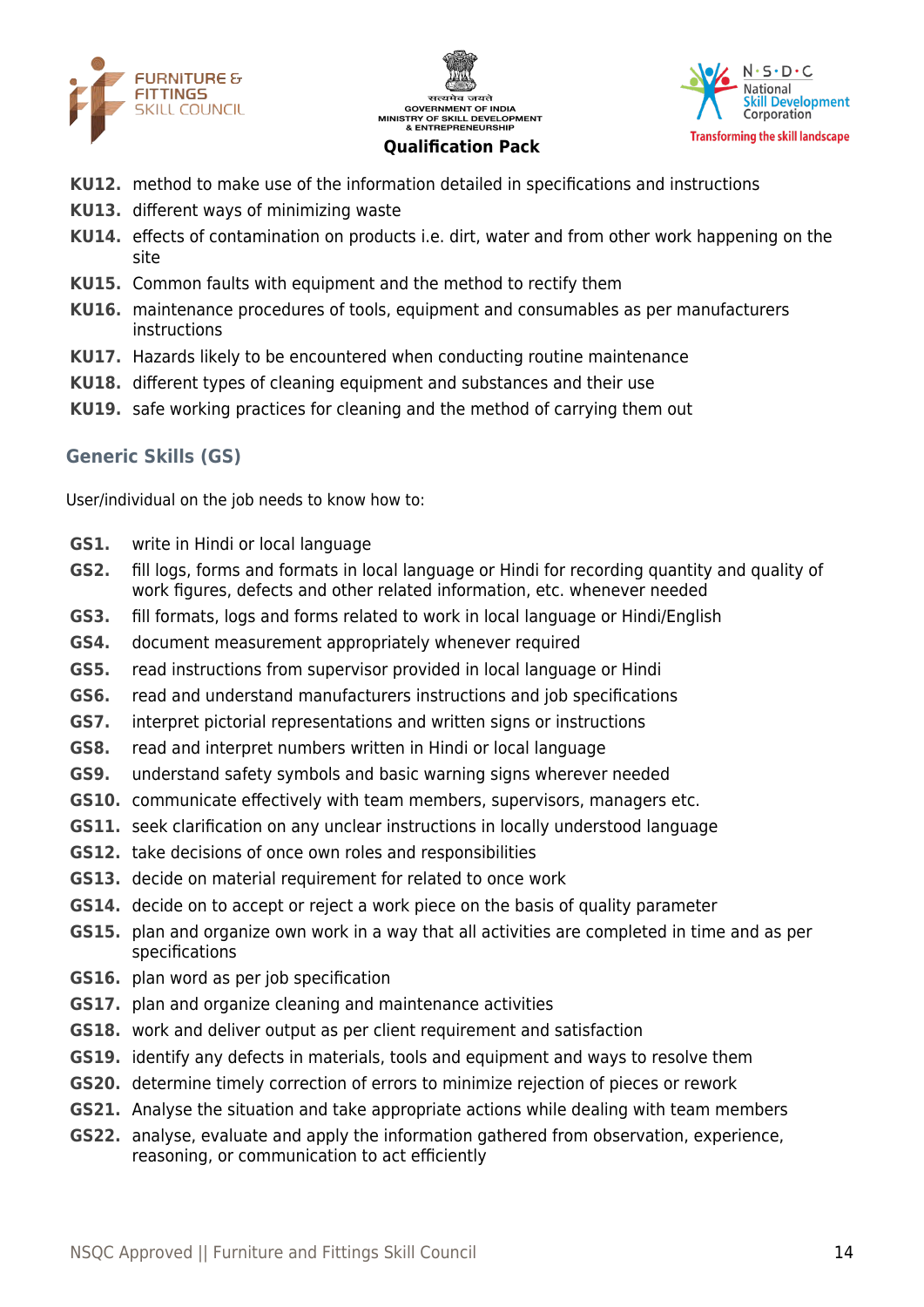





# **Assessment Criteria**

| <b>Assessment Criteria for Outcomes</b>                                                                              | <b>Theory</b><br><b>Marks</b> | <b>Practical</b><br><b>Marks</b> | <b>Project</b><br><b>Marks</b> | <b>Viva</b><br><b>Marks</b> |
|----------------------------------------------------------------------------------------------------------------------|-------------------------------|----------------------------------|--------------------------------|-----------------------------|
| Maintenance of workarea, tools and machines                                                                          |                               |                                  |                                |                             |
| PC1. handle materials, machinery,<br>equipment and tools safely and correctly                                        | 4                             | 4                                |                                |                             |
| PC2. use correct handling procedures                                                                                 | 4                             | 4                                |                                |                             |
| PC3. use materials to minimize waste                                                                                 | 4                             | 4                                |                                |                             |
| PC4. prepare and organize work                                                                                       | 4                             | 4                                |                                |                             |
| PC5, maintain a clean and hazard free<br>working area                                                                | 4                             | 4                                |                                |                             |
| PC6. deal with work interruptions                                                                                    | 4                             | 4                                |                                |                             |
| PC7. maintain tools equipment and<br>consumables                                                                     | 4                             | $\overline{4}$                   |                                |                             |
| PC8. work in a comfortable position with the<br>correct posture                                                      | 4                             | $\overline{4}$                   |                                |                             |
| PC9. use cleaning equipment and methods<br>appropriate for the work to be carried out                                | 4                             | $\overline{4}$                   |                                |                             |
| PC10. dispose of waste safely in the<br>designated location                                                          | 5                             | 3                                |                                |                             |
| PC11. store cleaning equipment safely after<br>use                                                                   | 3                             | 4                                |                                |                             |
| PC12. ensure safe and correct handling of<br>materials, equipment and tools                                          | 3                             | $\overline{4}$                   |                                |                             |
| <b>PC13.</b> maintain appropriate environment to<br>protect stock from pilfering, theft, damage<br>and deterioration | 3                             | 3                                |                                |                             |
| <b>NOS Total</b>                                                                                                     | 50                            | 50                               |                                |                             |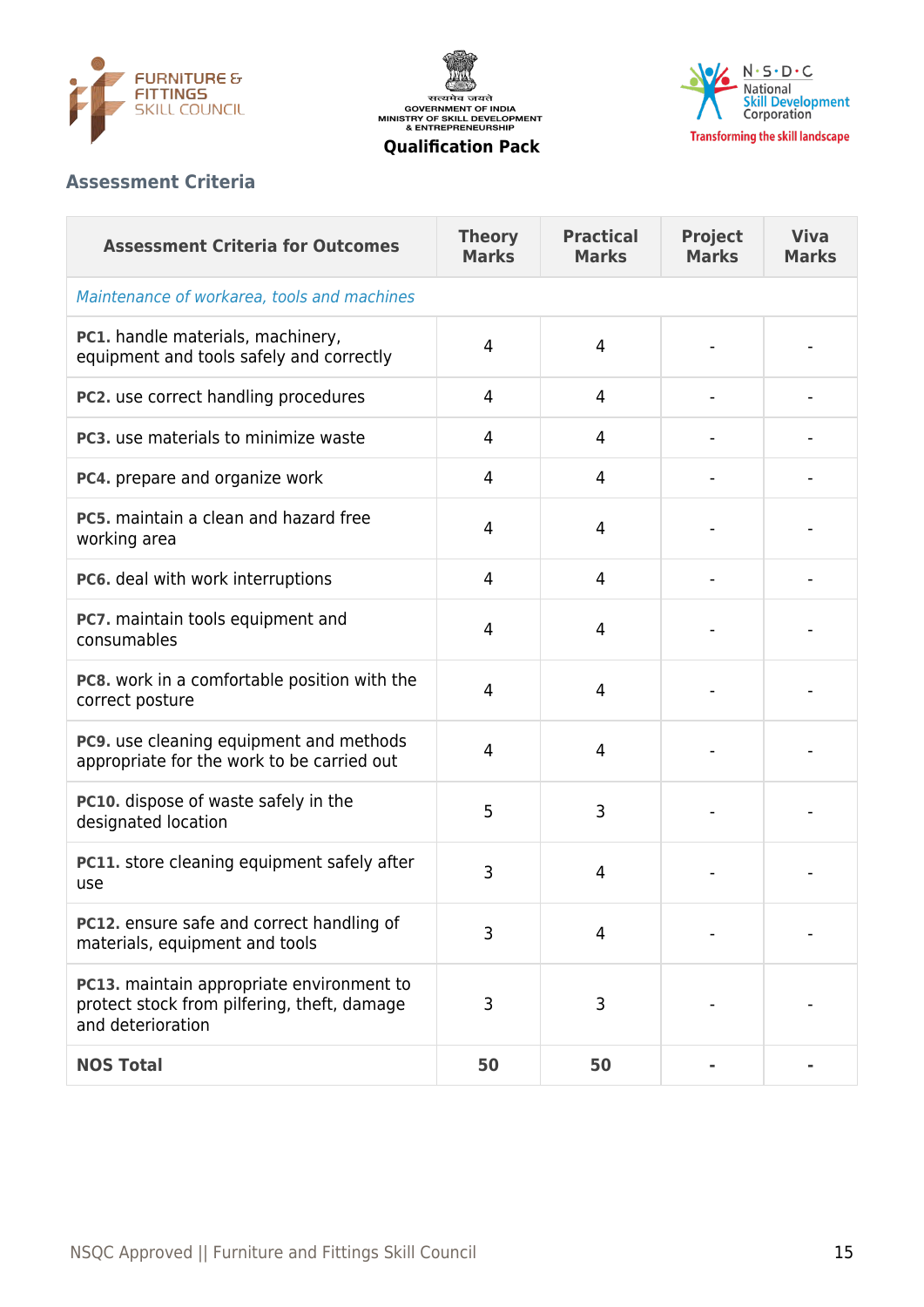





# **National Occupational Standards (NOS) Parameters**

| <b>NOS Code</b>            | <b>FFS/N8501</b>                       |
|----------------------------|----------------------------------------|
| <b>NOS Name</b>            | Maintain work area, tools and machines |
| <b>Sector</b>              | Furniture & Fittings                   |
| <b>Sub-Sector</b>          | Generic                                |
| <b>Occupation</b>          | Generic                                |
| <b>NSQF Level</b>          | 3                                      |
| <b>Credits</b>             | <b>NA</b>                              |
| <b>Version</b>             | 1.0                                    |
| <b>Last Reviewed Date</b>  | 12/07/2017                             |
| <b>Next Review Date</b>    | 12/07/2020                             |
| <b>NSQC Clearance Date</b> | 03/08/2018                             |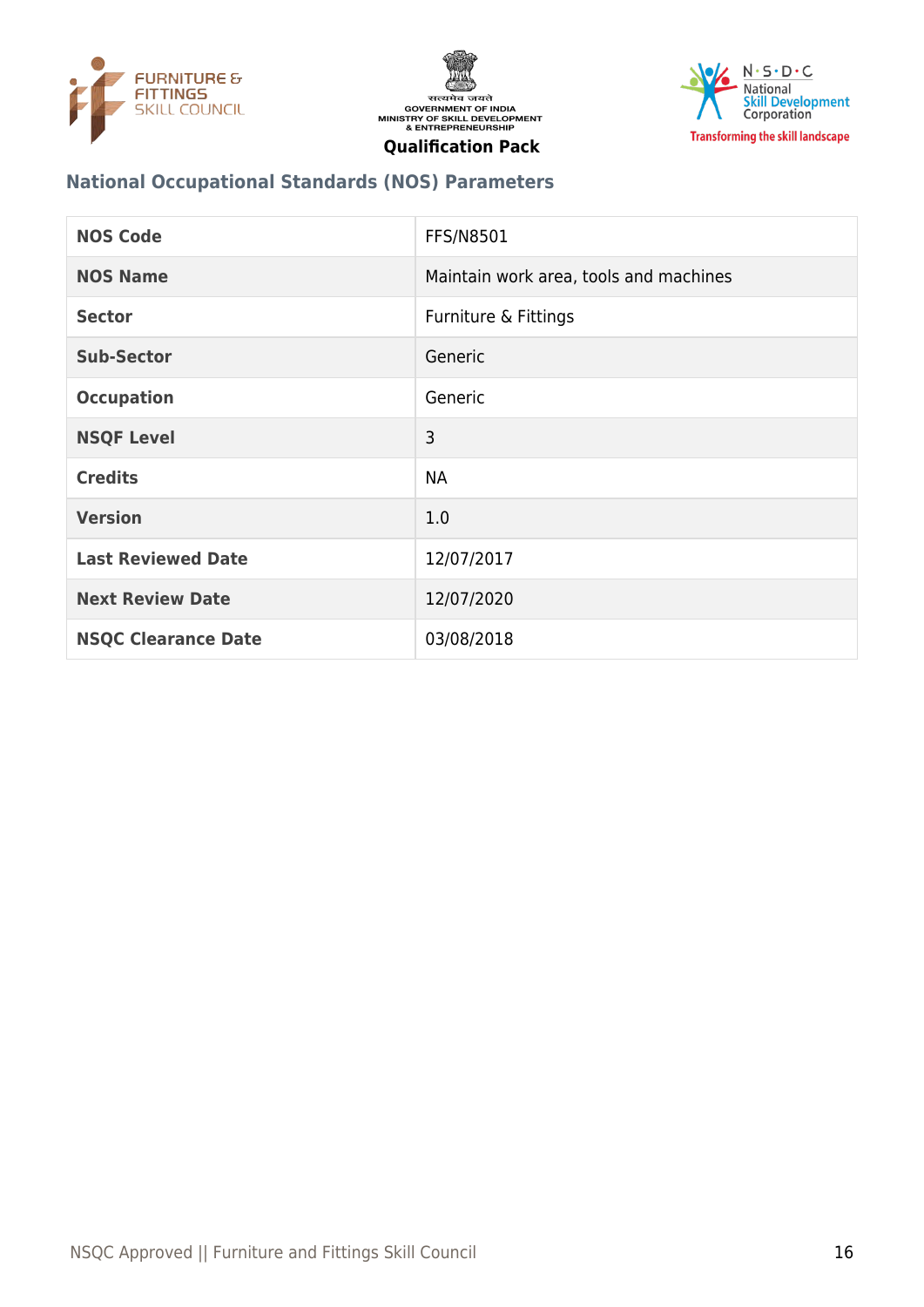





# <span id="page-16-0"></span>**FFS/N8601: Ensure health and safety at workplace**

#### **Description**

This OS unit covers health, safety and security at the workplace. This includes procedures and practices that candidate need to follow to help maintain a healthy, safe and secure work environment.

#### **Elements and Performance Criteria**

#### Health and Safety

To be competent, the user/individual on the job must be able to:

- **PC1.** work safely at all times, complying with health and safety legislation, regulations and other relevant guidelines
- **PC2.** ensure that health and safety instructions applicable to the work place are being followed
- **PC3.** check the worksite for any possible health and safety hazards
- **PC4.** Follow manufacturers instructions and job specifications relating to safe use of materials specifically chemicals and power equipment
- **PC5.** ensure safe handling and disposal of waste and debris
- **PC6.** identify and report any hazards and potential risks/ threats to supervisors or other authorized personnelHazards: sharp edged tools, hazardous surfaces, physical hazards, electrical hazards, health hazards from chemicals and other such toxic material etc.
- **PC7.** undertake first aid activities in case of any accident, if required and asked to do so
- **PC8.** select and use appropriate personal protective equipment compatible to the work and compliant to relevant occupational health and safety guidelines Personal protective equipment: masks, safety glasses, head protection, ear muffs, safety footwear, gloves, aprons etc.
- **PC9.** maintain correct body posture while standing and working for long hours and carrying heavy materials
- **PC10.** lift, carry or move heavy wooden furniture and accessories from one place to another using approved safe working practices
- **PC11.** handle all required tools, machines, materials & equipment safely
- **PC12.** adhere to relevant occupational safety policies while handling sharp tools to make and install furniture and fittings
- **PC13.** t ake safety measures while handling glass, heavy wood, materials, chemicals etc.
- **PC14.** apply good housekeeping practices at all timesGood housekeeping practices: clean/tidy work areas, removal/disposal of waste products, protect surfaces
- **PC15.** report accident/incident report to authorized personal
- **PC16.** perform basic safety checks before operation of all machines, tools and electrical equipment
- **PC17.** follow recommended material handling procedure to control damage and personal injury
- **PC18.** follow safe working practices at all times

#### Dealing with Emergencies

To be competent, the user/individual on the job must be able to:

**PC19.** follow appropriate procedure in case a of fire emergency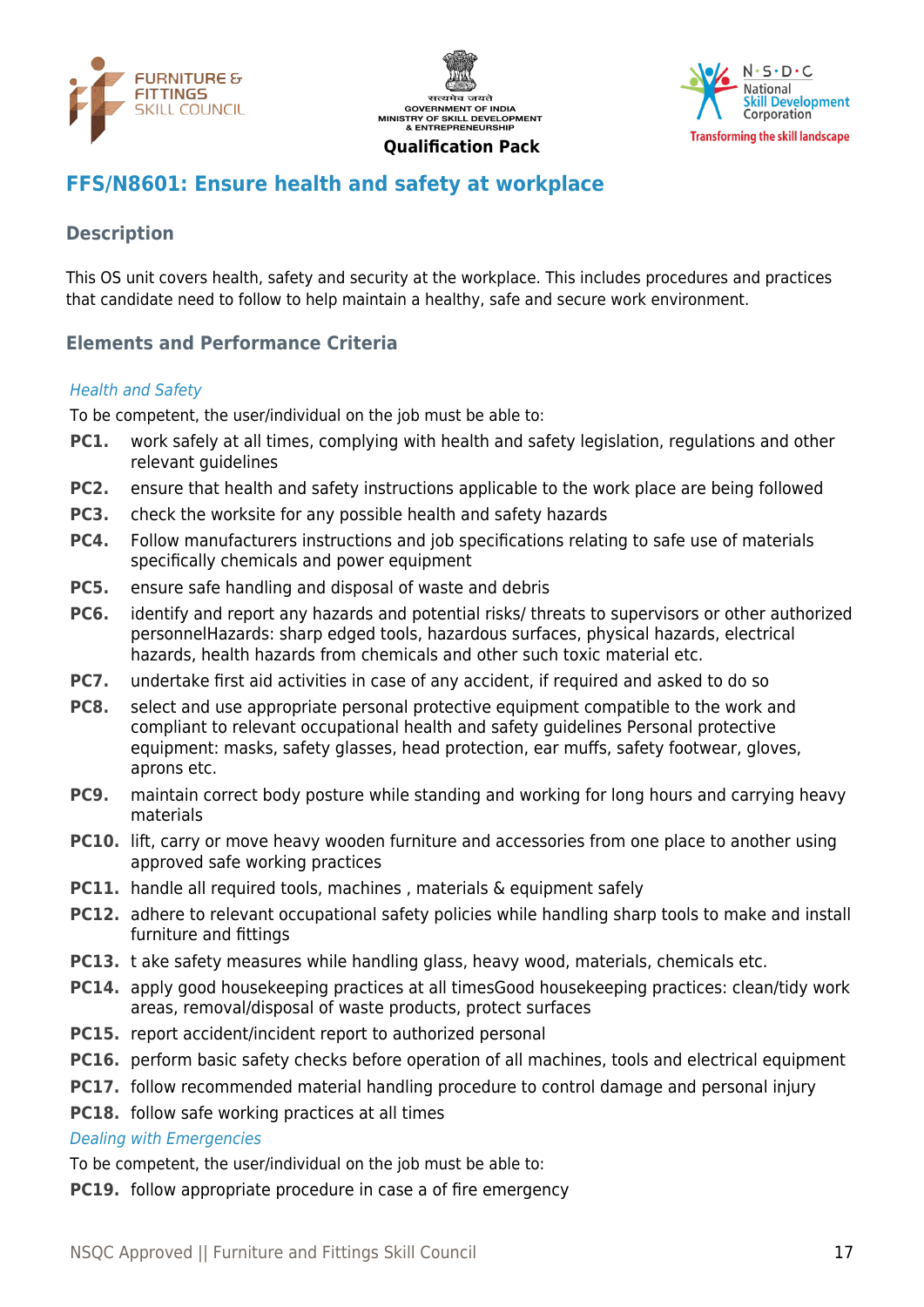





- **PC20.** follow electrical safety measures while working with electrically powered tools & equipment
- **PC21.** follow agreed work location procedures in the event of an emergency or an accident
- **PC22.** follow emergency and evacuation procedures in case of accidents, fires, natural calamities
- **PC23.** Check and ensure general health and safety equipment are available at work site. General health and safety equipment: fire extinguishers; first aid equipment; safety instruments and clothing; safety installations (e.g. fire exits, exhaust fans)
- **PC24.** Comply with restrictions imposed on harmful chemicals inside work area during working hours
- **PC25.** correctly demonstrate rescue techniques applied during fire hazard
- **PC26.** demonstrate good housekeeping in order to prevent fire hazards
- **PC27.** demonstrate the correct use of a fire extinguisher
- **PC28.** demonstrate how to free a person from electrocution
- **PC29.** respond promptly and appropriately to an accident situation or medical emergency
- **PC30.** participate in emergency procedures Emergency procedures: raising alarm, safe/efficient, evacuation, correct means of escape, correct assembly point, roll call, correct return to work
- **PC31.** use the various appropriate fire extinguishers on different types of fires correctly. Types of fires: Class A: e.g. ordinary solid combustibles, such as wood, paper, cloth, plastic, charcoal, etc.; Class B: flammable liquids andgases, such as gasoline, propane, diesel fuel, tar, cooking oil, and similar substances; Class C: e.g. electrical equipment such as appliances, wiring, breaker panels, etc. These categories of fires become Class A, B, and D fires when the electrical equipment that initiated the fire is no longer receiving electricity); Class D: combustible metals such as magnesium, titanium, and sodium (These fires burn at extremely high temperatures and require special suppression agents)
- **PC32.** state methods of accident prevention in the work environment. Methods of accident prevention: training in health and safety procedures; using health and safety procedures; use of equipment and working practices (such as safe carrying procedures); safety notices, advice; instruction from colleagues and supervisors

# **Knowledge and Understanding (KU)**

The individual on the job needs to know and understand:

- **KU1.** organizational procedures for safe handling of equipment and machine operations
- **KU2.** how to respond to emergency situation in line with organisational procedures
- **KU3.** reporting protocol and documentation required
- **KU4.** whom to contact in case of an emergency
- **KU5.** Where to get the list of contact in case of an emergency in the organization
- **KU6.** common health and safety hazards in a work environment and related precautions
- **KU7.** organizational procedures for safe handling of tools and equipment
- **KU8.** how to respond to an emergency situation
- **KU9.** potential risks and threats
- **KU10.** organizational reporting protocol
- **KU11.** health and safety practices at work place
- **KU12.** potential hazards and risks which may be present at furniture and fittings related workplace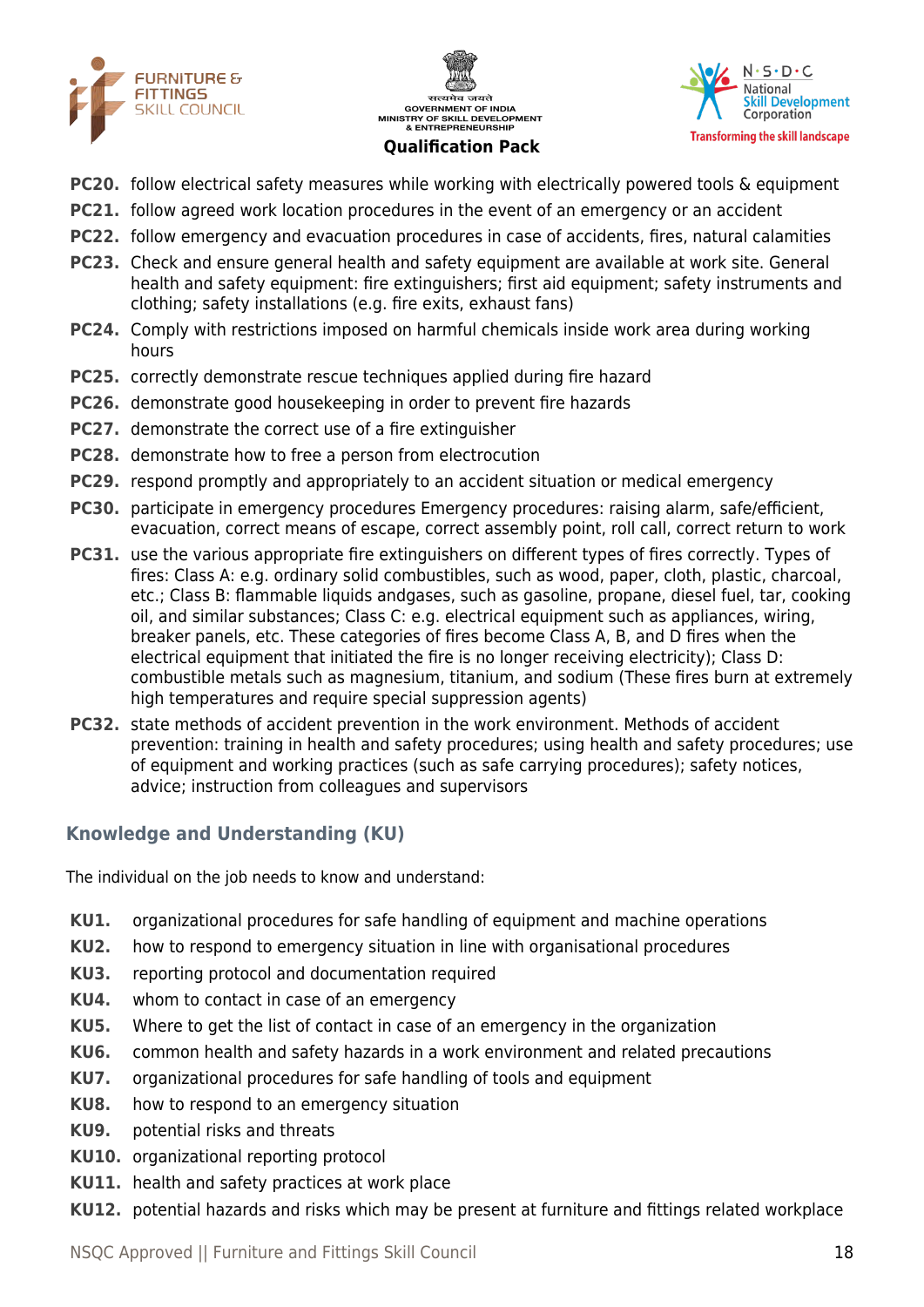





- **KU13.** storage and handling of hazardous substances
- **KU14.** importance of good housekeeping
- **KU15.** procedure to be followed for safe disposal of waste
- **KU16.** safe working practices in a furniture and fittings related workplace
- **KU17.** how to deal with an accident which involve human life
- **KU18.** different types of personal protective equipment and their use
- **KU19.** how to follow safe working practices while at work
- **KU20.** different risks associated with the use of electrical equipment
- **KU21.** preventative and remedial actions to be taken in the case of exposure to toxic materials, Exposure: ingested, contact with skin, inhaledPreventative action: ventilation, masks, protective clothing/ equipment); Remedial action: immediate first aid, report to supervisorToxic materials: solvents, flux, lead
- **KU22.** importance of using protective clothing/equipment while working
- **KU23.** Various causes of fire
- **KU24.** techniques of using the different fire extinguishers
- **KU25.** different type of fire extinguishers and their use
- **KU26.** various types of safety signs and what they mean
- **KU27.** Appropriate basic first aid treatment relevant to the condition eg. shock, electrical shock, bleeding, breaks to bones, minor burns, resuscitation, poisoning, eye injuries, etc.
- **KU28.** importance of safe lifting practices and correct body postures
- **KU29.** list of names (and job titles if applicable), and the contact details of all the people responsible for health and safety in a workplace

#### **Generic Skills (GS)**

User/individual on the job needs to know how to:

- **GS1.** write in Hindi or local language
- **GS2.** fill logs, forms and formats in local language or Hindi for recording quantity and quality of work figures, defects and other related information, etc. whenever needed
- **GS3.** document measurement appropriately whenever required
- **GS4.** read all organizational and equipment related health and safety manuals and documents
- **GS5.** read and comprehend safety related documents
- **GS6.** communicate effectively with team members, supervisors, managers etc
- **GS7.** seek clarification on any unclear instructions in locally understood language
- **GS8.** take decisions of once own roles and responsibilities
- **GS9.** decide on material requirement for related to once work
- **GS10.** decide on to accept or reject a work piece on the basis of quality parameter
- **GS11.** plan and organize own work in a way that all activities are completed in time and as per specifications
- **GS12.** plan word as per job specification
- **GS13.** plan and organize cleaning and maintenance activities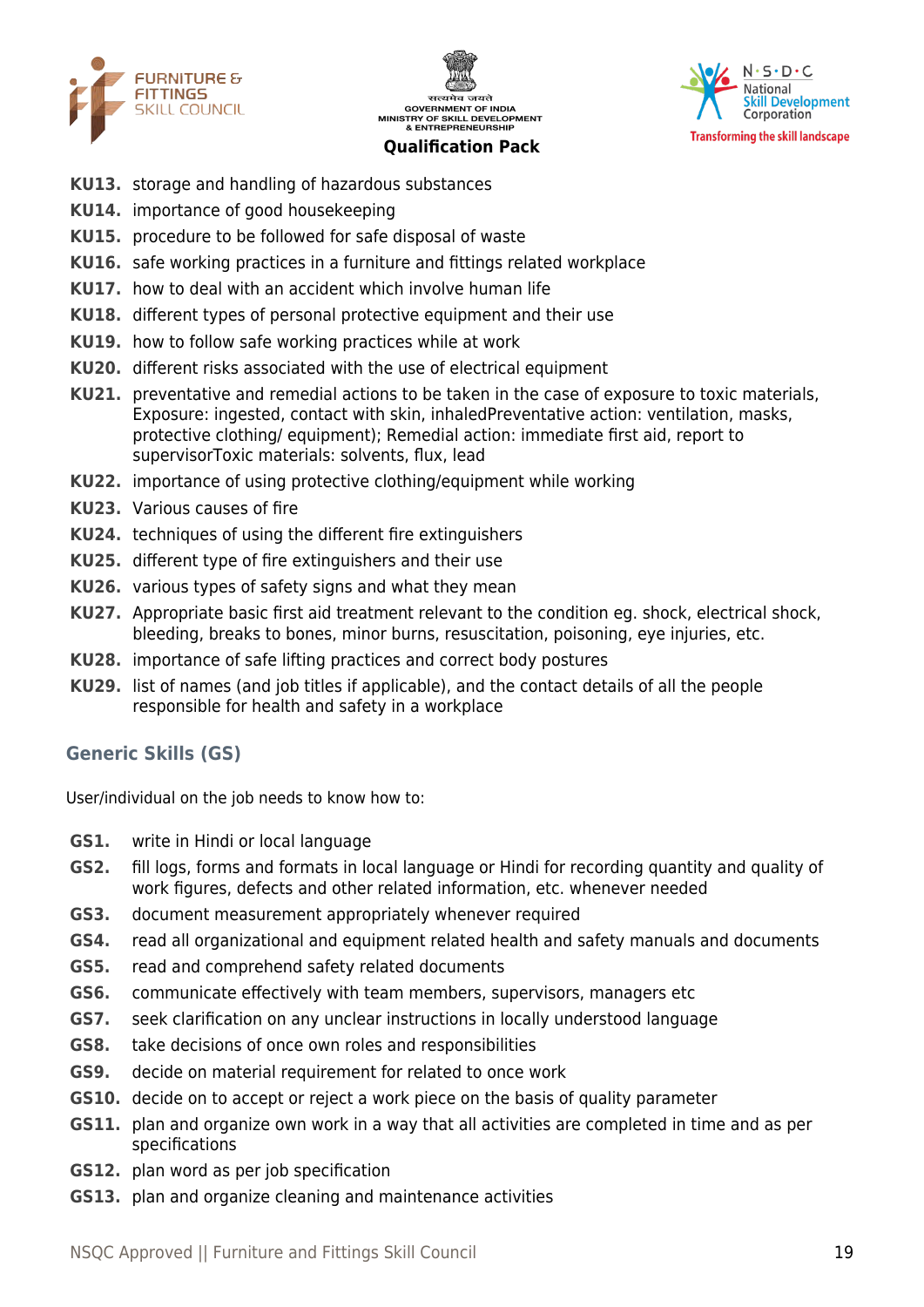





- **GS14.** work and deliver output as per client requirement and satisfaction
- **GS15.** identify any defects in materials, tools and equipment and ways to resolve them
- **GS16.** determine timely correction of errors to minimize rejection of pieces or rework
- **GS17.** analyse the situation and take appropriate actions while dealing with team members
- **GS18.** analyse, evaluate and apply the information gathered from observation, experience, reasoning, or communication to act efficiently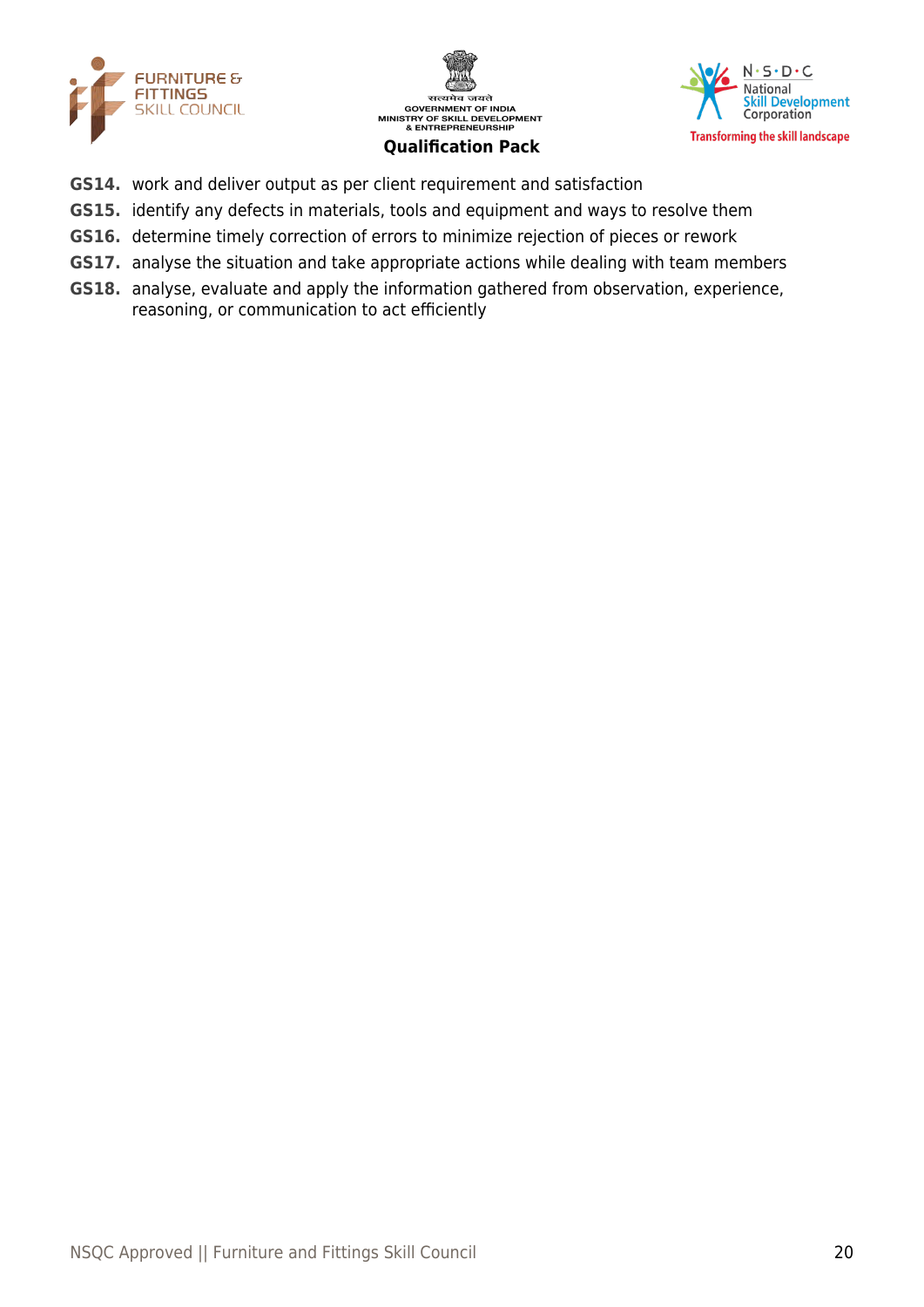





# **Assessment Criteria**

| <b>Assessment Criteria for Outcomes</b>                                                                                                                                                                                                                                                        | <b>Theory</b><br><b>Marks</b> | <b>Practical</b><br><b>Marks</b> | <b>Project</b><br><b>Marks</b> | <b>Viva</b><br><b>Marks</b> |
|------------------------------------------------------------------------------------------------------------------------------------------------------------------------------------------------------------------------------------------------------------------------------------------------|-------------------------------|----------------------------------|--------------------------------|-----------------------------|
| <b>Health and Safety</b>                                                                                                                                                                                                                                                                       | 17                            | 39                               |                                |                             |
| <b>PC1.</b> work safely at all times, complying with health<br>and safety legislation, regulations and other<br>relevant guidelines                                                                                                                                                            | $\overline{2}$                | 1                                |                                |                             |
| PC2. ensure that health and safety instructions<br>applicable to the work place are being followed                                                                                                                                                                                             | $\mathbf 1$                   | $\overline{2}$                   |                                |                             |
| PC3. check the worksite for any possible health and<br>safety hazards                                                                                                                                                                                                                          | $\mathbf{1}$                  | $\overline{2}$                   |                                |                             |
| PC4. Follow manufacturers instructions and job<br>specifications relating to safe use of materials<br>specifically chemicals and power equipment                                                                                                                                               | $\mathbf{1}$                  | $\overline{2}$                   |                                |                             |
| PC5. ensure safe handling and disposal of waste and<br>debris                                                                                                                                                                                                                                  |                               | 3                                |                                |                             |
| PC6. identify and report any hazards and potential<br>risks/ threats to supervisors or other authorized<br>personnelHazards: sharp edged tools, hazardous<br>surfaces, physical hazards, electrical hazards, health<br>hazards from chemicals and other such toxic<br>material etc.            | $\mathbf 1$                   | $\overline{2}$                   |                                |                             |
| PC7. undertake first aid activities in case of any<br>accident, if required and asked to do so                                                                                                                                                                                                 |                               | 3                                |                                |                             |
| PC8. select and use appropriate personal protective<br>equipment compatible to the work and compliant to<br>relevant occupational health and safety quidelines<br>Personal protective equipment: masks, safety<br>glasses, head protection, ear muffs, safety footwear,<br>gloves, aprons etc. |                               | 3                                |                                |                             |
| PC9. maintain correct body posture while standing<br>and working for long hours and carrying heavy<br>materials                                                                                                                                                                                |                               | 3                                |                                |                             |
| PC10. lift, carry or move heavy wooden furniture<br>and accessories from one place to another using<br>approved safe working practices                                                                                                                                                         | $\overline{2}$                | 2                                |                                |                             |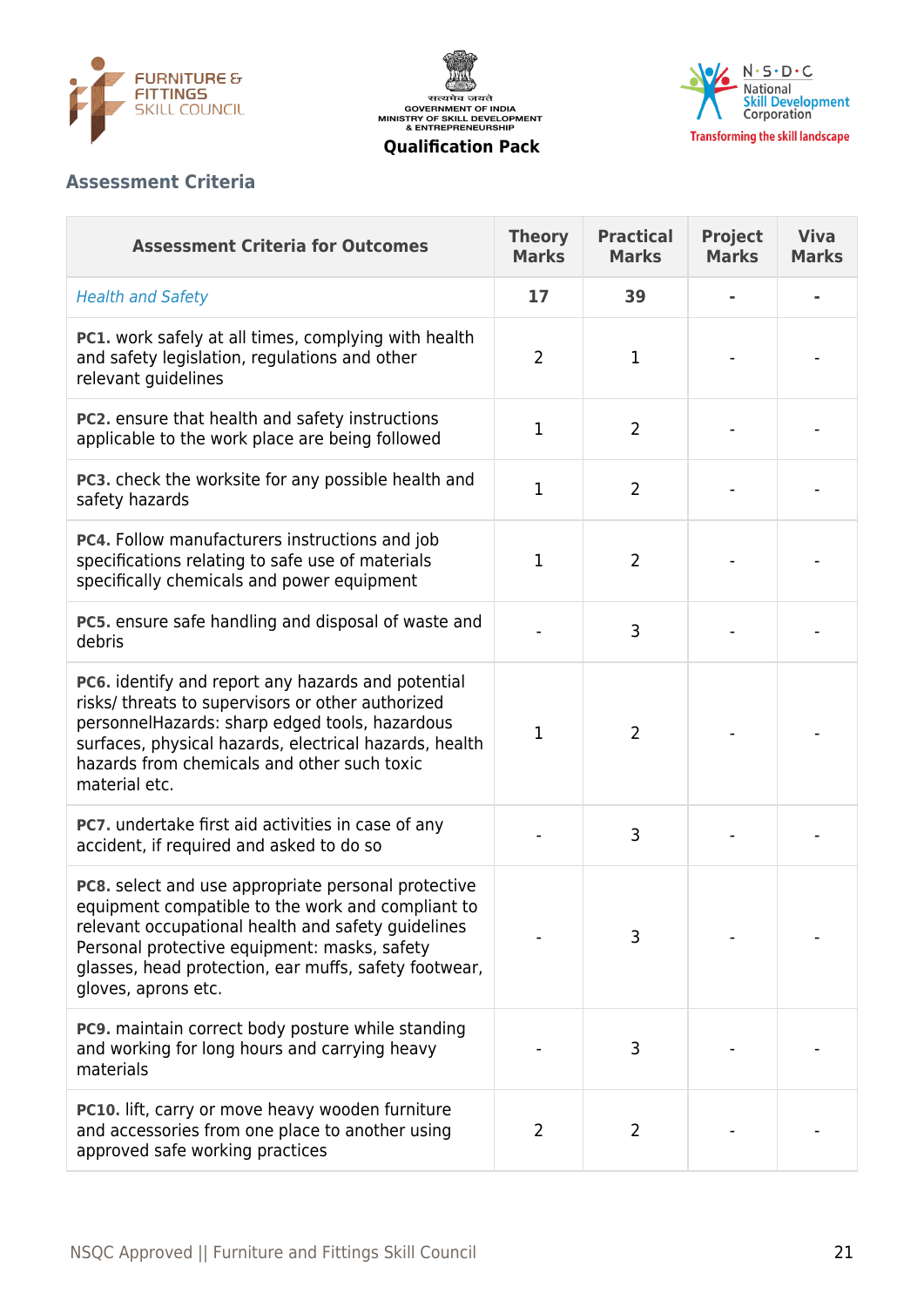





| <b>Assessment Criteria for Outcomes</b>                                                                                                                                                                                                                                | <b>Theory</b><br><b>Marks</b> | <b>Practical</b><br><b>Marks</b> | <b>Project</b><br><b>Marks</b> | <b>Viva</b><br><b>Marks</b> |
|------------------------------------------------------------------------------------------------------------------------------------------------------------------------------------------------------------------------------------------------------------------------|-------------------------------|----------------------------------|--------------------------------|-----------------------------|
| PC11. handle all required tools, machines, materials<br>& equipment safely                                                                                                                                                                                             | $\overline{2}$                | $\overline{2}$                   |                                |                             |
| PC12. adhere to relevant occupational safety<br>policies while handling sharp tools to make and<br>install furniture and fittings                                                                                                                                      |                               | 3                                |                                |                             |
| PC13. t ake safety measures while handling glass,<br>heavy wood, materials, chemicals etc.                                                                                                                                                                             |                               | 3                                |                                |                             |
| PC14. apply good housekeeping practices at all<br>timesGood housekeeping practices: clean/tidy work<br>areas, removal/disposal of waste products, protect<br>surfaces                                                                                                  | 2                             | $\mathbf{1}$                     |                                |                             |
| PC15. report accident/incident report to authorized<br>personal                                                                                                                                                                                                        | $\mathbf{1}$                  | $\overline{2}$                   |                                |                             |
| PC16. perform basic safety checks before operation<br>of all machines, tools and electrical equipment                                                                                                                                                                  | $\overline{2}$                | $\mathbf{1}$                     |                                |                             |
| PC17. follow recommended material handling<br>procedure to control damage and personal injury                                                                                                                                                                          | 1                             | $\overline{2}$                   |                                |                             |
| PC18. follow safe working practices at all times                                                                                                                                                                                                                       | $\mathbf 1$                   | $\overline{2}$                   |                                |                             |
| <b>Dealing with Emergencies</b>                                                                                                                                                                                                                                        | 13                            | 31                               |                                |                             |
| PC19. follow appropriate procedure in case a of fire<br>emergency                                                                                                                                                                                                      | $\mathbf 1$                   | $\overline{2}$                   |                                |                             |
| <b>PC20.</b> follow electrical safety measures while<br>working with electrically powered tools & equipment                                                                                                                                                            | 2                             | 2                                |                                |                             |
| <b>PC21.</b> follow agreed work location procedures in the<br>event of an emergency or an accident                                                                                                                                                                     | $\mathbf 1$                   | $\overline{2}$                   |                                |                             |
| <b>PC22.</b> follow emergency and evacuation procedures<br>in case of accidents, fires, natural calamities                                                                                                                                                             | $\mathbf{1}$                  | $\overline{2}$                   |                                |                             |
| PC23. Check and ensure general health and safety<br>equipment are available at work site. General health<br>and safety equipment: fire extinguishers; first aid<br>equipment; safety instruments and clothing; safety<br>installations (e.g. fire exits, exhaust fans) | 1                             | 3                                |                                |                             |
| PC24. Comply with restrictions imposed on harmful<br>chemicals inside work area during working hours                                                                                                                                                                   |                               | 3                                |                                |                             |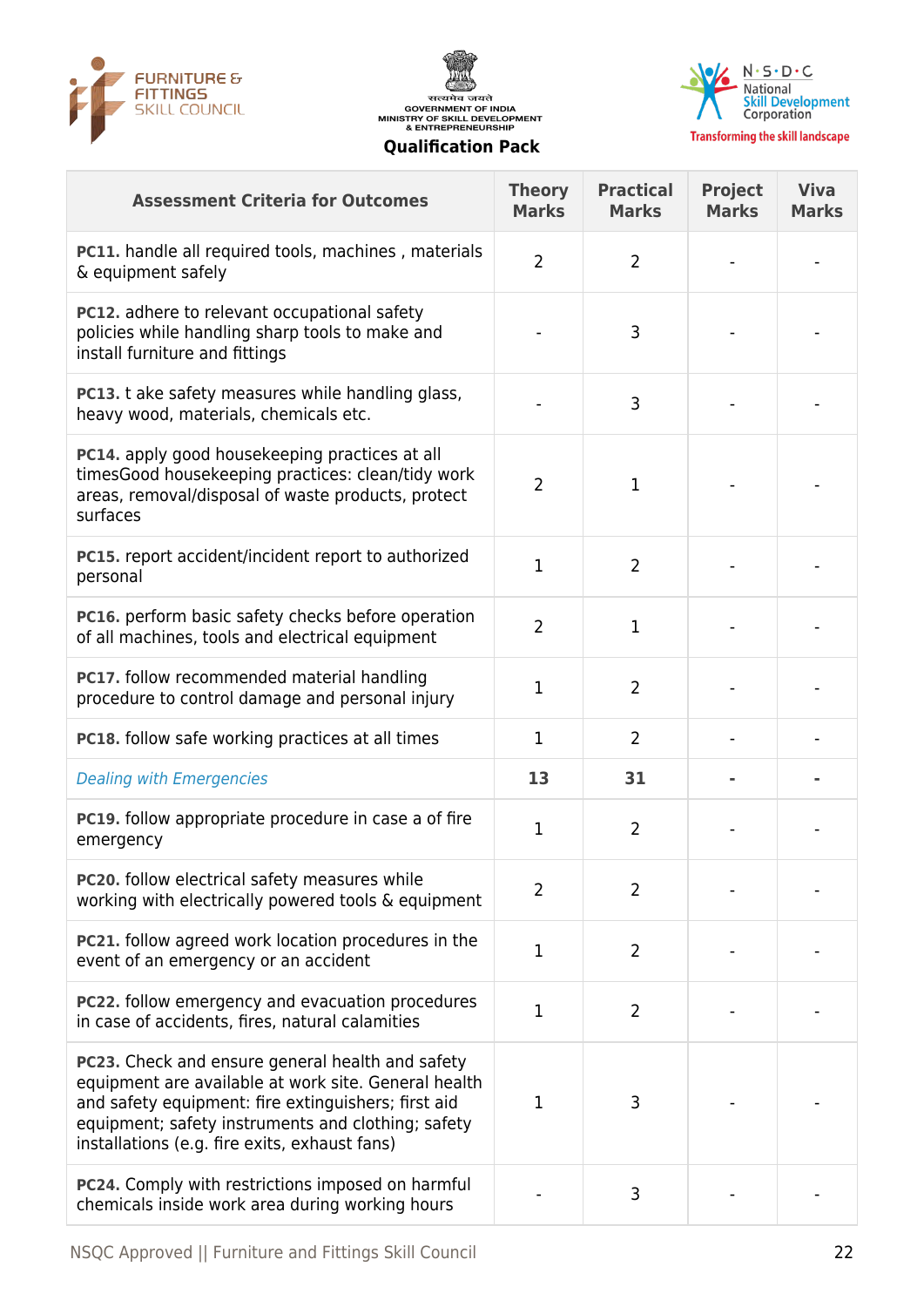





**Transforming the skill landscape** 

| <b>Assessment Criteria for Outcomes</b>                                                                                                                                                                                                                                                                                                                                                                                                                                                                                                                                                                                                                                                                                                                                           | <b>Theory</b><br><b>Marks</b> | <b>Practical</b><br><b>Marks</b> | <b>Project</b><br><b>Marks</b> | <b>Viva</b><br><b>Marks</b> |
|-----------------------------------------------------------------------------------------------------------------------------------------------------------------------------------------------------------------------------------------------------------------------------------------------------------------------------------------------------------------------------------------------------------------------------------------------------------------------------------------------------------------------------------------------------------------------------------------------------------------------------------------------------------------------------------------------------------------------------------------------------------------------------------|-------------------------------|----------------------------------|--------------------------------|-----------------------------|
| PC25. correctly demonstrate rescue techniques<br>applied during fire hazard                                                                                                                                                                                                                                                                                                                                                                                                                                                                                                                                                                                                                                                                                                       |                               | 3                                |                                |                             |
| PC26. demonstrate good housekeeping in order to<br>prevent fire hazards                                                                                                                                                                                                                                                                                                                                                                                                                                                                                                                                                                                                                                                                                                           |                               | 3                                |                                |                             |
| PC27. demonstrate the correct use of a fire<br>extinguisher                                                                                                                                                                                                                                                                                                                                                                                                                                                                                                                                                                                                                                                                                                                       | $\overline{2}$                | $\mathbf 1$                      |                                |                             |
| PC28. demonstrate how to free a person from<br>electrocution                                                                                                                                                                                                                                                                                                                                                                                                                                                                                                                                                                                                                                                                                                                      | $\mathbf{1}$                  | $\overline{2}$                   |                                |                             |
| <b>PC29.</b> respond promptly and appropriately to an<br>accident situation or medical emergency                                                                                                                                                                                                                                                                                                                                                                                                                                                                                                                                                                                                                                                                                  |                               | 3                                |                                |                             |
| PC30. participate in emergency procedures<br>Emergency procedures: raising alarm, safe/efficient,<br>evacuation, correct means of escape, correct<br>assembly point, roll call, correct return to work                                                                                                                                                                                                                                                                                                                                                                                                                                                                                                                                                                            |                               | 3                                |                                |                             |
| PC31. use the various appropriate fire extinguishers<br>on different types of fires correctly. Types of fires:<br>Class A: e.g. ordinary solid combustibles, such as<br>wood, paper, cloth, plastic, charcoal, etc.; Class B:<br>flammable liquids andgases, such as gasoline,<br>propane, diesel fuel, tar, cooking oil, and similar<br>substances; Class C: e.g. electrical equipment such<br>as appliances, wiring, breaker panels, etc. These<br>categories of fires become Class A, B, and D fires<br>when the electrical equipment that initiated the fire<br>is no longer receiving electricity); Class D:<br>combustible metals such as magnesium, titanium,<br>and sodium (These fires burn at extremely high<br>temperatures and require special suppression<br>agents) | 1                             | $\overline{2}$                   |                                |                             |
| PC32. state methods of accident prevention in the<br>work environment. Methods of accident prevention:<br>training in health and safety procedures; using<br>health and safety procedures; use of equipment and<br>working practices (such as safe carrying<br>procedures); safety notices, advice; instruction from<br>colleagues and supervisors                                                                                                                                                                                                                                                                                                                                                                                                                                | 3                             |                                  |                                |                             |
| <b>NOS Total</b>                                                                                                                                                                                                                                                                                                                                                                                                                                                                                                                                                                                                                                                                                                                                                                  | 30                            | 70                               |                                |                             |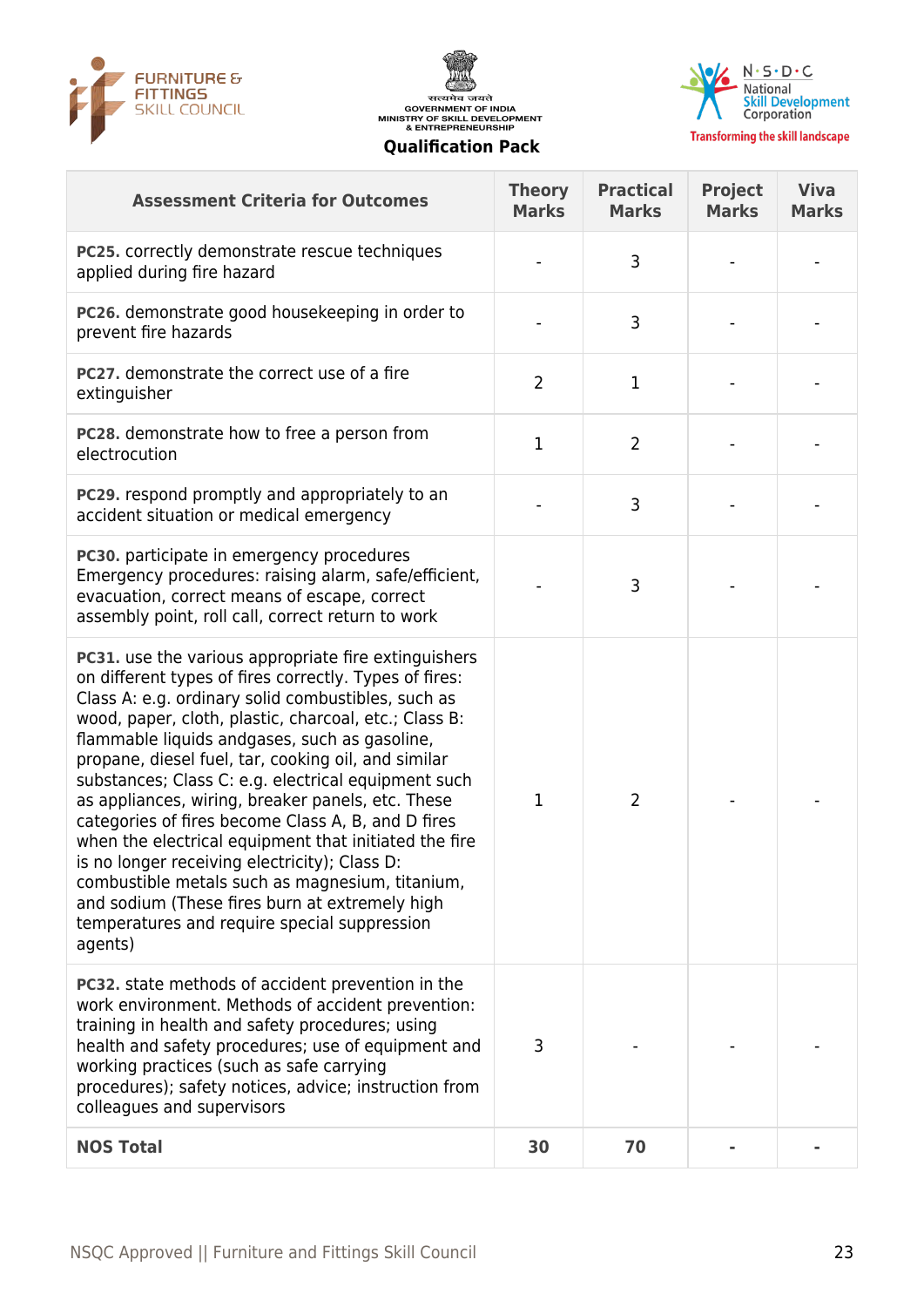





# **National Occupational Standards (NOS) Parameters**

| <b>NOS Code</b>            | FFS/N8601                             |
|----------------------------|---------------------------------------|
| <b>NOS Name</b>            | Ensure health and safety at workplace |
| <b>Sector</b>              | Furniture & Fittings                  |
| <b>Sub-Sector</b>          | Generic                               |
| <b>Occupation</b>          | Generic                               |
| <b>NSQF Level</b>          | 3                                     |
| <b>Credits</b>             | <b>NA</b>                             |
| <b>Version</b>             | 1.0                                   |
| <b>Last Reviewed Date</b>  | 12/07/2017                            |
| <b>Next Review Date</b>    | 12/07/2020                            |
| <b>NSQC Clearance Date</b> |                                       |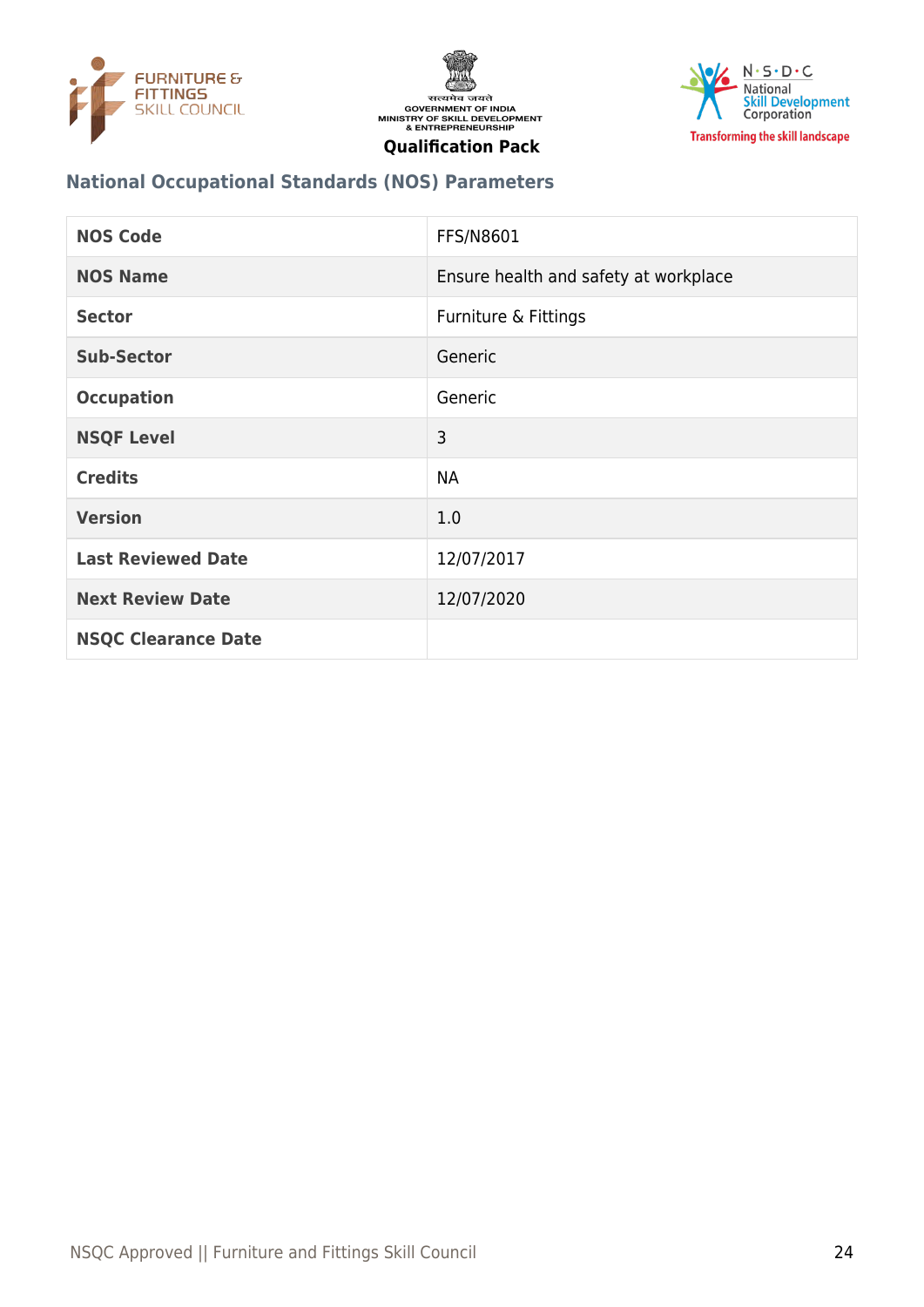





# <span id="page-24-0"></span>**FFS/N8801: Work effectively with others**

# **Description**

This OS unit is about communicating and coordinating with team members including subordinates and superiors.

# **Elements and Performance Criteria**

#### Interaction with Seniors

To be competent, the user/individual on the job must be able to:

- **PC1.** seek assistance from supervisor or any such appropriate authority as and when required
- **PC2.** ask questions and seek clarifications on work tasks whenever requiredndling procedures
- **PC3.** seek and obtain clarifications on policies and procedures, from the supervisor or other authorized personnel
- **PC4.** identify and report any possible deviations to appropriate authority
- **PC5.** address the problems effectively and report if required to immediate supervisor appropriately
- **PC6.** Receive instructions clearly from superiors and respond effectively on the same
- **PC7.** follow escalation matrix in case of any grievance
- **PC8.** accurately receive information and instructions from the supervisor related to ones work

#### Work effectively

To be competent, the user/individual on the job must be able to:

- **PC9.** coordinate and cooperate with colleagues to achieve work objectives
- **PC10.** display courteous behaviour at all times
- **PC11.** respond politely to customer queries and other team members
- **PC12.** follow work place dress code
- **PC13.** keep work area in a tidy and organized state
- **PC14.** adhere to time lines and quality standards
- **PC15.** follow organizational policies and procedures
- **PC16.** share information with team wherever and whenever required to enhance quality and productivity at work place
- **PC17.** work together with co-workers in a synchronized manner
- **PC18.** communicate with others clearly, at a pace and in a manner that helps them to understand
- **PC19.** show respect to other and their work
- **PC20.** display active listening skills while interacting with others at work
- **PC21.** Demonstrate responsible and disciplined behaviors at the workplace disciplined behaviors: e.g. punctuality; completing tasks as per given time and standards; not gossiping and idling time; eliminating waste, honesty, etc.

#### **Knowledge and Understanding (KU)**

The individual on the job needs to know and understand: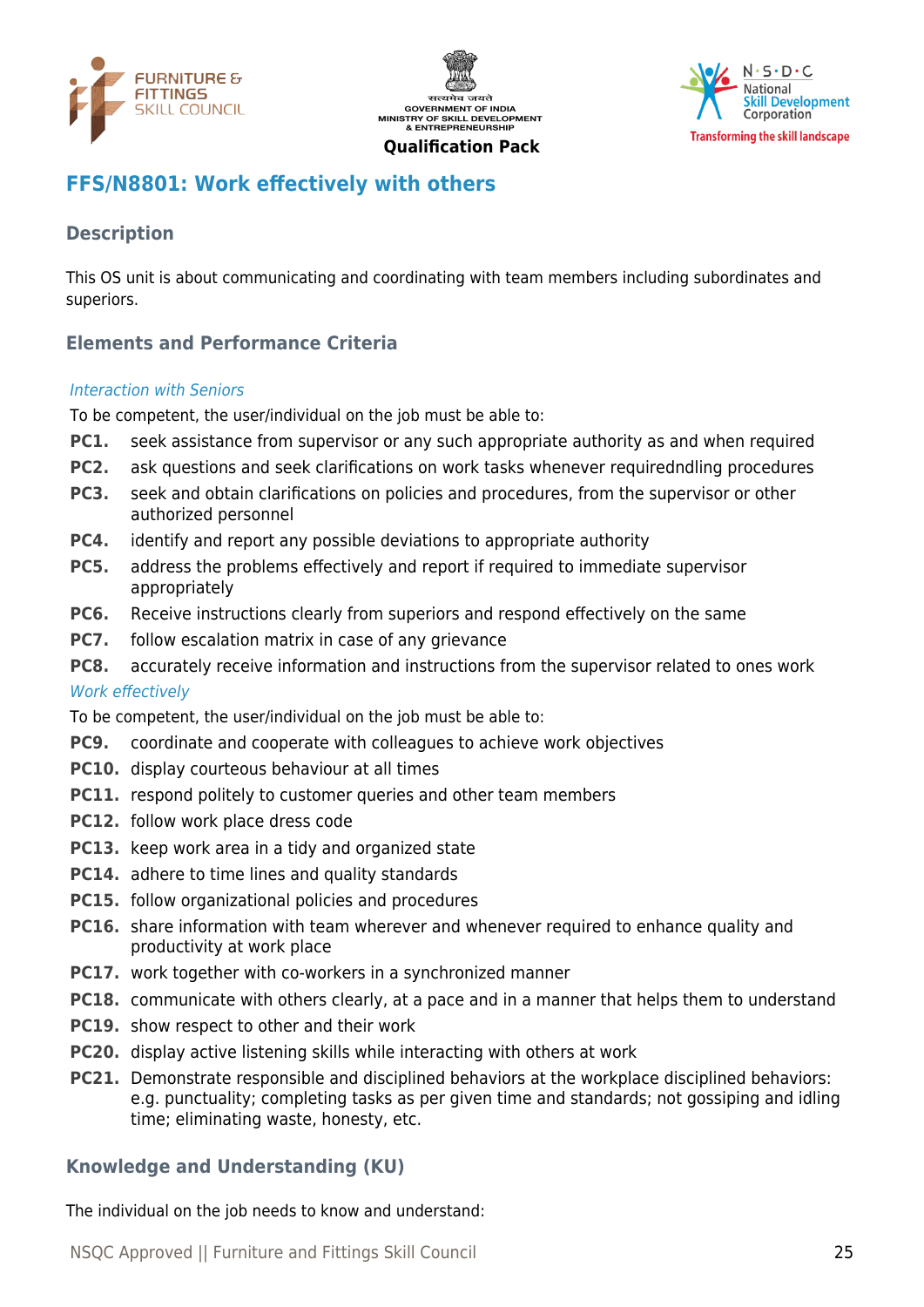





- **KU1.** legislation, standards, policies, and procedures followed in the company relevant to own employment and performance conditions
- **KU2.** reporting structure, inter-dependent functions, lines and procedures in the work area
- **KU3.** relevant people and their responsibilities within the work area
- **KU4.** escalation matrix and procedures for reporting work and employment relate issue clarifications and support
- **KU5.** importance of working effectively with others to achieve organizations goals
- **KU6.** importance of effective communication and establishing good working relationships with other
- **KU7.** responsibilities and objectives of the role
- **KU8.** own roles and responsibilities
- **KU9.** principle of furniture and fittings manufacturing and installation
- **KU10.** importance of having correct understanding of work task and objective
- **KU11.** how to keep work area clean and tidy and its importance
- **KU12.** applicable quality standards for assigned work task and objective
- **KU13.** Reporting procedure in case of deviations
- **KU14.** importance and need of supporting co-workers facing problems for smooth functioning of work
- **KU15.** different type of people that one is required to communicate and coordinate within the organization
- **KU16.** various components of communication cycle
- **KU17.** importance of active listening
- **KU18.** importance of discipline and ethics for professional success
- **KU19.** what constitutes disciplined behavior for a working professional
- **KU20.** expressing and addressing grievances appropriately and effectively
- **KU21.** importance and ways of managing interpersonal conflict effectively

# **Generic Skills (GS)**

User/individual on the job needs to know how to:

- **GS1.** write in Hindi or local language
- **GS2.** fill formats, logs and forms related to work in local language or Hindi/English
- **GS3.** document measurement appropriately whenever required
- **GS4.** read instructions from supervisor provided in local language or Hindi
- **GS5.** read and understand manufacturers instructions and job specifications
- **GS6.** interpret pictorial representations and written signs or instructions
- **GS7.** read and interpret numbers written in Hindi or local language
- **GS8.** understand safety symbols and basic warning signs wherever needed
- **GS9.** communicate effectively with team members, supervisors, managers etc.
- **GS10.** seek clarification on any unclear instructions in locally understood language
- **GS11.** take decisions of once own roles and responsibilities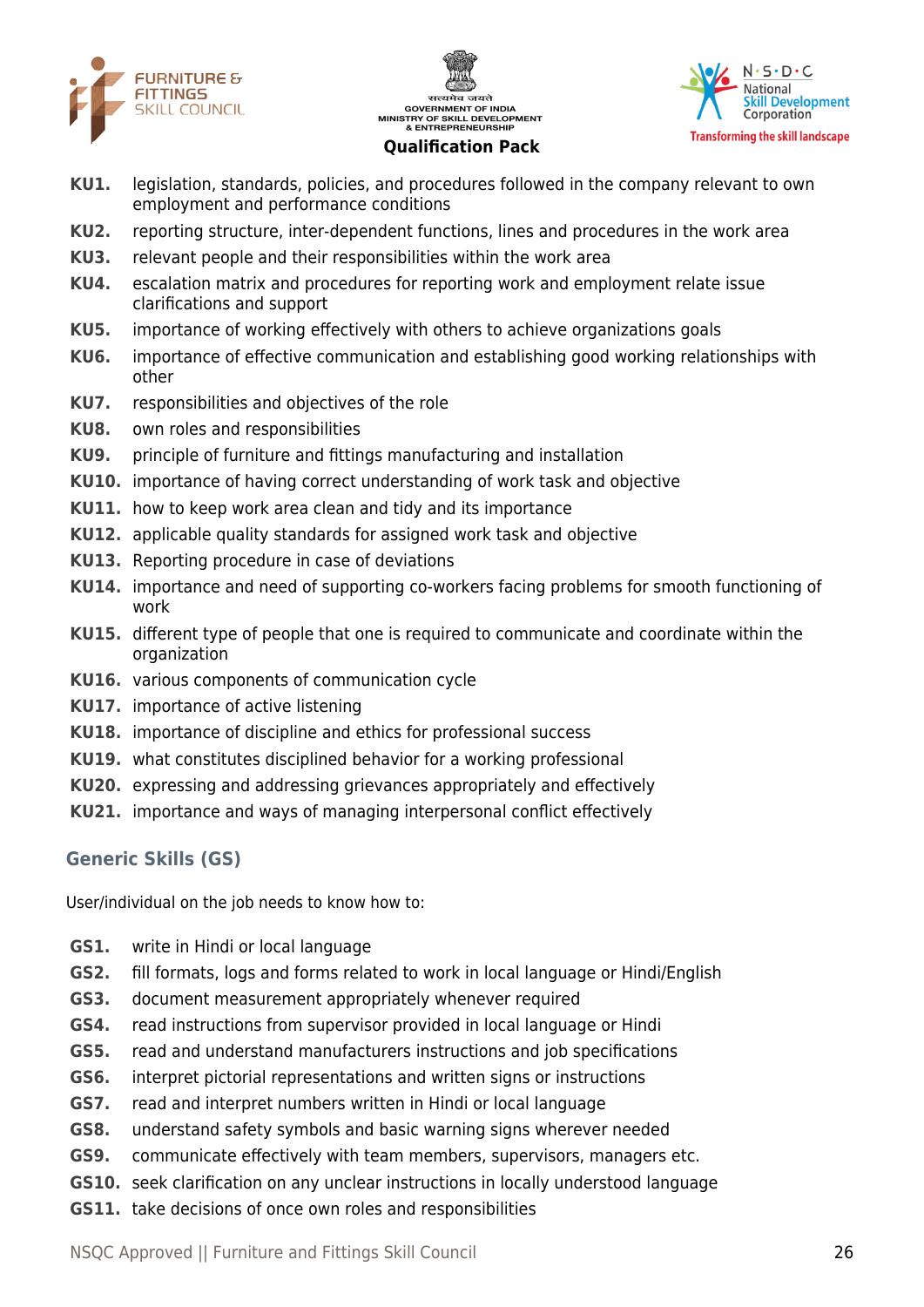





- **GS12.** decide on material requirement for related to once work
- **GS13.** decide on to accept or reject a work piece on the basis of quality parameter
- **GS14.** Plan and organize own work in a way that all activities are completed in time and as per specifications
- **GS15.** plan word as per job specification
- **GS16.** plan and organize cleaning and maintenance activities
- **GS17.** work and deliver output as per client requirement and satisfaction
- **GS18.** identify any defects in materials, tools and equipment and ways to resolve them
- **GS19.** determine timely correction of errors to minimize rejection of pieces or rework
- **GS20.** analyse the situation and take appropriate actions while dealing with team members
- **GS21.** analyse, evaluate and apply the information gathered from observation, experience, reasoning, or communication to act efficiently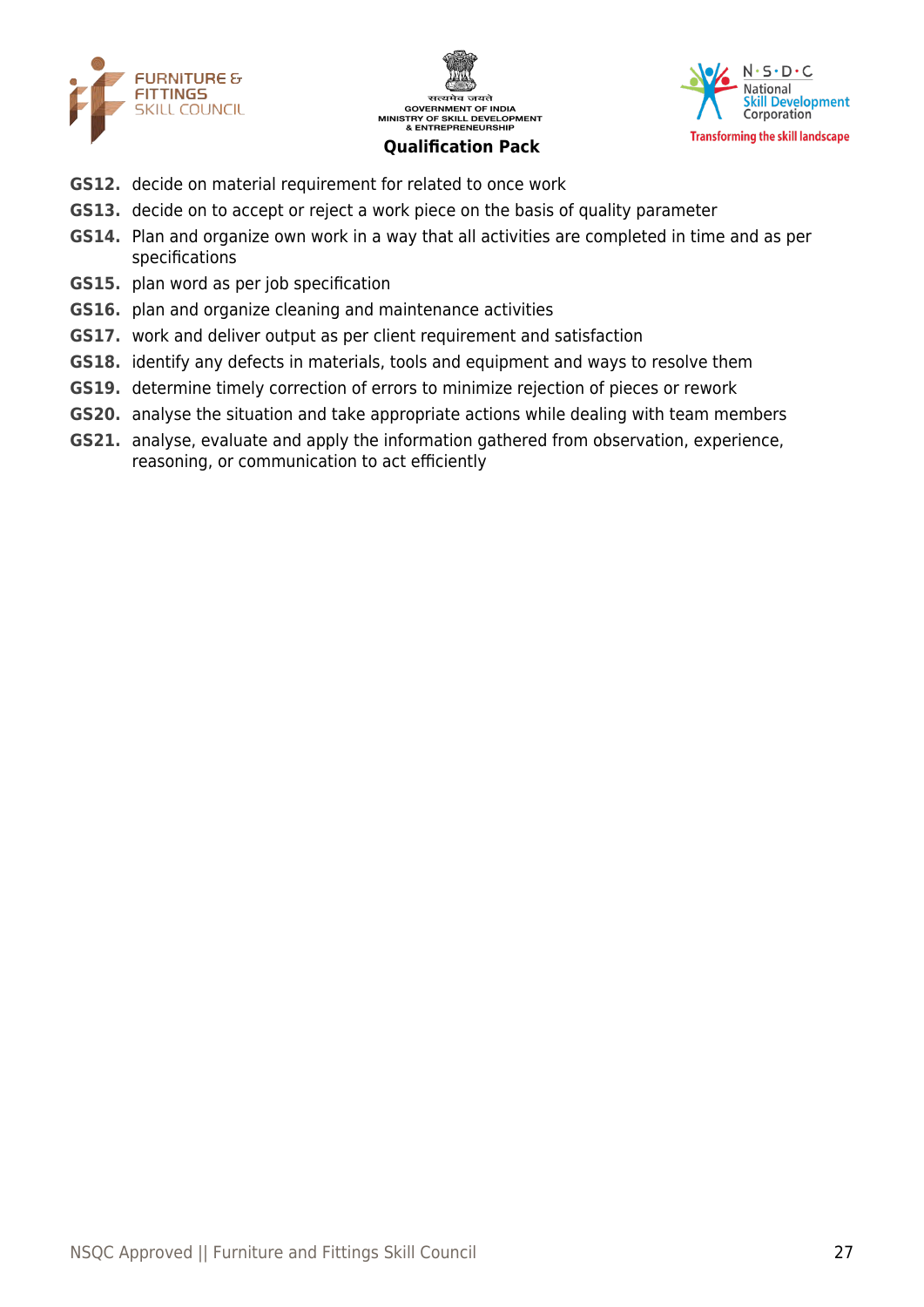

सत्यमेव जयते<br>GOVERNMENT OF INDIA<br>MINISTRY OF SKILL DEVELOPMENT<br>& ENTREPRENEURSHIP



**Qualification Pack**

# **Assessment Criteria**

| <b>Assessment Criteria for Outcomes</b>                                                                                 | <b>Theory</b><br><b>Marks</b> | <b>Practical</b><br><b>Marks</b> | <b>Project</b><br><b>Marks</b> | <b>Viva</b><br><b>Marks</b> |
|-------------------------------------------------------------------------------------------------------------------------|-------------------------------|----------------------------------|--------------------------------|-----------------------------|
| <b>Interaction with Seniors</b>                                                                                         | 18                            | 15                               |                                |                             |
| PC1. seek assistance from supervisor or any<br>such appropriate authority as and when required                          | 1                             | $\overline{2}$                   |                                |                             |
| PC2. ask questions and seek clarifications on<br>work tasks whenever requiredndling procedures                          | 1                             | $\overline{2}$                   |                                |                             |
| PC3. seek and obtain clarifications on policies<br>and procedures, from the supervisor or other<br>authorized personnel | 5                             |                                  |                                |                             |
| PC4. identify and report any possible deviations<br>to appropriate authority                                            | 1                             | $\overline{2}$                   |                                |                             |
| PC5. address the problems effectively and report<br>if required to immediate supervisor appropriately                   | $\overline{2}$                | 3                                |                                |                             |
| PC6. Receive instructions clearly from superiors<br>and respond effectively on the same                                 | 1                             | $\overline{2}$                   |                                |                             |
| PC7. follow escalation matrix in case of any<br>grievance                                                               | $\overline{4}$                | $\overline{2}$                   |                                |                             |
| PC8. accurately receive information and<br>instructions from the supervisor related to ones<br>work                     | 3                             | $\overline{2}$                   |                                |                             |
| <b>Work effectively</b>                                                                                                 | 12                            | 55                               |                                |                             |
| PC9. coordinate and cooperate with colleagues<br>to achieve work objectives                                             |                               | 5                                |                                |                             |
| PC10. display courteous behaviour at all times                                                                          |                               | 5                                |                                |                             |
| PC11. respond politely to customer queries and<br>other team members                                                    | 1                             | 4                                |                                |                             |
| PC12. follow work place dress code                                                                                      |                               | 5                                |                                |                             |
| PC13. keep work area in a tidy and organized<br>state                                                                   |                               | 5                                |                                |                             |
| PC14. adhere to time lines and quality standards                                                                        | $\overline{2}$                | 3                                |                                |                             |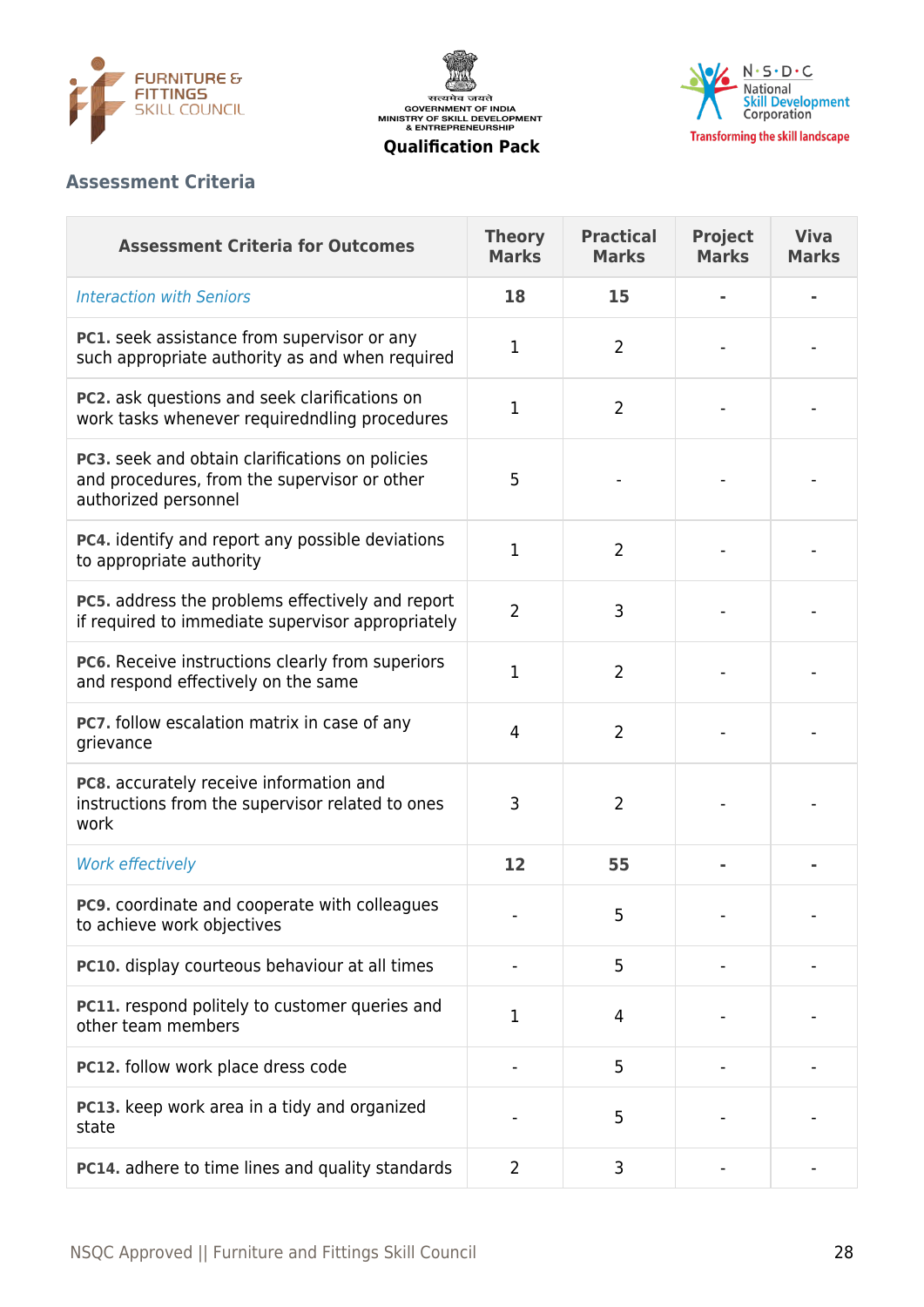





**Transforming the skill landscape** 

| <b>Assessment Criteria for Outcomes</b>                                                                                                                                                                                                         | <b>Theory</b><br><b>Marks</b> | <b>Practical</b><br><b>Marks</b> | <b>Project</b><br><b>Marks</b> | <b>Viva</b><br><b>Marks</b> |
|-------------------------------------------------------------------------------------------------------------------------------------------------------------------------------------------------------------------------------------------------|-------------------------------|----------------------------------|--------------------------------|-----------------------------|
| PC15. follow organizational policies and<br>procedures                                                                                                                                                                                          | 4                             |                                  |                                |                             |
| <b>PC16.</b> share information with team wherever and<br>whenever required to enhance quality and<br>productivity at work place                                                                                                                 | $\overline{2}$                | 3                                |                                |                             |
| PC17. work together with co-workers in a<br>synchronized manner                                                                                                                                                                                 |                               | 6                                |                                |                             |
| <b>PC18.</b> communicate with others clearly, at a<br>pace and in a manner that helps them to<br>understand                                                                                                                                     | 3                             | 3                                |                                |                             |
| <b>PC19.</b> show respect to other and their work                                                                                                                                                                                               |                               | 5                                |                                |                             |
| PC20. display active listening skills while<br>interacting with others at work                                                                                                                                                                  |                               | 5                                |                                |                             |
| PC21. Demonstrate responsible and disciplined<br>behaviors at the workplace disciplined<br>behaviors: e.g. punctuality; completing tasks as<br>per given time and standards; not gossiping and<br>idling time; eliminating waste, honesty, etc. |                               | 6                                |                                |                             |
| <b>NOS Total</b>                                                                                                                                                                                                                                | 30                            | 70                               |                                |                             |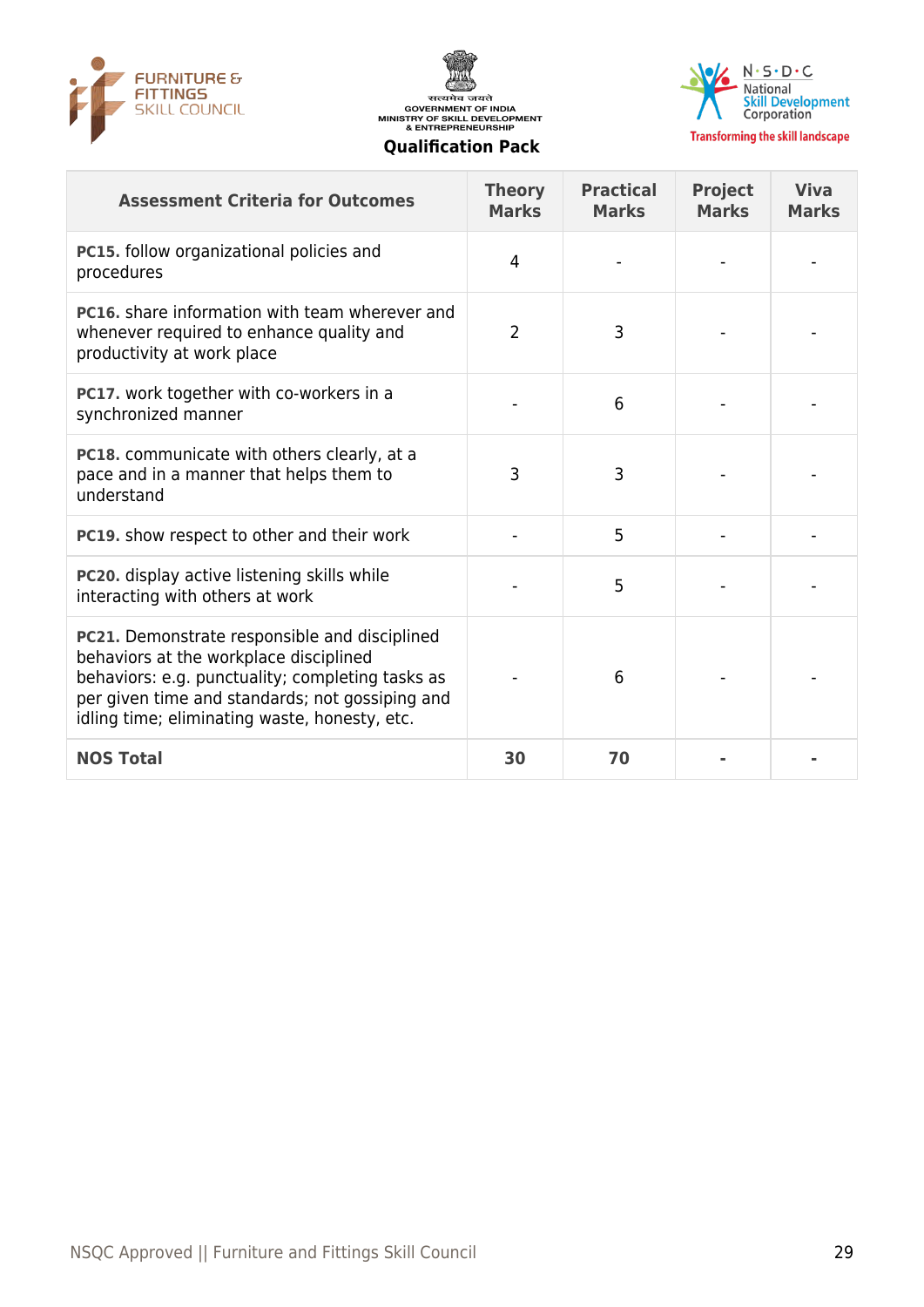





# **National Occupational Standards (NOS) Parameters**

| <b>NOS Code</b>            | <b>FFS/N8801</b>             |
|----------------------------|------------------------------|
| <b>NOS Name</b>            | Work effectively with others |
| <b>Sector</b>              | Furniture & Fittings         |
| <b>Sub-Sector</b>          | Generic                      |
| <b>Occupation</b>          | Generic                      |
| <b>NSQF Level</b>          | 3                            |
| <b>Credits</b>             | <b>NA</b>                    |
| <b>Version</b>             | 1.0                          |
| <b>Last Reviewed Date</b>  | 12/07/2017                   |
| <b>Next Review Date</b>    | 12/07/2020                   |
| <b>NSQC Clearance Date</b> | 03/08/2018                   |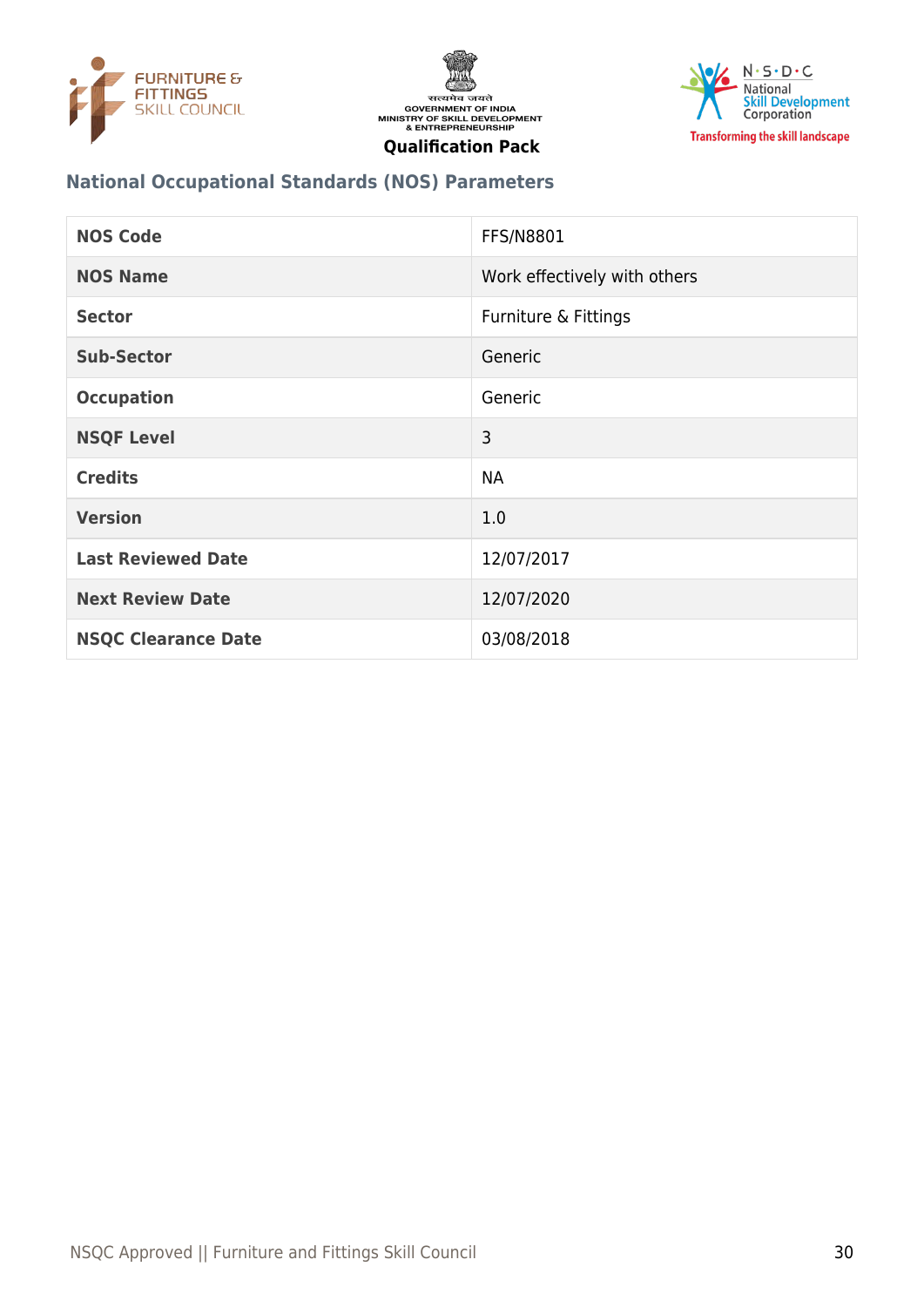





# <span id="page-30-0"></span>**FFS/N6102: Assist lead technician in work process-wooden/aluminiumdoors and windows**

# **Description**

This OS unit about working with lead /senior technician for installing doors and windows (wooden/aluminium/uPVC) with fittings and fixtures.

#### **Scope**

This unit/task covers the following:

- Preparatory work and on site assessment before work initiation
- Assist in installing doors/ windows (wooden/aluminum/uPVC) with frame, fittings and fixtures.
- Assist in quality check and handover to client

#### **Elements and Performance Criteria**

#### Preparatory work and on site assessment before work initiation

To be competent, the user/individual on the job must be able to:

- **PC1.** gather and organize required tools and equipments, hardware fittings for assembling and installation of fitting
- **PC2.** unpack the material /parts as per instructions of lead
- **PC3.** assist in checking quality of material arrived at work site as per specification agreed by the client and inform lead for any repair/replacement needed
- **PC4.** check the measurement of doors/windows aperture considering the size and material of doors/windows to be installed, if necessary provide suggestions for modification considering expansion/contraction in material under temperature fluctuations
- **PC5.** assist in carrying out a risk assessment for the installation process and accordingly advise the client of the hazards associated with the work. ( e.g. condition of wall)
- **PC6.** support in checking for any apparent defects and deficiencies around the structural opening. Inform client for repair before the new windows/doors being installed
- **PC7.** check for presence of any electrical or specialist items such as television aerials and telephone wires in the aperture. If these items affect the performance of doors/windows suggest different route for them.
- **PC8.** check the requirement of sill height and masonry opening for doors/windows and if any legal approval is required and inform seniors/client for necessary action
- **PC9.** clean the work area to ensure hazard free work
- **PC10.** assist in requisite documentation as per organization protocol
- **PC11.** ensure that the floor quard/ other floor safety material is spread on the floor to prevent damage to the floor/individual and also use safety equipment and personal protection equipment as needed such as gloves , goggles ,mask

Assist in installing doors /windows (wooden/aluminium/uPVC) with frame, fittings and fixtures.

To be competent, the user/individual on the job must be able to: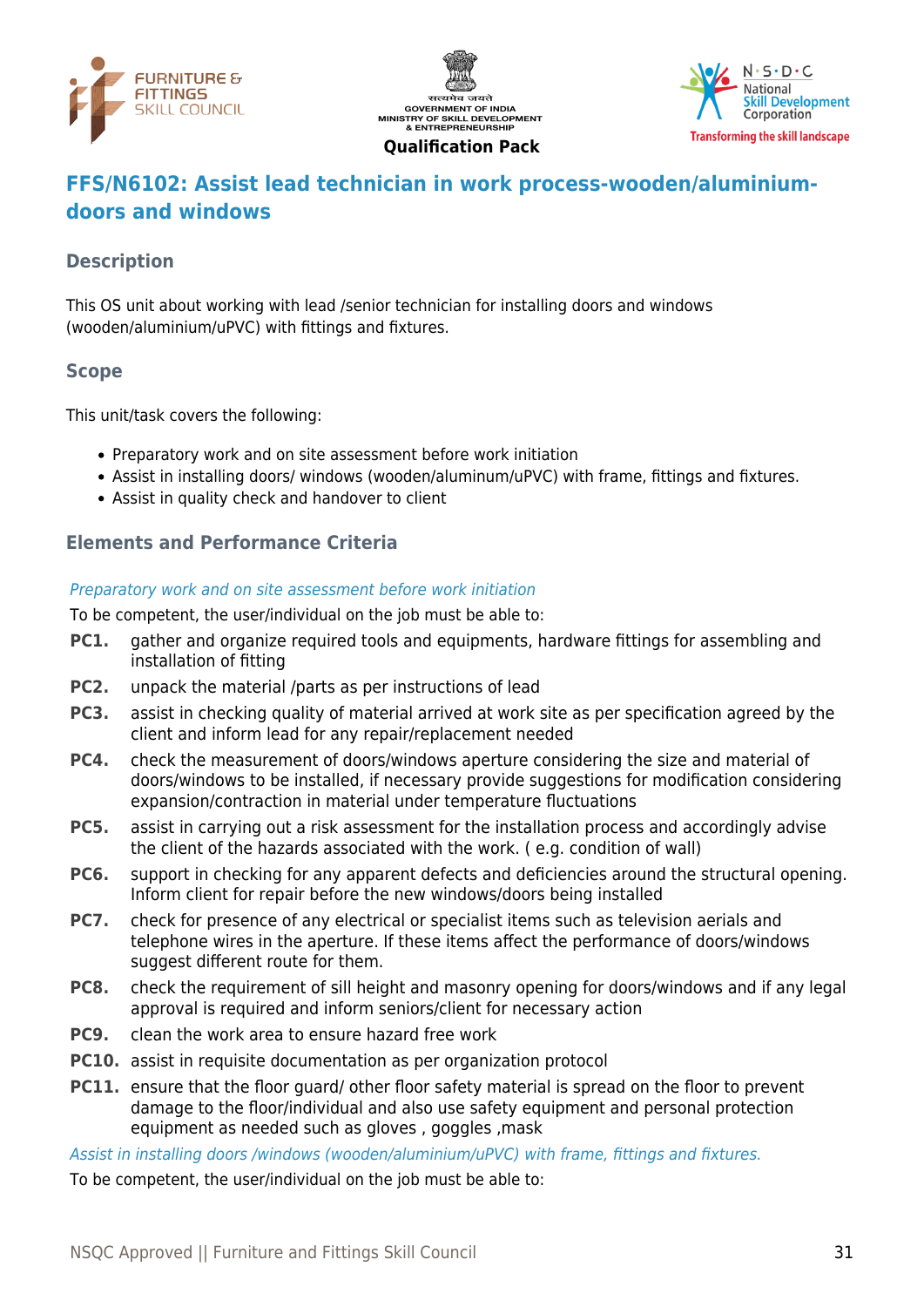





- **PC12.** assist in removal of old windows and door along with other removable architectural fittings with hand and power tools for repairing or installing new pieces.
- **PC13.** assist in checking trueness of structure using level and plumb bob tools and checking condition of walls (strength of wall, plaster, load bearing capacity etc.)
- **PC14.** recheck the aperture sizes against the survey sizes to avoid damage during installation of windows/doors
- **PC15.** take measurements and create markings to assemble different parts of door /window structure before installation
- **PC16.** apply adhesives/screws/nails as per requirement for fastening the furniture parts to ensure quality and correct fitting.
- **PC17.** undertake checks at regular intervals to avoid any errors
- **PC18.** undertake markings of placement positions and access the fastener system (e.g. power drills) to fasten the hardware accessories or fittings as per worksite requirements. E.g. Fittings like door hinges, floor springs, floor pivots, handles, latch/bolts etc.
- **PC19.** identify slots for placing/installing and assist in installation of door/windows frame by fastening to surface via appropriate usage of nails/screws
- **PC20.** install the door/window into the frame by using appropriate door/window hinges and screws to fasten them
- **PC21.** check for spacing ,alignment between the door /window and frame
- **PC22.** assist in identifying and applying materials and sealant to fill gaps in surfaces and trim excess materials in installation and smoothening of surfaces as per quality standards

Assist in quality check and handover to client

To be competent, the user/individual on the job must be able to:

- **PC23.** ensure to deliver work within the timeframe and in accordance to quality standards
- **PC24.** assist lead in testing of repaired/ serviced product /new installation w.r.t functioning, alignment, placement etc. against the specifications before handing over to client
- **PC25.** conduct any on site modifications that may be required and touch up if needed
- **PC26.** assist in checking for any blockage or damage like pre-installed decorative materials, ducts or any other structure in building and suggest remedies if required.
- **PC27.** assist in advising customer of any relevant maintenance requirements in accordance with worksite requirements.
- **PC28.** gather all the tools and equipments and remove from the site
- **PC29.** wipe the installation and clean the work area
- **PC30.** remove the debris and dispose the waste appropriately after work completion in accordance to waste disposal policy
- **PC31.** take note of inputs/ feedback received during work to incorporate in future.
- **PC32.** assist in completion of the procedural documents post completion and undertake customer signoff digitally or on paper as acknowledgment for completion of installation

# **Knowledge and Understanding (KU)**

The individual on the job needs to know and understand: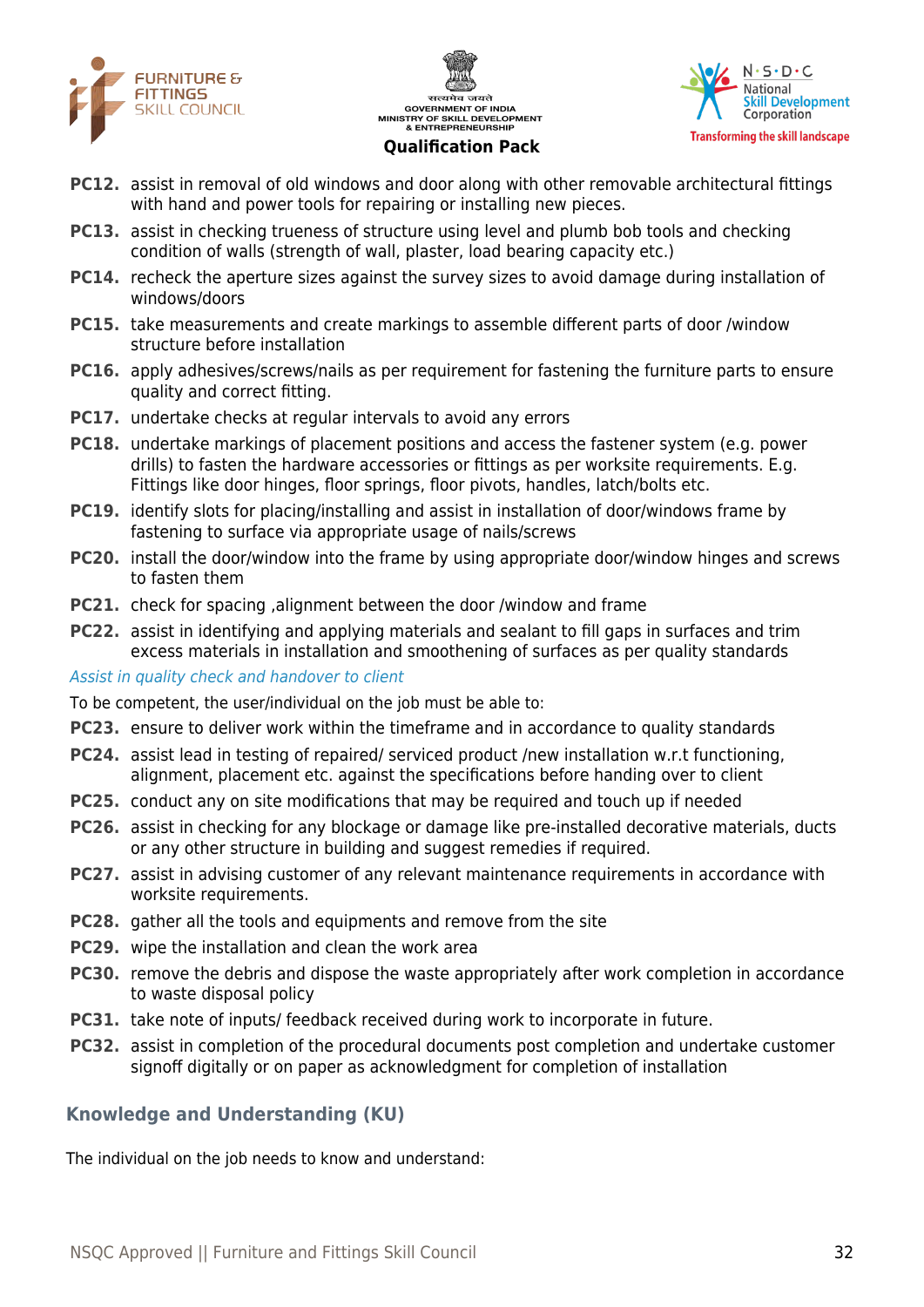





- **KU1.** about various organizational processes, code of conduct, reporting matrix and escalation hierarchy
- **KU2.** knowledge about the organisation procedures and formalities to be complied
- **KU3.** knowledge about organisation furniture/fitting products, their usage/features and pricing
- **KU4.** information about the organisation clients and their preferences
- **KU5.** relevant safety and security procedures to be followed
- **KU6.** compliance of documentation requirements
- **KU7.** various types of glass doors and windows fitting products manufactured by the company along with their functions, specifications and components
- **KU8.** various types of window/doors and techniques used in installation.
- **KU9.** product and workplace safety specifications
- **KU10.** terminologies used in products and components
- **KU11.** assembling and dismantling procedure of components for different products
- **KU12.** various types of defects such as loose screws, improper alignment, etc. and troubleshooting common errors
- **KU13.** relevant hand and power tools such as wrenches, pliers, screwdriver, power drill, whole cutter, metal file, power driller etc.
- **KU14.** units of measurement
- **KU15.** handling of tools and equipments with care on finished surface
- **KU16.** common faults encountered with equipments and the methods to rectify them
- **KU17.** about alignment, strength of material and proper setting of frames, doors and other fittings
- **KU18.** about adhesives, sealant and other filling materials used in fittings
- **KU19.** safety standards and precautions to be taken and different types of personal protective environment and their usage
- **KU20.** quality standards to be maintained
- **KU21.** Standard operating procedures
- **KU22.** reporting and documentation skills

# **Generic Skills (GS)**

User/individual on the job needs to know how to:

- **GS1.** write in English/ local language design /notes/form /reports as applicable
- **GS2.** note the information received / communicate observations, if any
- **GS3.** read and understand the labelling codes/package details as per company procedures.
- **GS4.** read and interpret the process required for conducting the assigned work.
- **GS5.** read internal information documents sent by internal teams
- **GS6.** read and understand designs, manuals, health and safety instructions, memos, reports, job cards, organization policy documents.
- **GS7.** discuss task lists, schedules and activities.
- **GS8.** effectively communicate with team members and customers
- **GS9.** attentively listen and comprehend the information given by the seniors.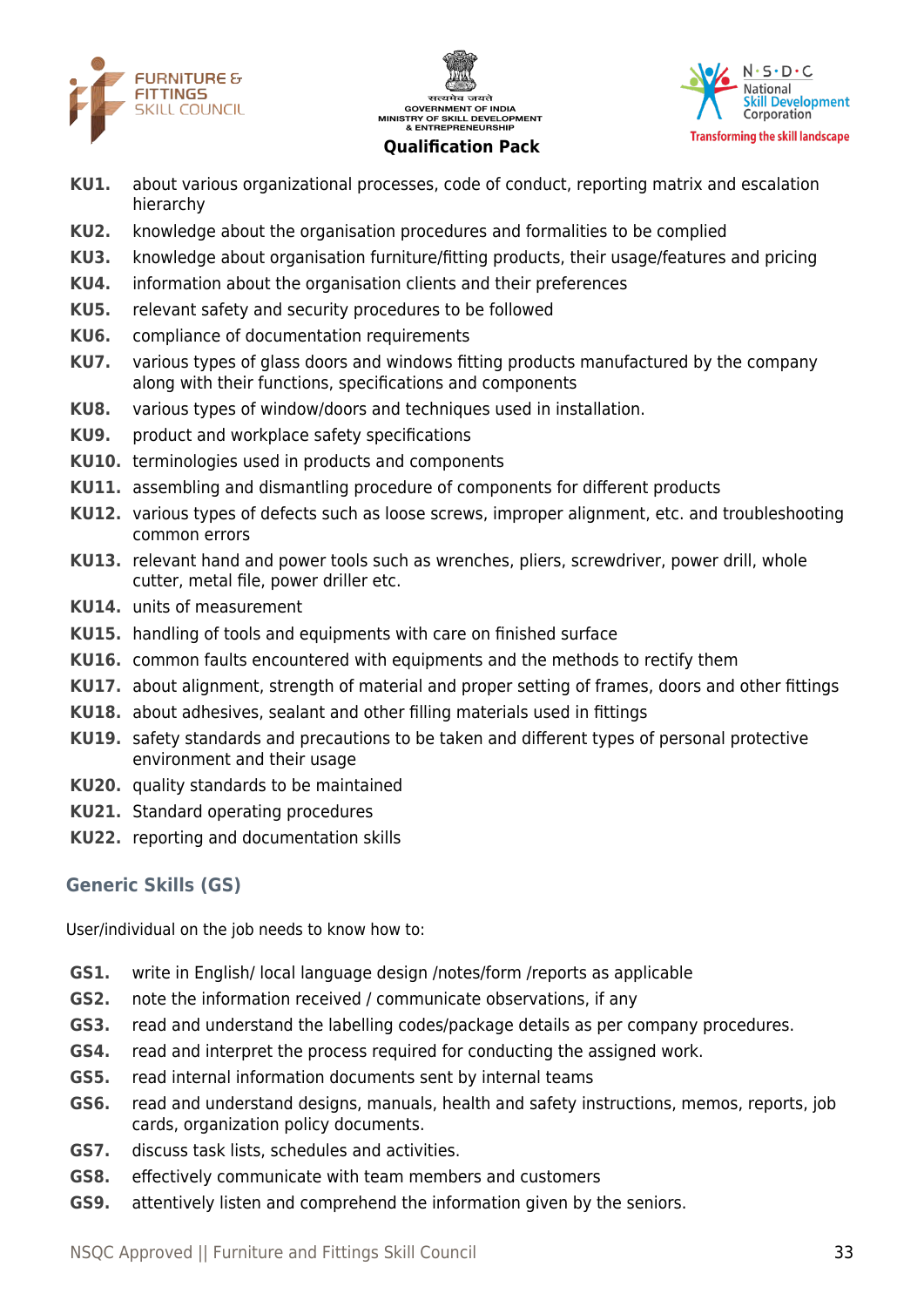





- **GS10.** communicate clearly on the issues being faced and clarify queries.
- **GS11.** share best practices with peers.
- **GS12.** ability to troubleshoot common concerns faced
- **GS13.** take appropriate decisions related to own responsibilities to deliver within prescribed time and as per quality standards
- **GS14.** identify and decide the tools and equipments to be used
- **GS15.** plan, organize and prioritize the work order and jobs received
- **GS16.** ability to organize and conduct installation in optimal manner
- **GS17.** plan to utilize time and equipment's effectively
- **GS18.** ability to concentrate on task and ability to complete with time limits
- **GS19.** assist in record keeping and proper documentation
- **GS20.** understand customer requirements and time lines and respond as per their needs
- **GS21.** being courteous with customers and ability to handle different types of customers
- **GS22.** being aware of different customer cultures/faiths and responding appropriately
- **GS23.** support lead/manager in solving problems by detailing and discussing the possible solutions
- **GS24.** ability to quickly identify common causes of errors and help in resolution
- **GS25.** identify emergency situations and accordingly respond
- **GS26.** understand the importance of following the organizational rules and procedures
- **GS27.** apply domain information/knowledge and assess day to day tasks through experience and observation, to identify control measures to solve issues
- **GS28.** use acquired knowledge of the work and process and apply the information gathered from observation, experience, reasoning, or communication to act efficiently
- **GS29.** use reasoning skills to identify and resolve basic problems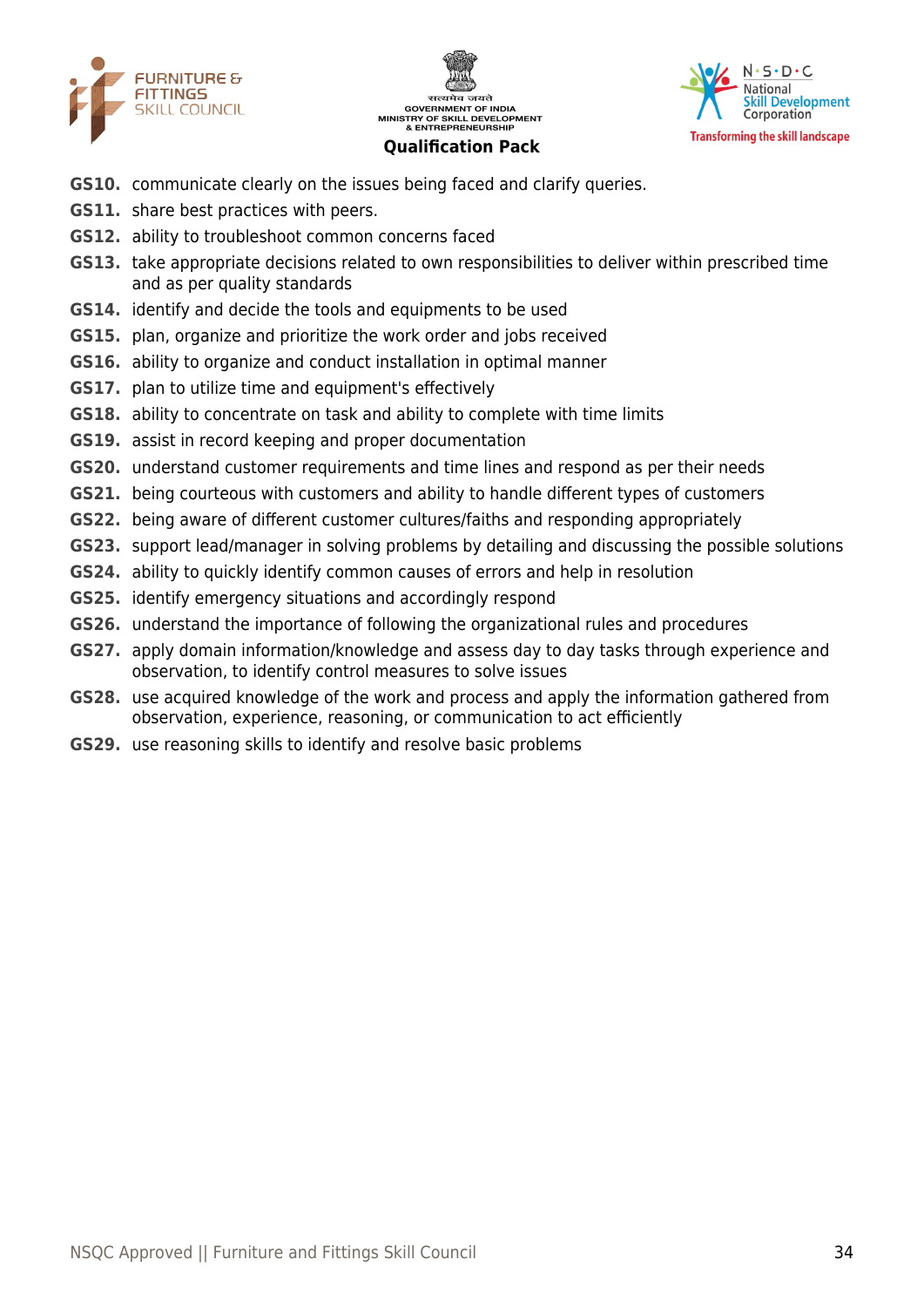





# **Assessment Criteria**

| <b>Assessment Criteria for Outcomes</b>                                                                                                                                                                                                                                | <b>Theory</b><br><b>Marks</b> | <b>Practical</b><br><b>Marks</b> | <b>Project</b><br><b>Marks</b> | <b>Viva</b><br><b>Marks</b> |
|------------------------------------------------------------------------------------------------------------------------------------------------------------------------------------------------------------------------------------------------------------------------|-------------------------------|----------------------------------|--------------------------------|-----------------------------|
| Preparatory work and on site assessment before work<br>initiation                                                                                                                                                                                                      | 4                             | 30                               |                                |                             |
| <b>PC1.</b> gather and organize required tools and<br>equipments, hardware fittings for assembling and<br>installation of fitting                                                                                                                                      |                               | $\overline{2}$                   |                                |                             |
| <b>PC2.</b> unpack the material /parts as per instructions of<br>lead                                                                                                                                                                                                  |                               | $\overline{2}$                   |                                |                             |
| PC3. assist in checking quality of material arrived at<br>work site as per specification agreed by the client<br>and inform lead for any repair/replacement needed                                                                                                     |                               | 3                                |                                |                             |
| PC4. check the measurement of doors/windows<br>aperture considering the size and material of<br>doors/windows to be installed, if necessary provide<br>suggestions for modification considering<br>expansion/contraction in material under temperature<br>fluctuations |                               | 5                                |                                |                             |
| PC5. assist in carrying out a risk assessment for the<br>installation process and accordingly advise the client<br>of the hazards associated with the work. (e.g.<br>condition of wall)                                                                                | 1                             | 3                                |                                |                             |
| PC6. support in checking for any apparent defects<br>and deficiencies around the structural opening.<br>Inform client for repair before the new<br>windows/doors being installed                                                                                       | 1                             | 3                                |                                |                             |
| <b>PC7.</b> check for presence of any electrical or specialist<br>items such as television aerials and telephone wires<br>in the aperture. If these items affect the performance<br>of doors/windows suggest different route for them.                                 | 1                             | 3                                |                                |                             |
| PC8. check the requirement of sill height and<br>masonry opening for doors/windows and if any legal<br>approval is required and inform seniors/client for<br>necessary action                                                                                          | 1                             | 3                                |                                |                             |
| <b>PC9.</b> clean the work area to ensure hazard free work                                                                                                                                                                                                             |                               | $\overline{2}$                   |                                |                             |
| <b>PC10.</b> assist in requisite documentation as per<br>organization protocol                                                                                                                                                                                         |                               | 2                                |                                |                             |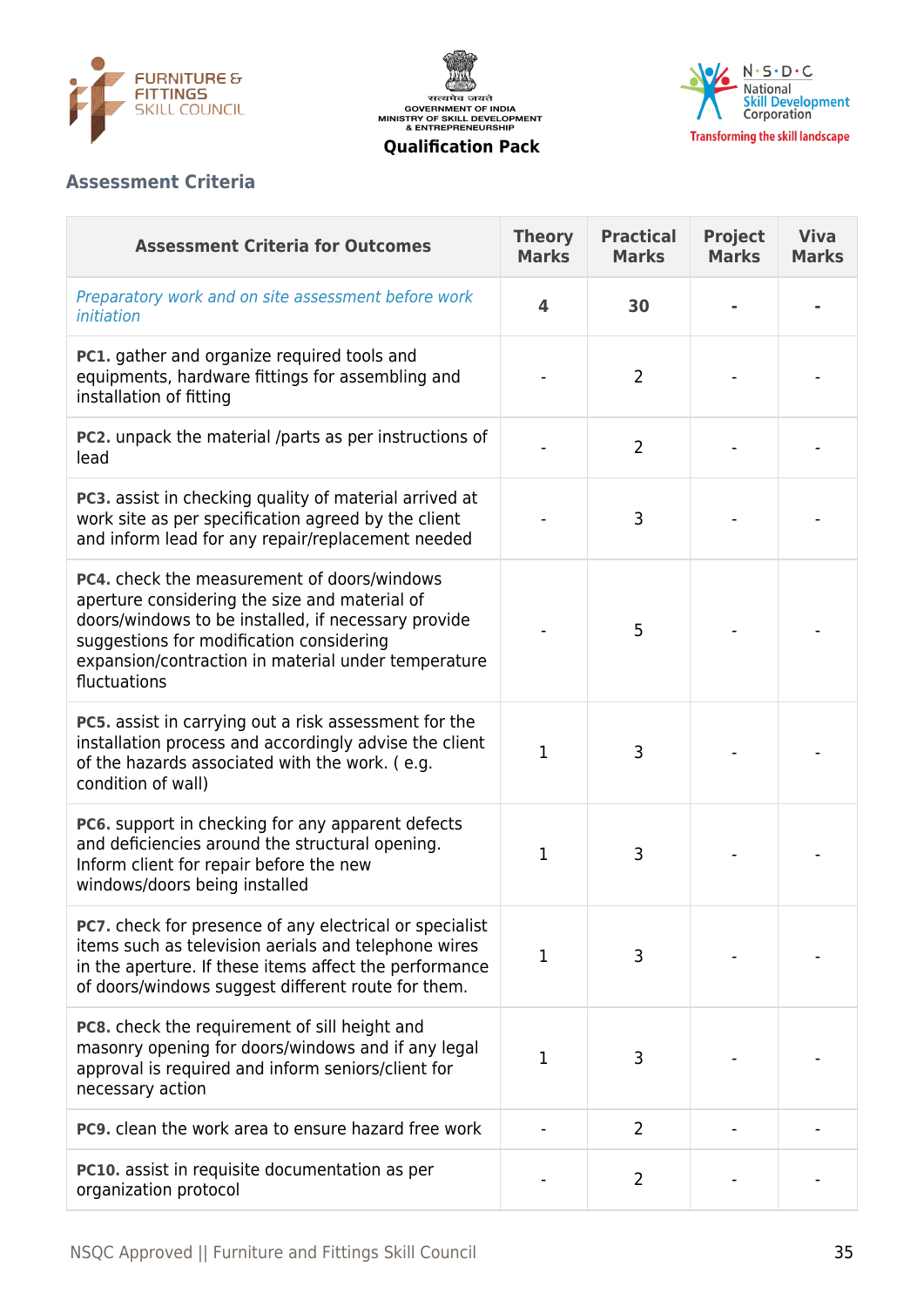





| <b>Assessment Criteria for Outcomes</b>                                                                                                                                                                                                                                                   | <b>Theory</b><br><b>Marks</b> | <b>Practical</b><br><b>Marks</b> | <b>Project</b><br><b>Marks</b> | <b>Viva</b><br><b>Marks</b> |
|-------------------------------------------------------------------------------------------------------------------------------------------------------------------------------------------------------------------------------------------------------------------------------------------|-------------------------------|----------------------------------|--------------------------------|-----------------------------|
| <b>PC11.</b> ensure that the floor guard/ other floor safety<br>material is spread on the floor to prevent damage to<br>the floor/individual and also use safety equipment<br>and personal protection equipment as needed such<br>as gloves, goggles, mask                                |                               | 2                                |                                |                             |
| Assist in installing doors /windows<br>(wooden/aluminium/uPVC) with frame, fittings and<br>fixtures.                                                                                                                                                                                      | 10                            | 28                               |                                |                             |
| <b>PC12.</b> assist in removal of old windows and door<br>along with other removable architectural fittings with<br>hand and power tools for repairing or installing new<br>pieces.                                                                                                       | $\mathbf{1}$                  | 3                                |                                |                             |
| <b>PC13.</b> assist in checking trueness of structure using<br>level and plumb bob tools and checking condition of<br>walls (strength of wall, plaster, load bearing capacity<br>$etc.$ )                                                                                                 | $\mathbf{1}$                  | 3                                |                                |                             |
| <b>PC14.</b> recheck the aperture sizes against the survey<br>sizes to avoid damage during installation of<br>windows/doors                                                                                                                                                               | $\mathbf{1}$                  | $\overline{2}$                   |                                |                             |
| PC15. take measurements and create markings to<br>assemble different parts of door /window structure<br>before installation                                                                                                                                                               | 1                             | 2                                |                                |                             |
| PC16. apply adhesives/screws/nails as per<br>requirement for fastening the furniture parts to<br>ensure quality and correct fitting.                                                                                                                                                      | 1                             | 2                                |                                |                             |
| PC17. undertake checks at regular intervals to avoid<br>any errors                                                                                                                                                                                                                        |                               | 2                                |                                |                             |
| <b>PC18.</b> undertake markings of placement positions<br>and access the fastener system (e.g. power drills) to<br>fasten the hardware accessories or fittings as per<br>worksite requirements. E.g. Fittings like door hinges,<br>floor springs, floor pivots, handles, latch/bolts etc. | 1                             | 3                                |                                |                             |
| <b>PC19.</b> identify slots for placing/installing and assist in<br>installation of door/windows frame by fastening to<br>surface via appropriate usage of nails/screws                                                                                                                   | 1                             | 3                                |                                |                             |
| PC20. install the door/window into the frame by using<br>appropriate door/window hinges and screws to fasten<br>them                                                                                                                                                                      | 1                             | 4                                |                                |                             |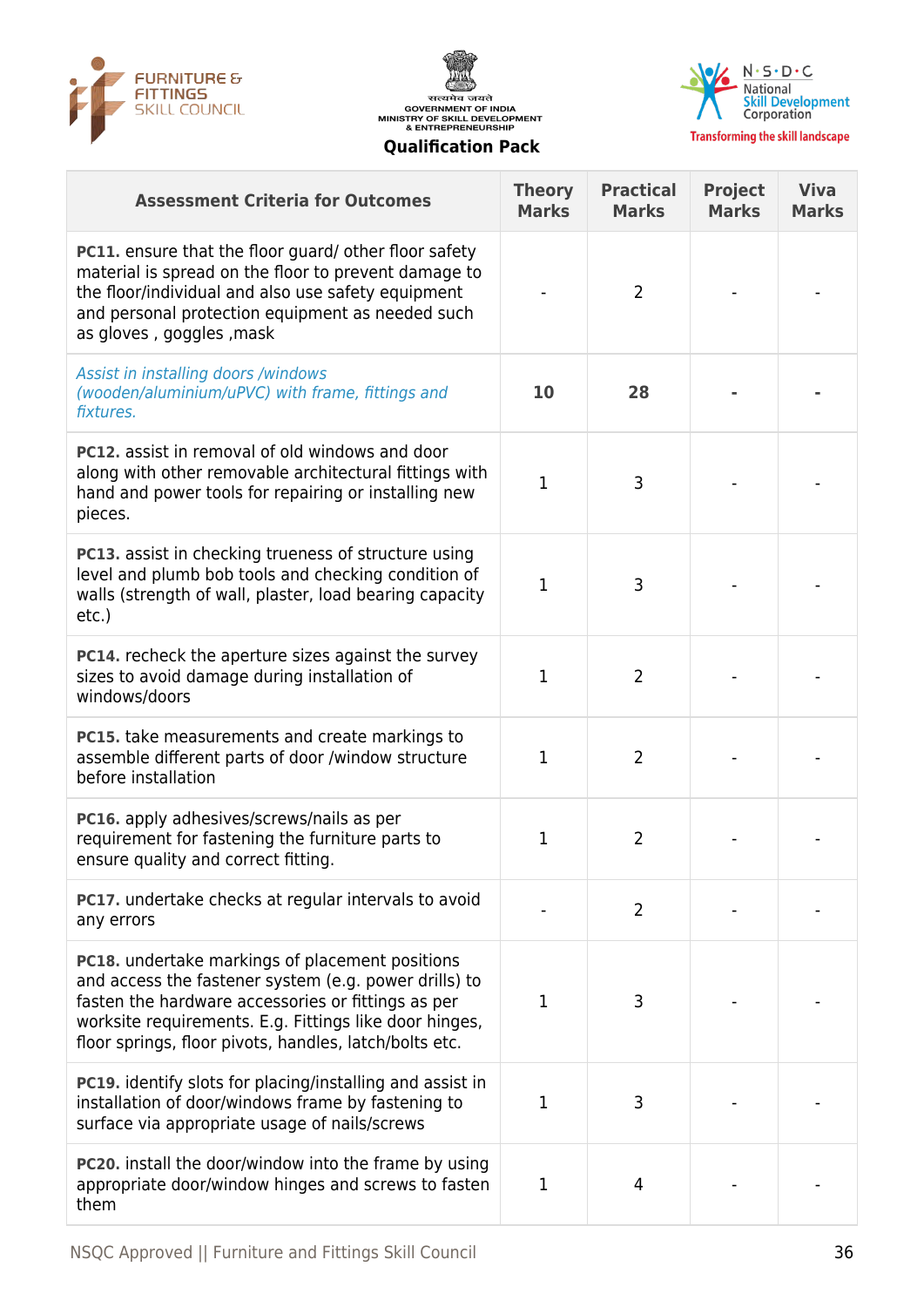





**Transforming the skill landscape** 

| <b>Assessment Criteria for Outcomes</b>                                                                                                                                                         | <b>Theory</b><br><b>Marks</b> | <b>Practical</b><br><b>Marks</b> | <b>Project</b><br><b>Marks</b> | <b>Viva</b><br><b>Marks</b> |
|-------------------------------------------------------------------------------------------------------------------------------------------------------------------------------------------------|-------------------------------|----------------------------------|--------------------------------|-----------------------------|
| <b>PC21.</b> check for spacing, alignment between the door<br>/window and frame                                                                                                                 | $\mathbf{1}$                  | 2                                |                                |                             |
| PC22. assist in identifying and applying materials and<br>sealant to fill gaps in surfaces and trim excess<br>materials in installation and smoothening of surfaces<br>as per quality standards | 1                             | $\overline{2}$                   |                                |                             |
| Assist in quality check and handover to client                                                                                                                                                  | 6                             | 22                               |                                |                             |
| PC23. ensure to deliver work within the timeframe<br>and in accordance to quality standards                                                                                                     | $\mathbf{1}$                  | 2                                |                                |                             |
| PC24. assist lead in testing of repaired/ serviced<br>product /new installation w.r.t functioning,<br>alignment, placement etc. against the specifications<br>before handing over to client     | 1                             | 3                                |                                |                             |
| PC25. conduct any on site modifications that may be<br>required and touch up if needed                                                                                                          | $\mathbf{1}$                  | $\overline{2}$                   |                                |                             |
| PC26. assist in checking for any blockage or damage<br>like pre-installed decorative materials, ducts or any<br>other structure in building and suggest remedies if<br>required.                | 1                             | 3                                |                                |                             |
| <b>PC27.</b> assist in advising customer of any relevant<br>maintenance requirements in accordance with<br>worksite requirements.                                                               | 1                             | 2                                |                                |                             |
| PC28. gather all the tools and equipments and<br>remove from the site                                                                                                                           |                               | 2                                |                                |                             |
| PC29. wipe the installation and clean the work area                                                                                                                                             |                               | 2                                |                                |                             |
| PC30. remove the debris and dispose the waste<br>appropriately after work completion in accordance to<br>waste disposal policy                                                                  | 1                             | 2                                |                                |                             |
| <b>PC31.</b> take note of inputs/ feedback received during<br>work to incorporate in future.                                                                                                    |                               | 2                                |                                |                             |
| <b>PC32.</b> assist in completion of the procedural<br>documents post completion and undertake customer<br>signoff digitally or on paper as acknowledgment for<br>completion of installation    |                               | 2                                |                                |                             |
| <b>NOS Total</b>                                                                                                                                                                                | 20                            | 80                               |                                |                             |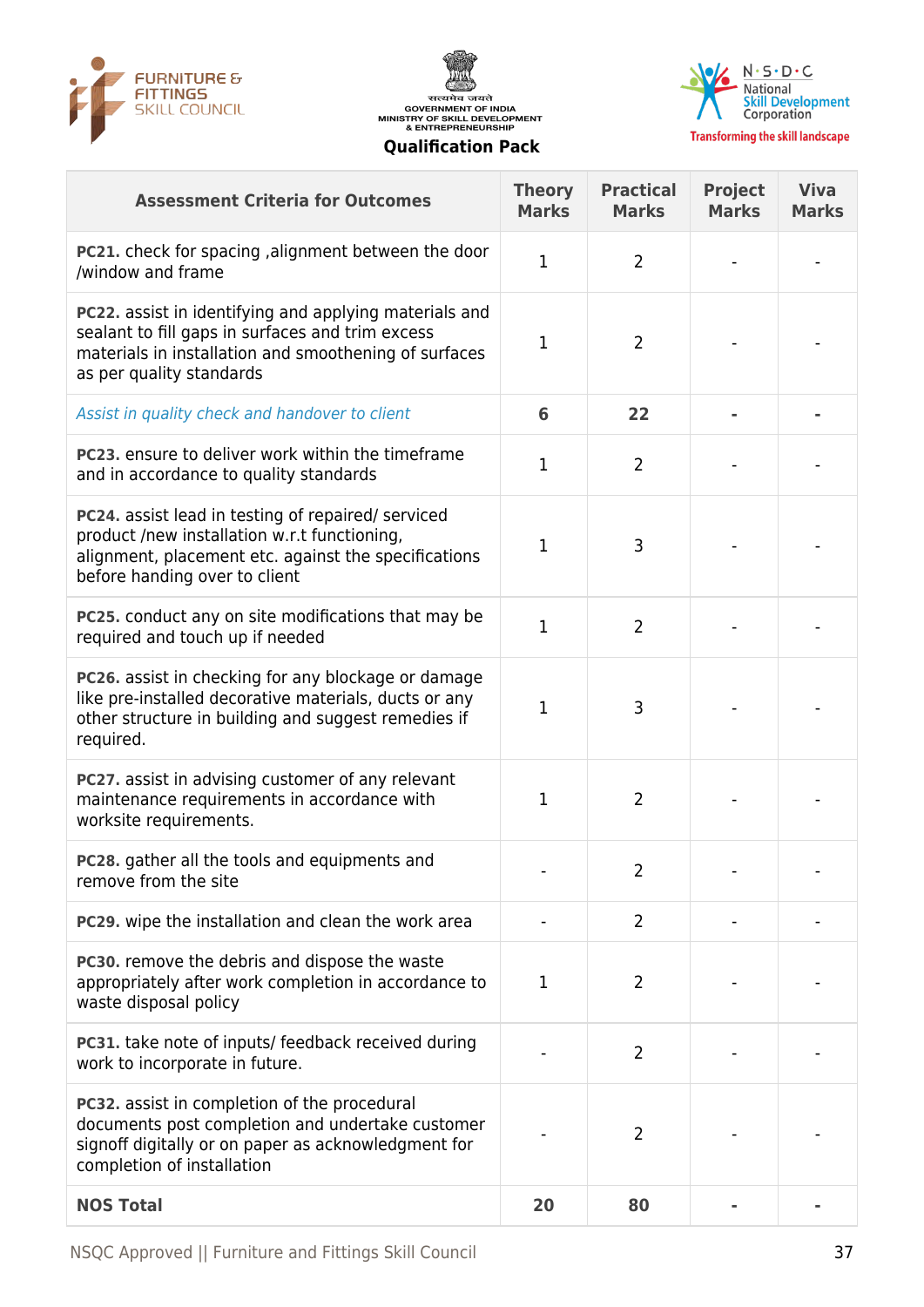





#### **National Occupational Standards (NOS) Parameters**

| <b>NOS Code</b>            | FFS/N6102                                                                    |
|----------------------------|------------------------------------------------------------------------------|
| <b>NOS Name</b>            | Assist lead technician in work process-wooden/aluminium-doors and<br>windows |
| <b>Sector</b>              | Furniture & Fittings                                                         |
| <b>Sub-Sector</b>          | Architectural Fittings-Doors/Windows                                         |
| <b>Occupation</b>          | <b>Production-Fittings</b>                                                   |
| <b>NSQF Level</b>          | 3                                                                            |
| <b>Credits</b>             | <b>NA</b>                                                                    |
| <b>Version</b>             | 1.0                                                                          |
| <b>Last Reviewed Date</b>  | 12/07/2017                                                                   |
| <b>Next Review Date</b>    | 12/07/2020                                                                   |
| <b>NSQC Clearance Date</b> | 03/08/2018                                                                   |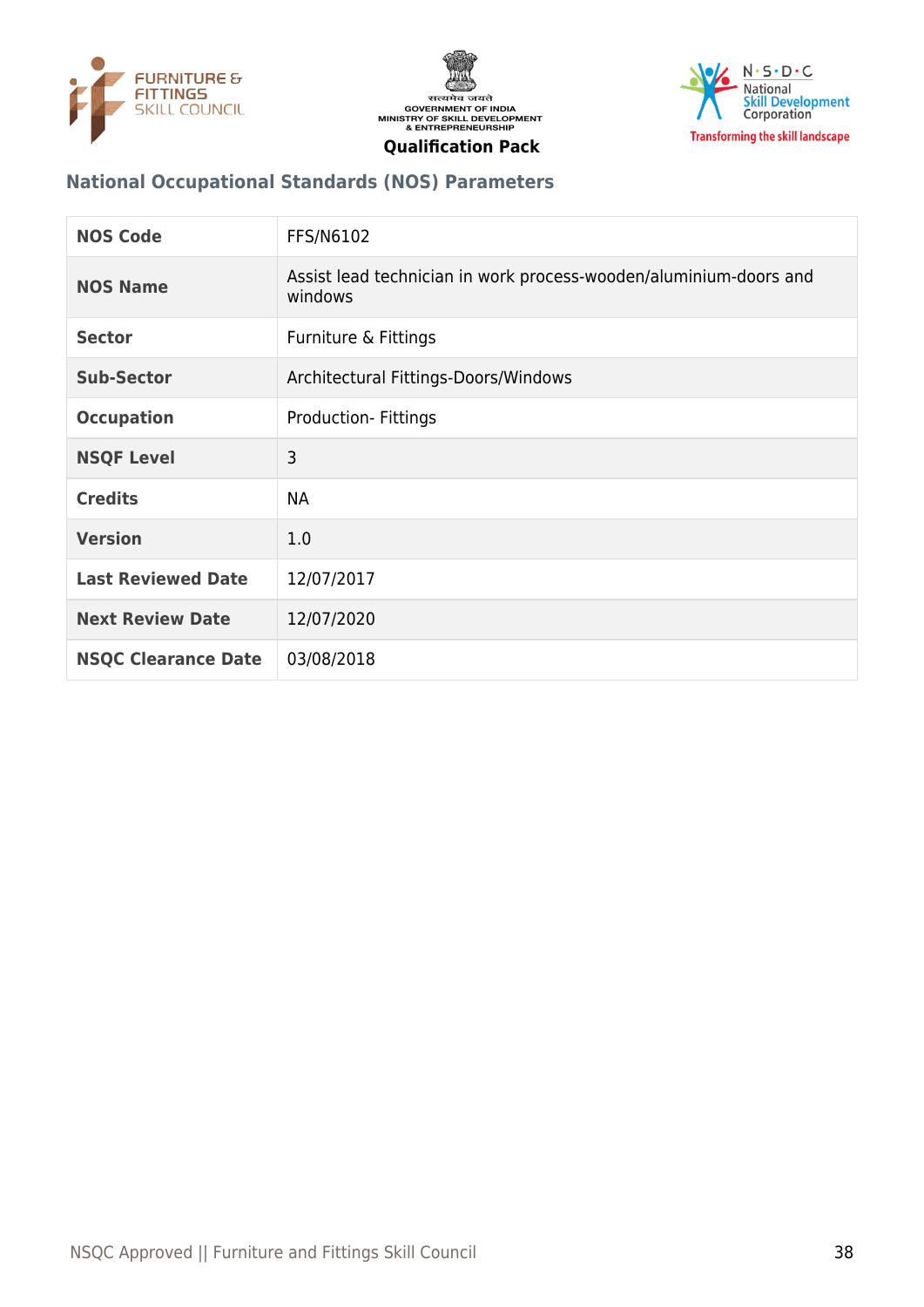





# <span id="page-38-0"></span>Assessment Guidelines and Assessment Weightage

#### **Assessment Guidelines**

1. Criteria for assessment for each Qualification Pack will be created by the Sector Skill Council. Each Element/ Performance Criteria (PC) will be assigned marks proportional to its importance in NOS. SSC will also lay down proportion of marks for Theory and Skills Practical for each Element/ PC.

2. The assessment for the theory part will be based on knowledge bank of questions created by the SSC.

3. Assessment will be conducted for all compulsory NOS, and where applicable, on the selected elective/option NOS/set of NOS.

4. Individual assessment agencies will create unique question papers for theory part for each candidate at each examination/training center (as per assessment criteria below).

5. Individual assessment agencies will create unique evaluations for skill practical for every student at each examination/ training center based on these criteria.

6. To pass the Qualification Pack assessment, every trainee should score the Recommended Pass % aggregate for the QP.

7. In case of unsuccessful completion, the trainee may seek reassessment on the Qualification Pack.

#### **Recommended Pass % aggregate for QP : 50**

#### <span id="page-38-1"></span>**Assessment Weightage**

Compulsory NOS

| <b>National Occupational</b><br><b>Standards</b>                                | <b>Theory</b><br><b>Marks</b> | <b>Practical</b><br><b>Marks</b> | <b>Project</b><br><b>Marks</b> | <b>Viva</b><br><b>Marks</b> | <b>Total</b><br><b>Marks</b> | Weightage |
|---------------------------------------------------------------------------------|-------------------------------|----------------------------------|--------------------------------|-----------------------------|------------------------------|-----------|
| FFS/N6101.Assist lead<br>technician in work process-<br>glass doors and windows | 20                            | 80                               | $\blacksquare$                 |                             | 100                          | 30        |
| FFS/N8501. Maintain work<br>area, tools and machines                            | 50                            | 50                               | $\overline{\phantom{a}}$       | $\blacksquare$              | 100                          | 20        |
| FFS/N8601.Ensure health<br>and safety at workplace                              | 30                            | 70                               | $\blacksquare$                 | $\blacksquare$              | 100                          | 30        |
| FFS/N8801.Work<br>effectively with others                                       | 30                            | 70                               | $\blacksquare$                 |                             | 100                          | 20        |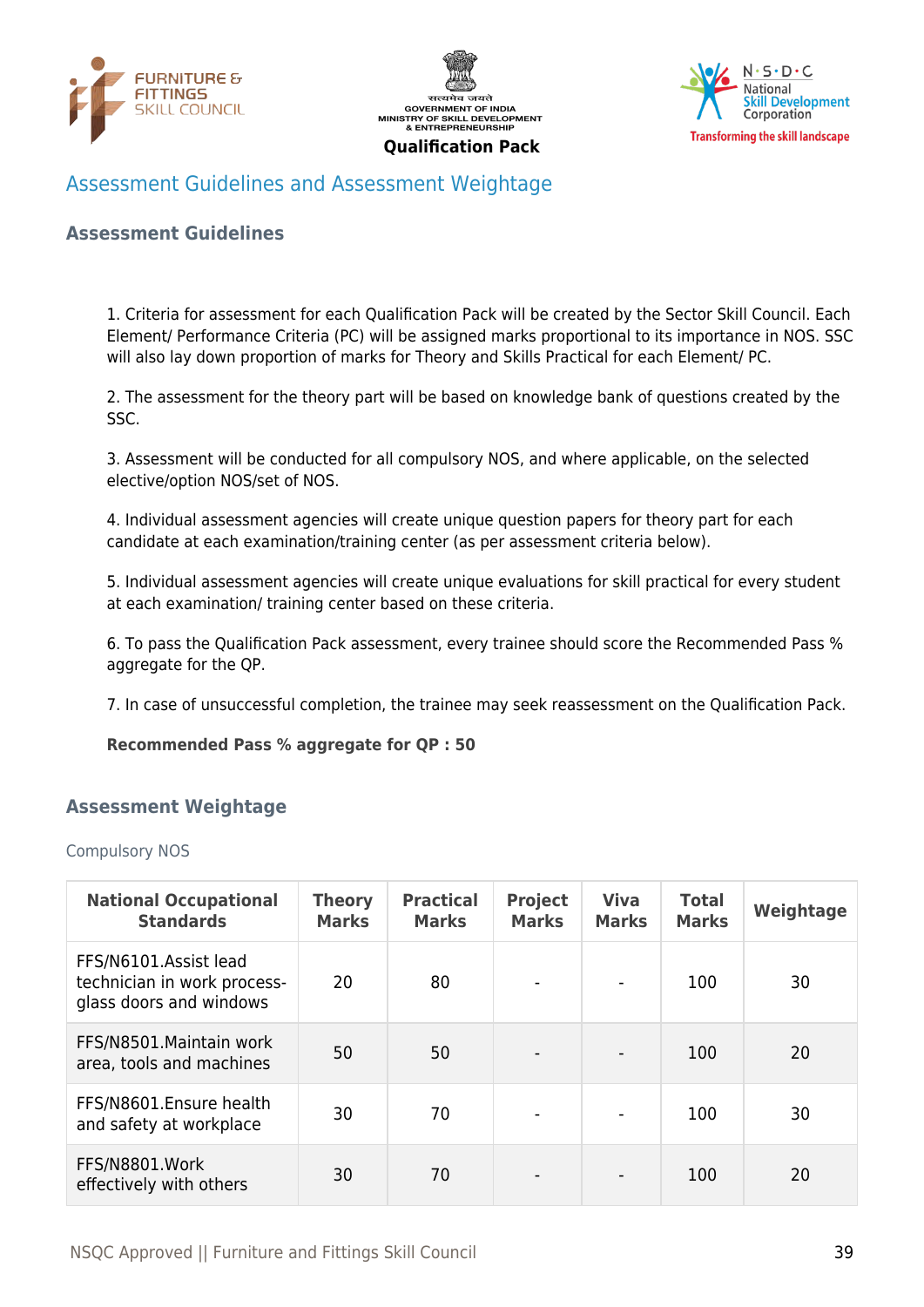





| <b>National Occupational</b> | <b>Theory</b> | <b>Practical</b> | <b>Project</b> | <b>Viva</b>    | <b>Total</b> | Weightage |
|------------------------------|---------------|------------------|----------------|----------------|--------------|-----------|
| <b>Standards</b>             | <b>Marks</b>  | <b>Marks</b>     | <b>Marks</b>   | <b>Marks</b>   | <b>Marks</b> |           |
| <b>Total</b>                 | 130           | 270              | $\mathbf{r}$   | $\blacksquare$ | 400          | 100       |

#### Optional: 1 Wooden/Aluminium

| <b>National Occupational</b><br><b>Standards</b>                                              | <b>Theory</b><br><b>Marks</b> | <b>Practical</b><br><b>Marks</b> | <b>Project</b><br><b>Marks</b> | <b>Viva</b><br><b>Marks</b> | <b>Total</b><br><b>Marks</b> | Weightage |
|-----------------------------------------------------------------------------------------------|-------------------------------|----------------------------------|--------------------------------|-----------------------------|------------------------------|-----------|
| FFS/N6102.Assist lead technician<br>in work process-<br>wooden/aluminium-doors and<br>windows | 20                            | 80                               | $\overline{\phantom{a}}$       | $\overline{\phantom{a}}$    | 100                          | 10        |
| <b>Total</b>                                                                                  | 20                            | 80                               | $\sim$                         | ۰                           | 100                          | 10        |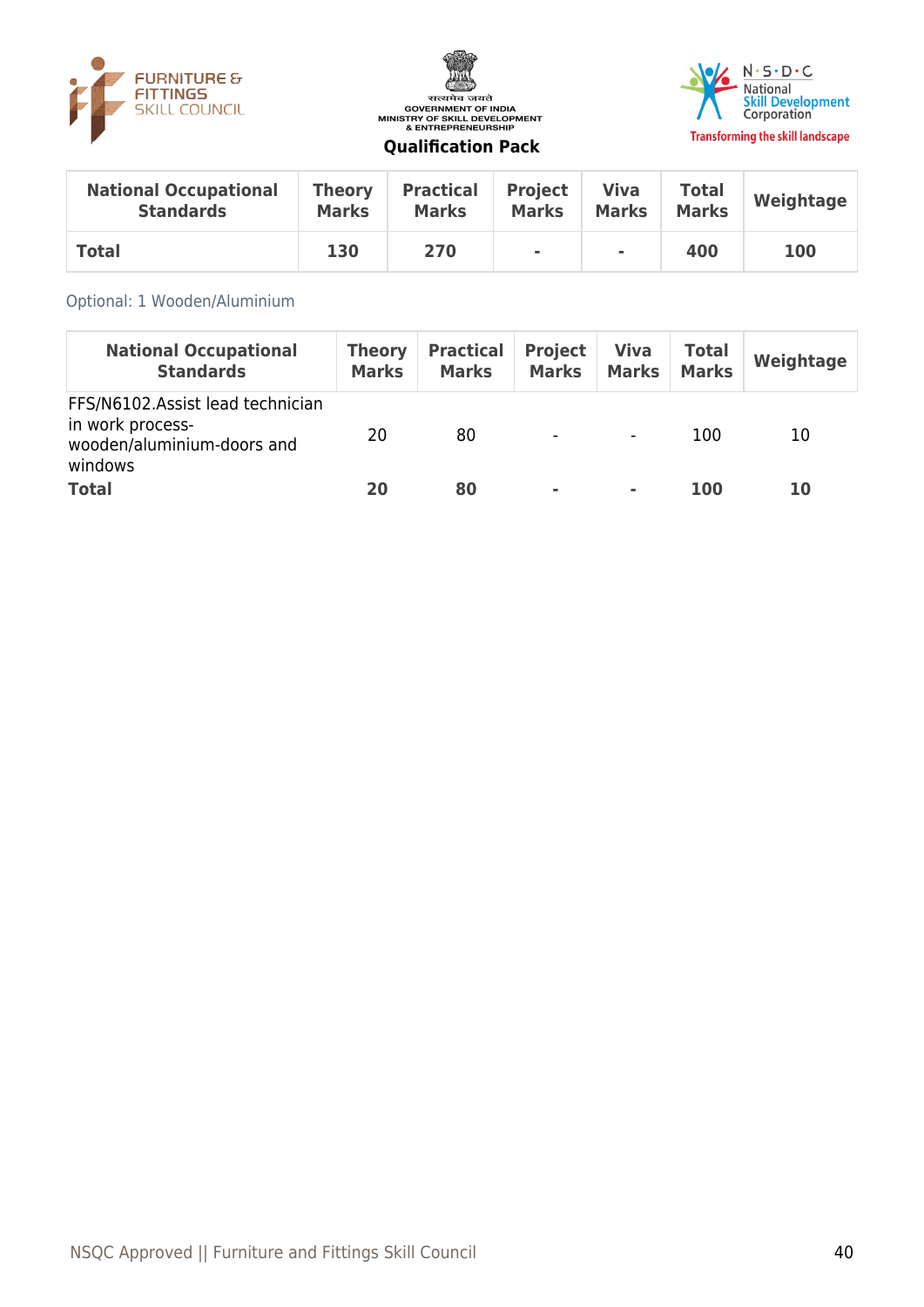





# <span id="page-40-0"></span>**Acronyms**

| <b>NOS</b>  | National Occupational Standard(s)               |
|-------------|-------------------------------------------------|
| <b>NSQF</b> | National Skills Qualifications Framework        |
| <b>QP</b>   | <b>Qualifications Pack</b>                      |
| <b>TVET</b> | Technical and Vocational Education and Training |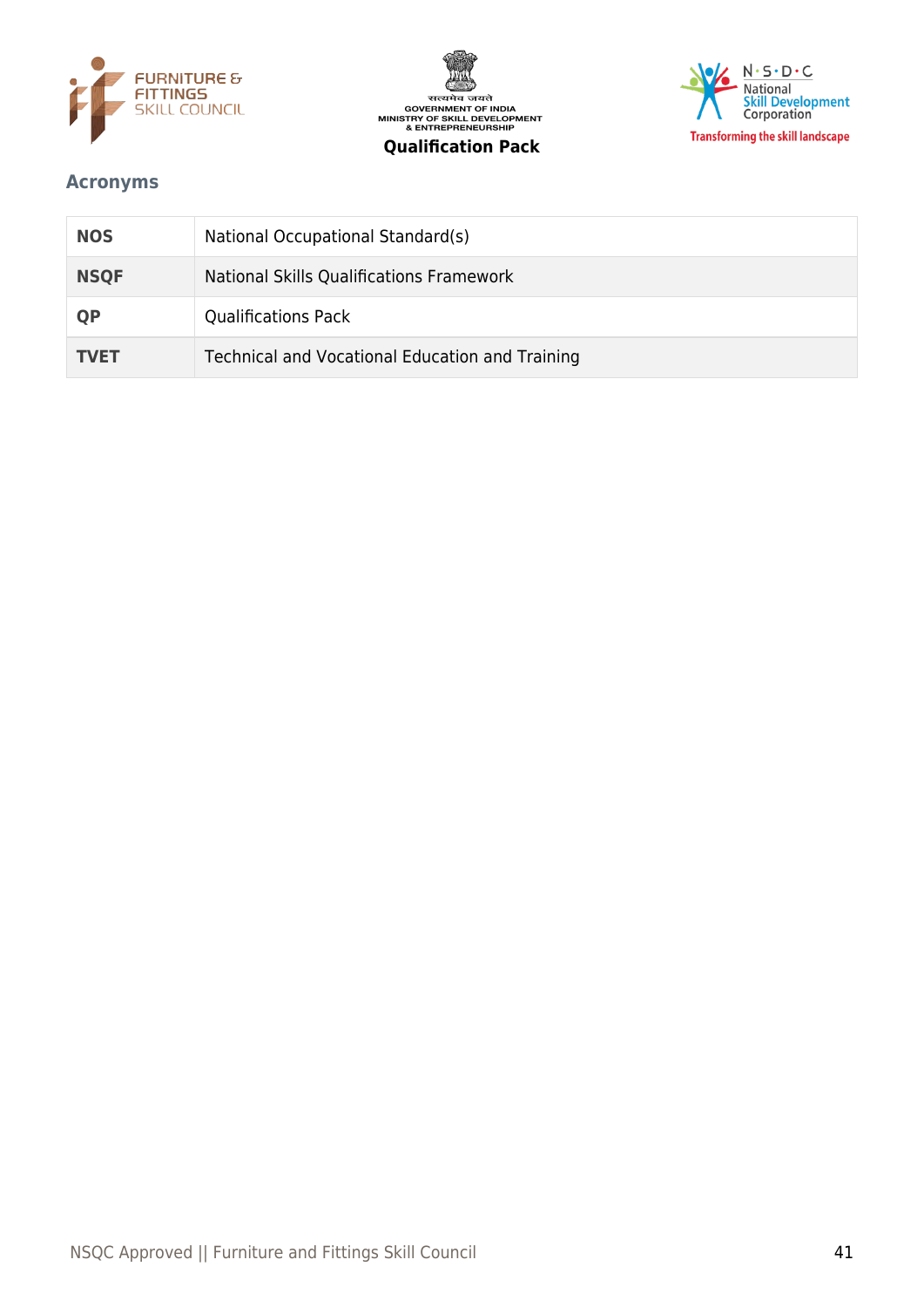





# <span id="page-41-0"></span>**Glossary**

| <b>Sector</b>                                                    | Sector is a conglomeration of different business operations having<br>similar business and interests. It may also be defined as a distinct<br>subset of the economy whose components share similar characteristics<br>and interests.                                                                         |
|------------------------------------------------------------------|--------------------------------------------------------------------------------------------------------------------------------------------------------------------------------------------------------------------------------------------------------------------------------------------------------------|
| <b>Sub-sector</b>                                                | Sub-sector is derived from a further breakdown based on the<br>characteristics and interests of its components.                                                                                                                                                                                              |
| <b>Occupation</b>                                                | Occupation is a set of job roles, which perform similar/ related set of<br>functions in an industry.                                                                                                                                                                                                         |
| Job role                                                         | Job role defines a unique set of functions that together form a unique<br>employment opportunity in an organisation.                                                                                                                                                                                         |
| <b>Occupational</b><br><b>Standards (OS)</b>                     | OS specify the standards of performance an individual must achieve<br>when carrying out a function in the workplace, together with the<br>Knowledge and Understanding (KU) they need to meet that standard<br>consistently. Occupational Standards are applicable both in the Indian<br>and global contexts. |
| <b>Performance Criteria</b><br>(PC)                              | Performance Criteria (PC) are statements that together specify the<br>standard of performance required when carrying out a task.                                                                                                                                                                             |
| <b>National</b><br><b>Occupational</b><br><b>Standards (NOS)</b> | NOS are occupational standards which apply uniquely in the Indian<br>context.                                                                                                                                                                                                                                |
| <b>Qualifications Pack</b><br>(QP)                               | QP comprises the set of OS, together with the educational, training and<br>other criteria required to perform a job role. A QP is assigned a unique<br>qualifications pack code.                                                                                                                             |
| <b>Unit Code</b>                                                 | Unit code is a unique identifier for an Occupational Standard, which is<br>denoted by an 'N'                                                                                                                                                                                                                 |
| <b>Unit Title</b>                                                | Unit title gives a clear overall statement about what the incumbent<br>should be able to do.                                                                                                                                                                                                                 |
| <b>Description</b>                                               | Description gives a short summary of the unit content. This would be<br>helpful to anyone searching on a database to verify that this is the<br>appropriate OS they are looking for.                                                                                                                         |
| <b>Scope</b>                                                     | Scope is a set of statements specifying the range of variables that an<br>individual may have to deal with in carrying out the function which have<br>a critical impact on quality of performance required.                                                                                                  |